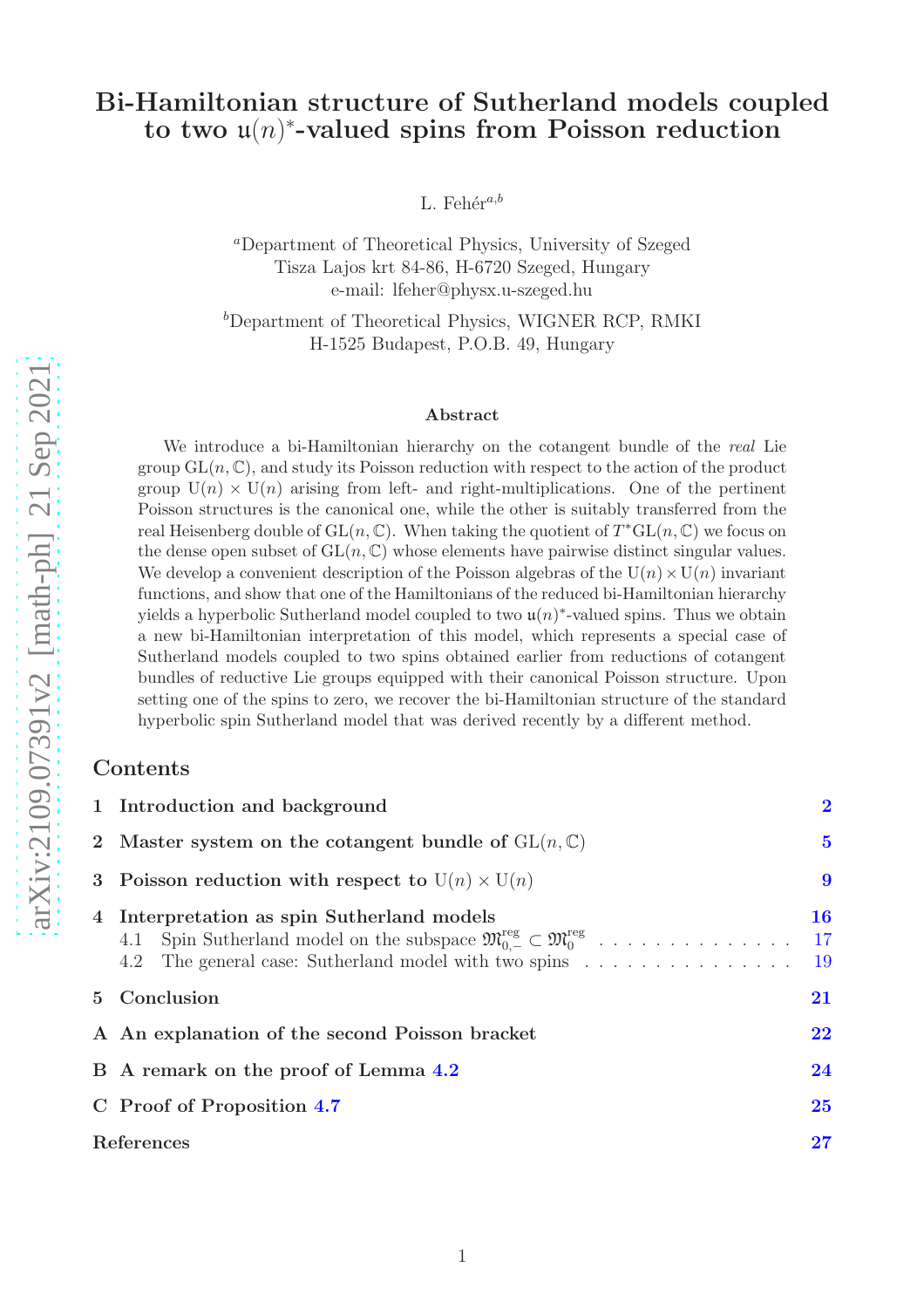## <span id="page-1-0"></span>1 Introduction and background

The investigation of integrable many-body models of Calogero–Moser–Sutherland type has been initiated half a century ago [\[7,](#page-26-1) [38,](#page-28-0) [52\]](#page-29-0), and by now an extensive body of knowledge has been amassed about such systems and their manifold applications in mathematics and physics [\[3,](#page-26-2) [11,](#page-27-0) [12,](#page-27-1) [47\]](#page-29-1). Remarkably, we are still witnessing intense research in this area, regarding especially the 'relativistic' deformations [\[48\]](#page-29-2) of the originally studied particle systems and their spin extensions [\[17,](#page-27-2) [26,](#page-28-1) [30,](#page-28-2) [34\]](#page-28-3). Recent enquiries on these models are concerned, for example, with their derivation by Hamiltonian reduction [\[4,](#page-26-3) [8,](#page-27-3) [14\]](#page-27-4), relations to moduli spaces of flat connections [\[2\]](#page-26-4), harmonic analysis and special functions [\[10,](#page-27-5) [31,](#page-28-4) [46\]](#page-29-3), pole dynamics in the matrix KP hierarchy [\[43\]](#page-28-5) and quiver varieties [\[8,](#page-27-3) [13\]](#page-27-6).

Interestingly, several classical integrable systems admit a bi-Hamiltonian structure, which means that the evolution equation can be encoded by two different Hamiltonians and corresponding Poisson brackets that are compatible in the sense that their linear combinations also satisfy the Jacobi identity. This can often be used to generate a family of commuting Hamiltonians through recursion. The first example of a bi-Hamiltonian structure was found by Magri [\[35\]](#page-28-6) for the KdV equation. Since then the bi-Hamiltonian approach has become one of the central tools in the study of soliton equations [\[6,](#page-26-5) [36\]](#page-28-7). The bi-Hamiltonian structures of Toda lattices also received considerable attention [\[51\]](#page-29-4), but (except for the simplest rational model [\[1,](#page-26-6) [5,](#page-26-7) [15,](#page-27-7) [36\]](#page-28-7)) the construction of bi-Hamiltonian structures for Calogero–Moser–Sutherland type models has been left largely unexplored in the literature. The aim of our current research is to take some steps towards filling this gap.

The present report is a continuation of our series of papers [\[18,](#page-27-8) [19,](#page-27-9) [20\]](#page-27-10) devoted to the study of bi-Hamiltonian aspects of spin Sutherland models. The papers [\[18,](#page-27-8) [19\]](#page-27-9) dealt with bi-Hamiltonian structures of the hyperbolic and trigonometric real spin Sutherland models, and then in [\[20\]](#page-27-10) we investigated the corresponding complex holomorphic system. Here, we construct a bi-Hamiltonian structure for a more general real Sutherland type model that involves two spin variables belonging to the dual  $\mathfrak{u}(n)^*$  of the Lie algebra of the unitary group  $U(n)$ . The bi-Hamiltonian structure of the hyperbolic spin Sutherland model will be recovered by setting one of the spins to zero. The model of our interest is a special case of models investigated previously in [\[16,](#page-27-11) [24,](#page-27-12) [29,](#page-28-8) [45\]](#page-29-5), but in those papers bi-Hamiltonian structures were not addressed, while this is the issue that concerns us here.

Our work fits into the Hamiltonian reduction approach to integrable many-body models. We now overview the chain of developments that motivated us and sketch the content of the present report. The first step was taken by Olshanetsky and Perelomov [\[41\]](#page-28-9) who derived the hyperbolic Sutherland model with Hamiltonian,

<span id="page-1-1"></span>
$$
\mathcal{H}_{\text{Suth}} = \frac{1}{2} \sum_{i=1}^{n} p_i^2 + \sum_{1 \le i < j \le n} \frac{\kappa^2}{\sinh^2(q_i - q_j)}, \qquad \kappa \in \mathbb{R}^*,\tag{1.1}
$$

by reduction of geodesic motion on the Riemannian symmetric space of positive matrices. One may view the symmetric space in question as the coset space  $G/U(n)$  for  $G := GL(n, \mathbb{C})$ regarded as a real Lie group. The pioneering work [\[41\]](#page-28-9) focused on solving the equations of motion defined by the Hamiltonian [\(1.1\)](#page-1-1) via projection of suitably constrained geodesics on  $G/U(n)$ . It is fruitful to interpret this as Hamiltonian reduction of the phase space  $T^*G$  as follows [\[21\]](#page-27-13). There is a natural action of the group  $U(n) \times U(n)$  on  $T^*G$  (see equations [\(3.1\)](#page-8-1) and  $(3.2)$  below), which is generated by a moment map

$$
(\Phi_L, \Phi_R) : T^*G \to \mathfrak{u}(n)^* \oplus \mathfrak{u}(n)^*.
$$
 (1.2)

The Sutherland model lives on the reduced phase space

<span id="page-1-2"></span>
$$
\Phi_L^{-1}(0) \cap \Phi_R^{-1}(\mathcal{O}_{\text{KKS}})/(U(n) \times U(n)),\tag{1.3}
$$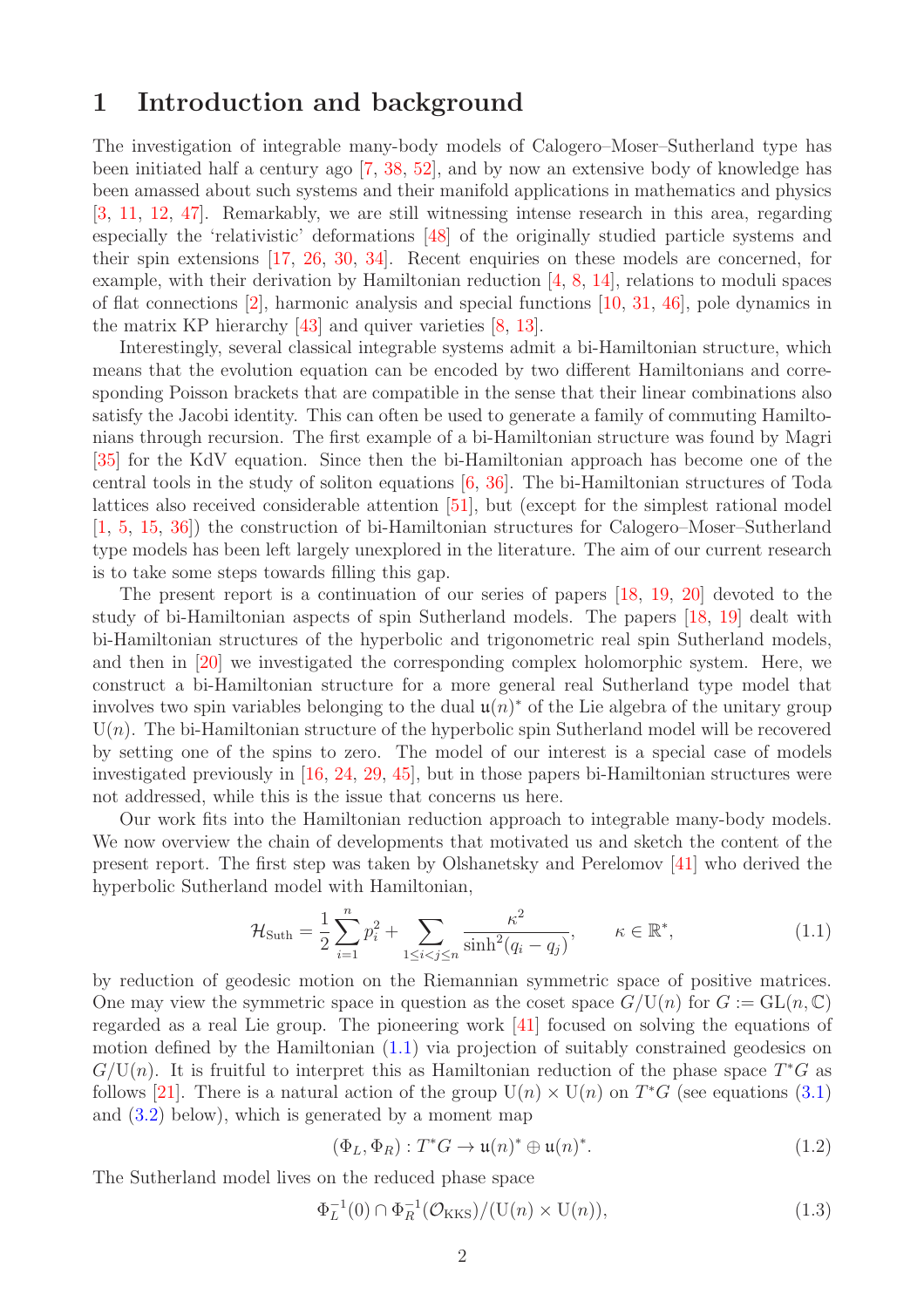where  $\mathcal{O}_{KKS}$  (named after [\[28\]](#page-28-10)) is a coadjoint orbit of U(n) of dimension  $2(n-1)$  (that is, the smallest non-trivial coadjoint orbit). One can also perform the reduction in two consecutive steps, descending first to  $\Phi_L^{-1}(0)/\mathrm{U}(n)$ , which is nothing but the cotangent bundle of the symmetric space. In this construction it is useful to trivialize  $T^*G$ , say by right translations, and also identify  $\mathcal{G} := \text{gl}(n, \mathbb{C})$  with its own dual space by means of the pairing given by the real part of the trace form, see  $(2.1)$ . Thus  $T^*G$  gets identified with the manifold

$$
\mathfrak{M} := \{ (g, J) \mid g \in G, J \in \mathcal{G} \},\tag{1.4}
$$

and  $\mathcal{H}_{\text{Suth}}$  [\(1.1\)](#page-1-1) arises from the unreduced Hamiltonian

<span id="page-2-3"></span>
$$
H(g,J) = \frac{1}{2} \langle J, J \rangle.
$$
 (1.5)

Of course, the role of the two  $U(n)$  factors can be exchanged in [\(1.3\)](#page-1-2).

A generalization [\[23\]](#page-27-14) of the construction just outlined is to consider the reduction to

$$
\Phi_L^{-1}(0) / (\mathcal{U}(n) \times \mathcal{U}(n)). \tag{1.6}
$$

After restriction to a dense open subset, this gives rise to the spin Sutherland model with Hamiltonian

<span id="page-2-4"></span>
$$
\mathcal{H}_{\text{spin}-1} = \frac{1}{2} \sum_{i=1}^{n} p_i^2 + \sum_{1 \le i < j \le n} \frac{|\xi_{ij}|^2}{\sinh^2(q_i - q_j)},\tag{1.7}
$$

where the 'spin variable'  $\xi \in \mathfrak{u}(n)^* \simeq \mathfrak{u}(n)$  has zero diagonal part. The spin  $\xi$  can be restricted to a coadjoint orbit by imposing a corresponding constraint on  $\Phi_R$ , as was done in [\[23\]](#page-27-14), but this will not be advantageous for our present purpose.

The most general reduction of  $\mathfrak{M}$  based on the group  $U(n) \times U(n)$  consists in descending to the quotient

<span id="page-2-0"></span>
$$
\mathfrak{M}/(\mathrm{U}(n)\times \mathrm{U}(n)),\tag{1.8}
$$

which is naturally a Poisson space. Taking the quotient of a Poisson manifold by a group action, having the key property that the Poisson bracket closes on the invariant functions, is usually called Poisson reduction. The smooth functions on the quotient stem from the smooth invariant functions upstairs. In the paper [\[24\]](#page-27-12) the closely related method of symplectic reduction was applied, which means that we considered

$$
\Phi_L^{-1}(\mathcal{O}_L) \times \Phi_R^{-1}(\mathcal{O}_R) / (\mathrm{U}(n) \times \mathrm{U}(n)) \tag{1.9}
$$

with two arbitrary coadjoint orbits of  $U(n)$ . By general principles [\[42\]](#page-28-11), these quotients represent Poisson subspaces of the (singular) Poisson space [\(1.8\)](#page-2-0). They are stable under the projections of the Hamiltonian flows of all the  $U(n) \times U(n)$  invariant functions.

The fact that the quotient space  $(1.8)$  is not a smooth manifold does not cause any serious difficulty. Still, it is convenient to focus on the dense open subset  $\mathfrak{M}^{\text{reg}} \subset \mathfrak{M}$ , where the singular value decomposition of  $g \in G$  has the form

<span id="page-2-1"></span>
$$
g = Ae^{q}B^{-1}
$$
 with  $q = diag(q_1, q_2, ..., q_n),$   $q_i \in \mathbb{R}, q_1 > q_2 > ... > q_n,$  (1.10)

and  $A, B \in U(n)$ . Note that q is uniquely determined by q, but A and B are unique only up to the transformations

<span id="page-2-2"></span>
$$
(A, B) \mapsto (A\tau, B\tau), \qquad \forall \tau \in \mathbb{T}^n,\tag{1.11}
$$

with  $\mathbb{T}^n < U(n)$  denoting the diagonal subgroup. Introduce the space

$$
\mathfrak{M}_0^{\text{reg}} := \{ (e^q, \mathcal{J}) \},\tag{1.12}
$$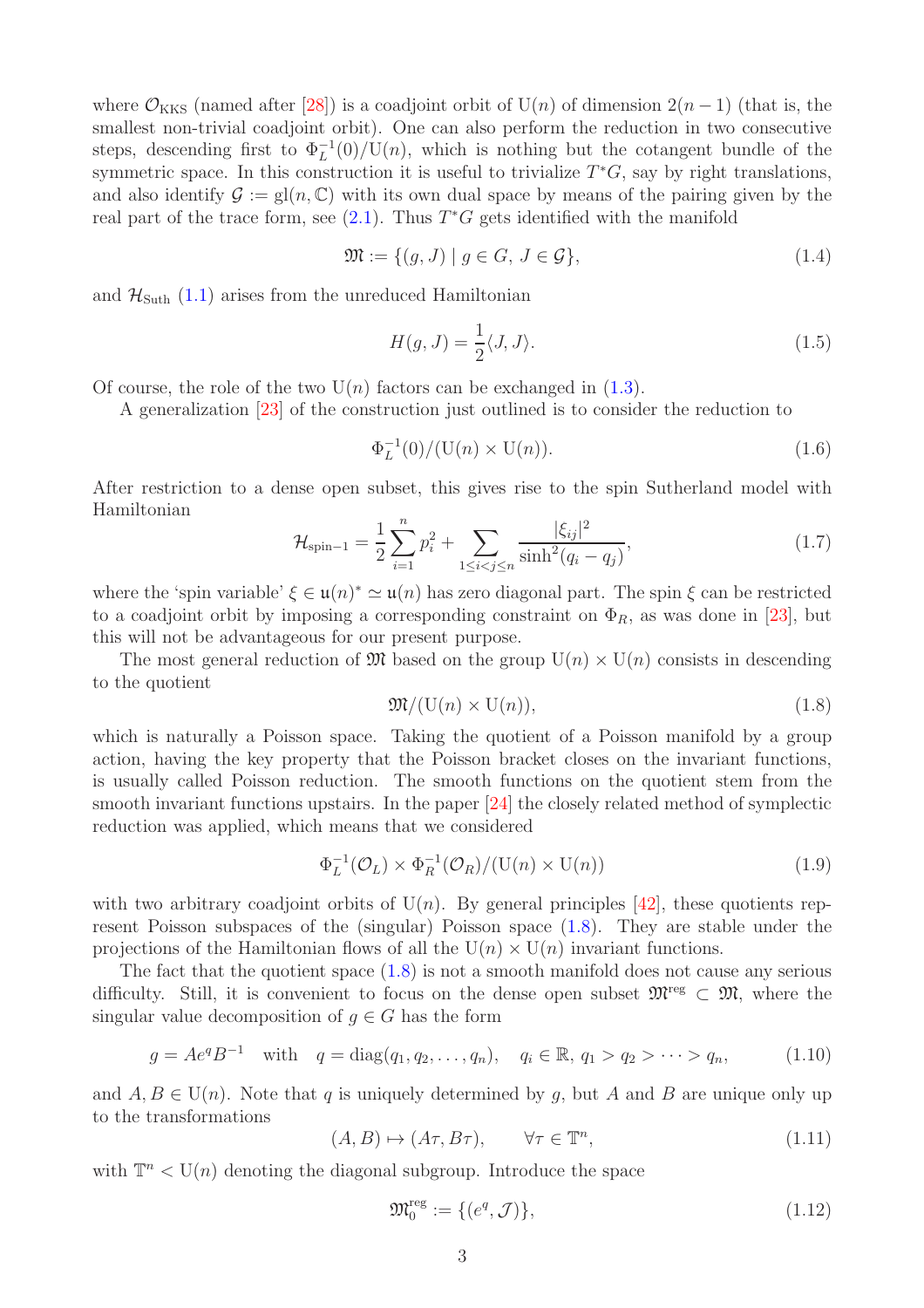where q is restricted as in [\(1.10\)](#page-2-1) and  $\mathcal{J} \in \mathcal{G}$ . Then consider the mapping

$$
(g, J) \mapsto (e^q, \mathcal{J}) \quad \text{with} \quad \mathcal{J} := A^{-1} J A \tag{1.13}
$$

from  $\mathfrak{M}^{\text{reg}}$  onto  $\mathfrak{M}^{\text{reg}}_0$ . This induces a bijective mapping of the dense subset  $\mathfrak{M}^{\text{reg}}/(\mathcal{U}(n)\times\mathcal{U}(n))$ of the quotient [\(1.8\)](#page-2-0) onto  $\mathfrak{M}^{\text{reg}}_{0}/\mathbb{T}^{n}$ . The quotient by  $\mathbb{T}^{n}$  expresses that  $\mathcal{J}$  matters up to the gauge transformations  $\mathcal{J} \mapsto \tau \mathcal{J} \tau^{-1}$ , as inherited from [\(1.11\)](#page-2-2). According to earlier results (see equation (2.25) in [\[24\]](#page-27-12), and see also [\[29,](#page-28-8) [45\]](#page-29-5)), one can parametrize the matrix  $\mathcal J$  in terms of two  $\mathfrak{u}(n)$ <sup>\*</sup>-valued spin variables  $\xi^l$  and  $\xi^r$  as follows:

$$
\mathcal{J}_{ij} = p_i \delta_{ij} - (1 - \delta_{ij}) \left( \coth(q_i - q_j) \xi_{ij}^l + \xi_{ij}^r / \sinh(q_i - q_j) \right) - \xi_{ij}^l. \tag{1.14}
$$

The spin variables Poisson commute with the canonical pairs  $q_i, p_i$ . We may decompose any  $n \times n$  complex matrix X into anti-Hermitian part  $X^+$  and Hermitian part  $X^-$ , and then we have  $\xi^l = -J^+$  and  $\xi^r = (e^{-q} \mathcal{J} e^q)^+$ . The two spins are coupled by the constraint that the diagonal part of  $(\xi^l + \xi^r)$  vanishes, and the  $\mathbb{T}^n$  gauge transformations act on them by simultaneous conjugations. The reduction of the Hamiltonian [\(1.5\)](#page-2-3) takes the form

<span id="page-3-0"></span>
$$
\mathcal{H}_{\text{spin}-2} = \frac{1}{2} \sum_{i=1}^{n} (p_i^2 - |\xi_{ii}^l|^2) + \sum_{1 \le i < j \le n} \left( \frac{|\xi_{ij}^l|^2 + |\xi_{ij}^r|^2 - 2\Re(\xi_{ij}^r \xi_{ji}^l)}{\sinh^2(q_i - q_j)} + \frac{\Re(\xi_{ij}^r \xi_{ji}^l)}{\sinh^2((q_i - q_j)/2)} \right). \tag{1.15}
$$

Upon setting  $\xi^l = 0$ , J simplifies to the Hermitian Lax matrix of the spin Sutherland model and  $\mathcal{H}_{\text{spin}-2}$  turns into the spin Sutherland Hamiltonian [\(1.7\)](#page-2-4).

The essential new contribution of the present paper is this. We first exhibit an interesting bi-Hamiltonian structure on the cotangent bundle  $T^*G$ . This consists of a quadratic Poisson bracket (in terms of natural coordinate functions) and the canonical one. The quadratic Poisson bracket comes from the theory of Poisson–Lie groups [\[49\]](#page-29-6), and its suitable Lie derivative is the canonical Poisson bracket. The Hamiltonians given by the real and imaginary parts of  $\text{tr}(J^k)$ , for  $k \in \mathbb{N}$ , generate a hierarchy of bi-Hamiltonian evolution equations on  $\mathfrak{M}$ . The Poisson reduction with respect to  $U(n) \times U(n)$  gives rise to a bi-Hamiltonian structure on the quotient space [\(1.8\)](#page-2-0), which we will realize in the form of compatible Poisson brackets on the space of  $\mathbb{T}^n$  invariant functions  $C^{\infty}(\mathfrak{M}_0^{\text{reg}})^{\mathbb{T}^n}$ . These functions represent the ring of smooth functions on the regular part of the quotient  $(1.8)$ . In practice, this means that we present the reduced Poisson brackets in terms of  $\mathbb{T}^n$  invariant functions of the pair  $(q, \mathcal{J})$ . By constraining the anti-Hermitian part of  $\mathcal J$  to zero, we reach a joint Poisson subspace of the compatible Poisson brackets, and on this subspace we recover the bi-Hamiltonian structure of the spin Sutherland model [\(1.7\)](#page-2-4) that was derived originally by a rather ad hoc method [\[18\]](#page-27-8). In the general case, we shall explain that in terms of the variables  $(q, p, \xi^l, \xi^r)$  the first reduced Poisson structure takes the form that underlies the interpretation of the Hamiltonian [\(1.15\)](#page-3-0) as a Sutherland model coupled to two spins.

The article is organized as follows. In Section 2, we describe the compatible Poisson brackets and a family of bi-Hamiltonian evolution equations on M. In Section 3, we develop the reduction of these structures. Section 4 is devoted to the spin Sutherland interpretation of the reduced system. Our conclusions are given in Section 5. There are also three appendices. Appendix A provides an explanation of the origin of the second Poisson bracket on M, Appendix B expounds some technical details, and Appendix C contains the proof of the key property of the change of variables behind the spin Sutherland interpretation.

Finally, let us state explicitly what we consider as our new results and specify their location in the text. First, we think that the unreduced bi-Hamiltonian hierarchy that we present in Section 2 has not been described before. We studied the analogous holomorphic system in [\[20\]](#page-27-10). Our principal results are contained in Section 3: Theorems [3.4](#page-12-0) and [3.5](#page-13-0) give the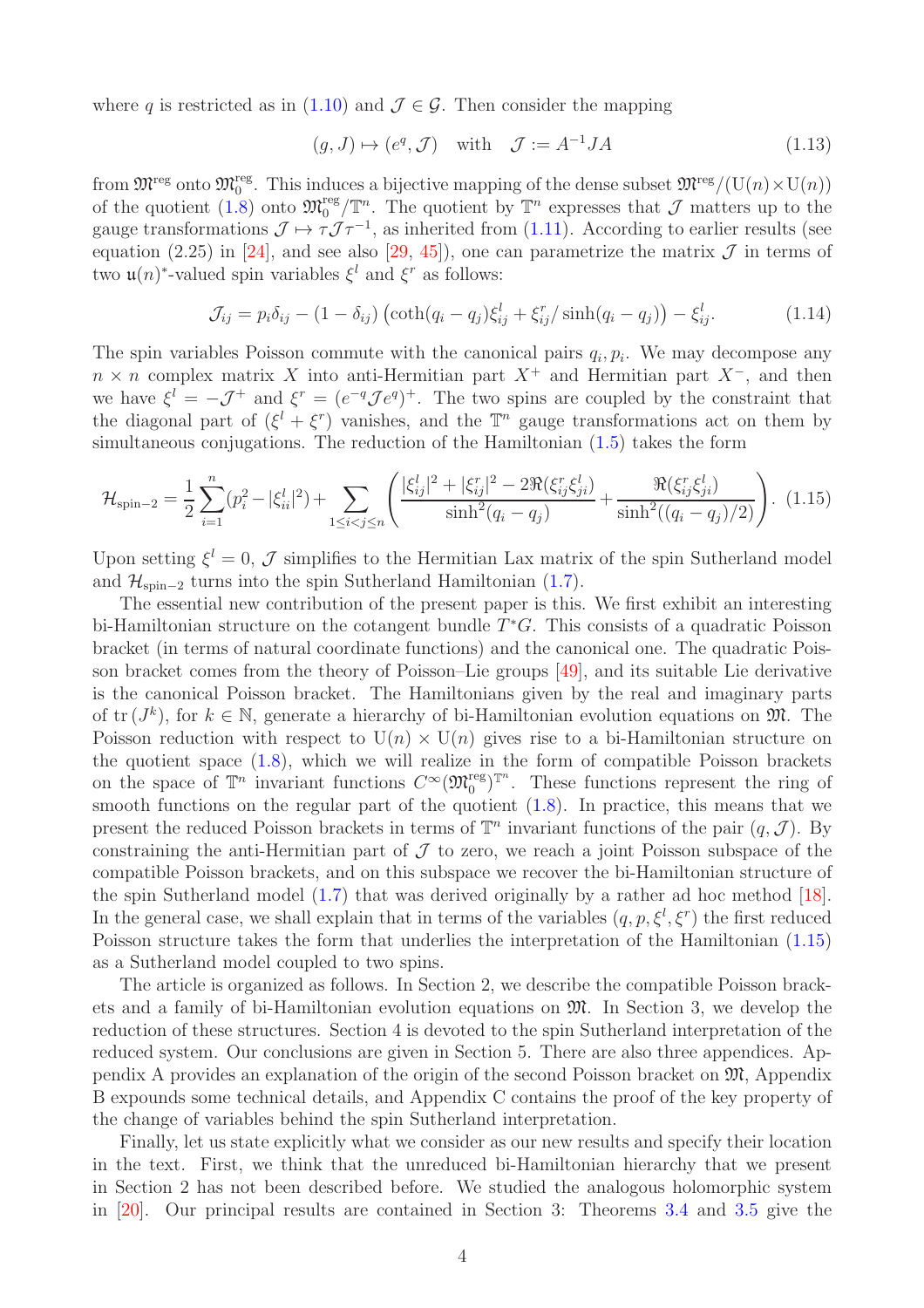reduced Poisson brackets in terms of  $\mathbb{T}^n$  invariant functions on  $\mathfrak{M}^{\text{reg}}_0$ , Propositions [3.6](#page-13-1) and [3.8](#page-14-0) characterize the reduced bi-Hamiltonian hierarchy of evolution equations. In the general case, the interpretation as a spin Sutherland model with two spins is explained by Lemma [4.6](#page-18-1) and Proposition [4.7,](#page-20-1) which were motivated by previous results [\[24\]](#page-27-12). Theorem [4.3](#page-17-0) represents an important new result, since it clarifies the origin of the bi-Hamiltonian structure of the hyperbolic spin Sutherland model having the 'main Hamiltonian'  $(1.7)$ .

Remark 1.1. To be more precise about the related literature [\[16,](#page-27-11) [24,](#page-27-12) [29,](#page-28-8) [45\]](#page-29-5), we note that [\[16\]](#page-27-11) and [\[45\]](#page-29-5) considered generalized spin Sutherland models on symplectic leaves of quotient spaces of the form  $K_1 \backslash T^*G/K_2$ , where  $K_1$  and  $K_2$  are the fixed point subgroups of two involutions of a semisimple or reductive Lie group G, while in [\[24,](#page-27-12) [29\]](#page-28-8)  $K_1 = K_2$  was taken to be the maximal compact subgroup. Our construction of the bi-Hamiltonian master system on  $T^*G$ is specific to  $G = GL(n, \mathbb{C})$ , since it uses that  $GL(n, \mathbb{C})$  is an open subset of its Lie algebra, which contains the unit matrix. One may also apply a similar construction to  $GL(n, \mathbb{R})$ , but no other generalizations are apparent to us.

## <span id="page-4-0"></span>2 Master system on the cotangent bundle of  $GL(n, \mathbb{C})$

We first fix some notations. Let us consider  $G := GL(n, \mathbb{C})$ , regarded as a *real* Lie group, and endow its Lie algebra  $\mathcal{G} := \text{gl}(n, \mathbb{C})$  with the trace form

<span id="page-4-1"></span>
$$
\langle X, Y \rangle := \Re \text{tr}(XY), \quad \forall X, Y \in \mathcal{G}.
$$
\n(2.1)

Any  $X \in \mathcal{G}$  admits the unique decomposition

<span id="page-4-7"></span>
$$
X = X_+ + X_0 + X_< \t\t(2.2)
$$

into strictly upper triangular part  $X_{>}$ , diagonal part  $X_0$ , and strictly lower triangular part  $X_{\leq}$ . Correspondingly, one obtains the vector space direct sum

<span id="page-4-8"></span>
$$
\mathcal{G} = \mathcal{G}_{>} + \mathcal{G}_{0} + \mathcal{G}_{<}. \tag{2.3}
$$

This decomposition gives rise to the standard solution of the modified classical Yang–Baxter equation on  $\mathcal{G}, r \in \text{End}(\mathcal{G})$ . Specifically, we define

<span id="page-4-2"></span>
$$
r(X) := \frac{1}{2}(X_{>} - X_{<}), \qquad \forall X \in \mathcal{G}, \tag{2.4}
$$

and also introduce

<span id="page-4-5"></span>
$$
r_{\pm} := r \pm \frac{1}{2} \text{id},\tag{2.5}
$$

where  $\mathrm{id}(X) := X$ . Note that

<span id="page-4-4"></span>
$$
\langle r(X), Y \rangle = -\langle X, r(Y) \rangle, \qquad \forall X, Y \in \mathcal{G}.
$$
 (2.6)

Let  $\mathcal{G}^+$  denote the subalgebra of anti-Hermitian matrices and  $\mathcal{G}^-$  the subspace of Hermitian matrices,

<span id="page-4-6"></span>
$$
\mathcal{G}^+ := \mathfrak{u}(n) = \{ X \in \mathcal{G} \mid X^* = -X \}, \qquad \mathcal{G}^- := \mathfrak{u}(n). \tag{2.7}
$$

They yield another direct sum decomposition

<span id="page-4-3"></span>
$$
\mathcal{G} = \mathcal{G}^+ + \mathcal{G}^-, \tag{2.8}
$$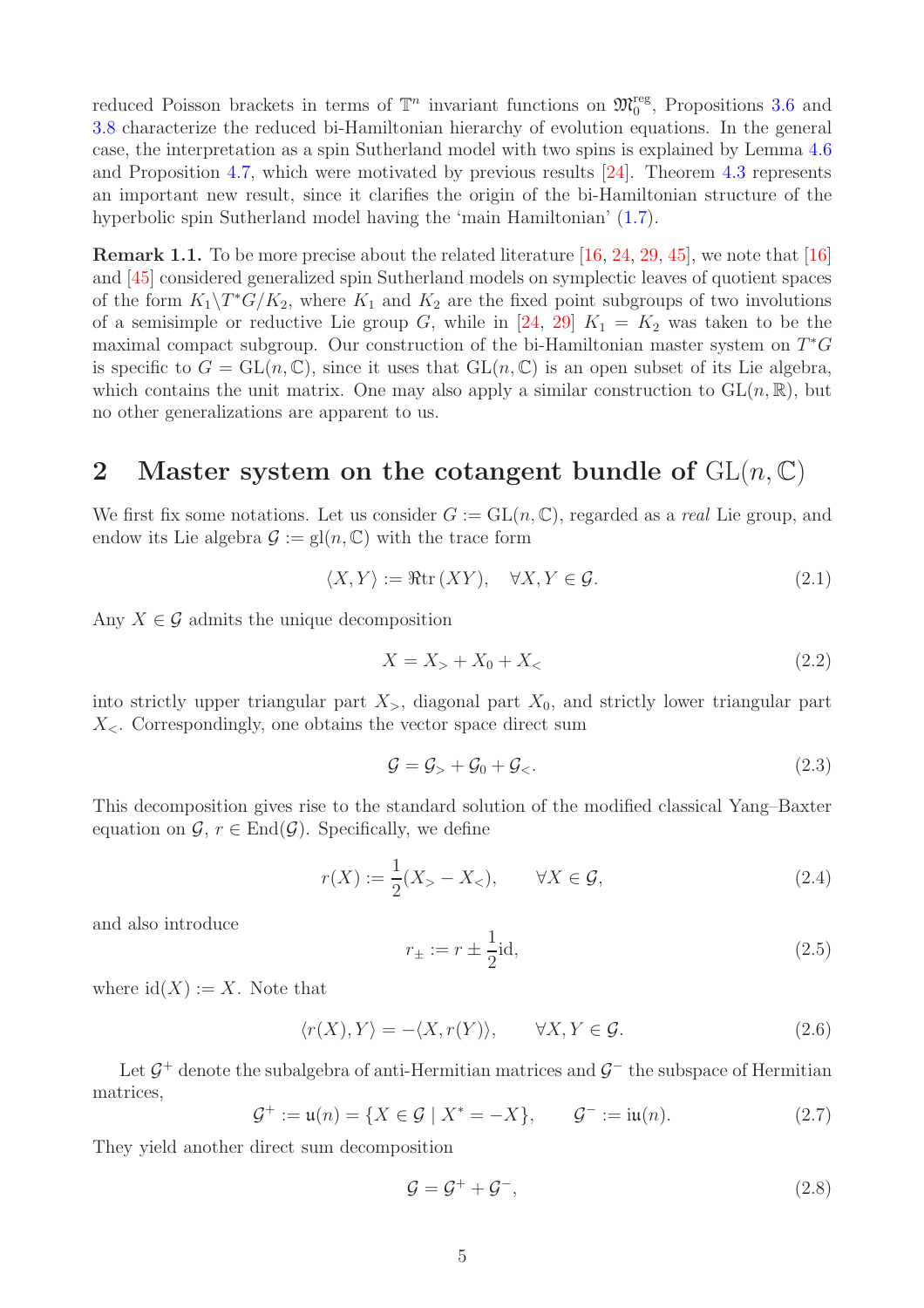where the two subspaces are orthogonal to each other with respect to the bilinear form  $(2.1)$ . Thus we may decompose any  $X \in \mathcal{G}$  as  $X = X^+ + X^-$  with  $X^{\pm} \in \mathcal{G}^{\pm}$ . We shall use that

$$
[\mathcal{G}^+,\mathcal{G}^+]\subset \mathcal{G}^+,\quad [\mathcal{G}^-,\mathcal{G}^-]\subset \mathcal{G}^+,\quad [\mathcal{G}^+,\mathcal{G}^-]\subset \mathcal{G}^-,\tag{2.9}
$$

and, in consequence of [\(2.4\)](#page-4-2),

<span id="page-5-3"></span>
$$
r(\mathcal{G}^+) \subset \mathcal{G}^- \quad \text{and} \quad r(\mathcal{G}^-) \subset \mathcal{G}^+.
$$
 (2.10)

Our immediate aim is to present two Poisson structures on the smooth, real manifold

$$
\mathfrak{M} := G \times \mathcal{G} = \{ (g, J) \mid g \in G, J \in \mathcal{G} \}. \tag{2.11}
$$

We view  $\mathfrak{M}$  as a model of the cotangent bundle of  $T^*G$ . Here, the cotangent bundle is trivialized by means of right translations, and  $\mathcal{G}^*$  is identified with  $\mathcal{G}$  using the trace form.

For any  $F \in C^{\infty}(\mathfrak{M}, \mathbb{R})$ , introduce the G-valued derivatives  $\nabla_1 F$ ,  $\nabla'_1 F$  and  $d_2 F$  by the defining relations

$$
\langle \nabla_1 F(g, J), X \rangle = \frac{d}{dt} \bigg|_{t=0} F(e^{tX}g, J), \quad \langle \nabla_1' F(g, J), X \rangle = \frac{d}{dt} \bigg|_{t=0} F(g e^{tX}, J), \tag{2.12}
$$

and

<span id="page-5-5"></span>
$$
\langle d_2 F(g, J), X \rangle = \frac{d}{dt} \bigg|_{t=0} F(g, J + tX), \tag{2.13}
$$

where t is a real parameter and  $X \in \mathcal{G}$  is arbitrary. In addition, it will be convenient to define the G-valued functions  $\nabla_2 F$  and  $\nabla'_2 F$  by

<span id="page-5-4"></span>
$$
\nabla_2 F(g, J) := J(d_2 F(g, J)), \qquad \nabla_2' F(g, J) := (d_2 F(g, J))J. \tag{2.14}
$$

It is worth remarking that  $\nabla_1 F(g, J) = g(\nabla'_1 F(g, J)) g^{-1}$ .

<span id="page-5-2"></span>**Theorem 2.1.** For  $F, H \in C^{\infty}(\mathfrak{M}, \mathbb{R})$ , the following formulae define two Poisson brackets:

<span id="page-5-1"></span>
$$
\{F, H\}_1(g, J) = \langle \nabla_1 F, d_2 H \rangle - \langle \nabla_1 H, d_2 F \rangle + \langle J, [d_2 F, d_2 H] \rangle, \tag{2.15}
$$

and

<span id="page-5-0"></span>
$$
\{F, H\}_2(g, J) = \langle r\nabla_1 F, \nabla_1 H \rangle - \langle r\nabla_1' F, \nabla_1' H \rangle +\langle \nabla_2 F - \nabla_2' F, r_+ \nabla_2' H - r_- \nabla_2 H \rangle +\langle \nabla_1 F, r_+ \nabla_2' H - r_- \nabla_2 H \rangle - \langle \nabla_1 H, r_+ \nabla_2' F - r_- \nabla_2 F \rangle,
$$
\n(2.16)

where the derivatives are evaluated at  $(g, J)$ , and we put rX for  $r(X)$ .

Proof. The first Poisson bracket is easily recognized to be the canonical one carried by the cotangent bundle  $T^*G$ , presented by means of right trivialization. The second one is the real analogue of the holomorphic Poisson bracket of  $\mathfrak{M}$ , then regarded as a complex manifold, which has been constructed in  $[20]$ . The formula  $(2.16)$  has the same form as the second Poisson bracket in [\[20\]](#page-27-10), except that now we use smooth real functions and the real part of the trace for the pairing  $\langle , \rangle$ . We give a terse outline of the origin of this Poisson bracket in Appendix A. Of course, its Jacobi identity can be verified directly as well.  $\Box$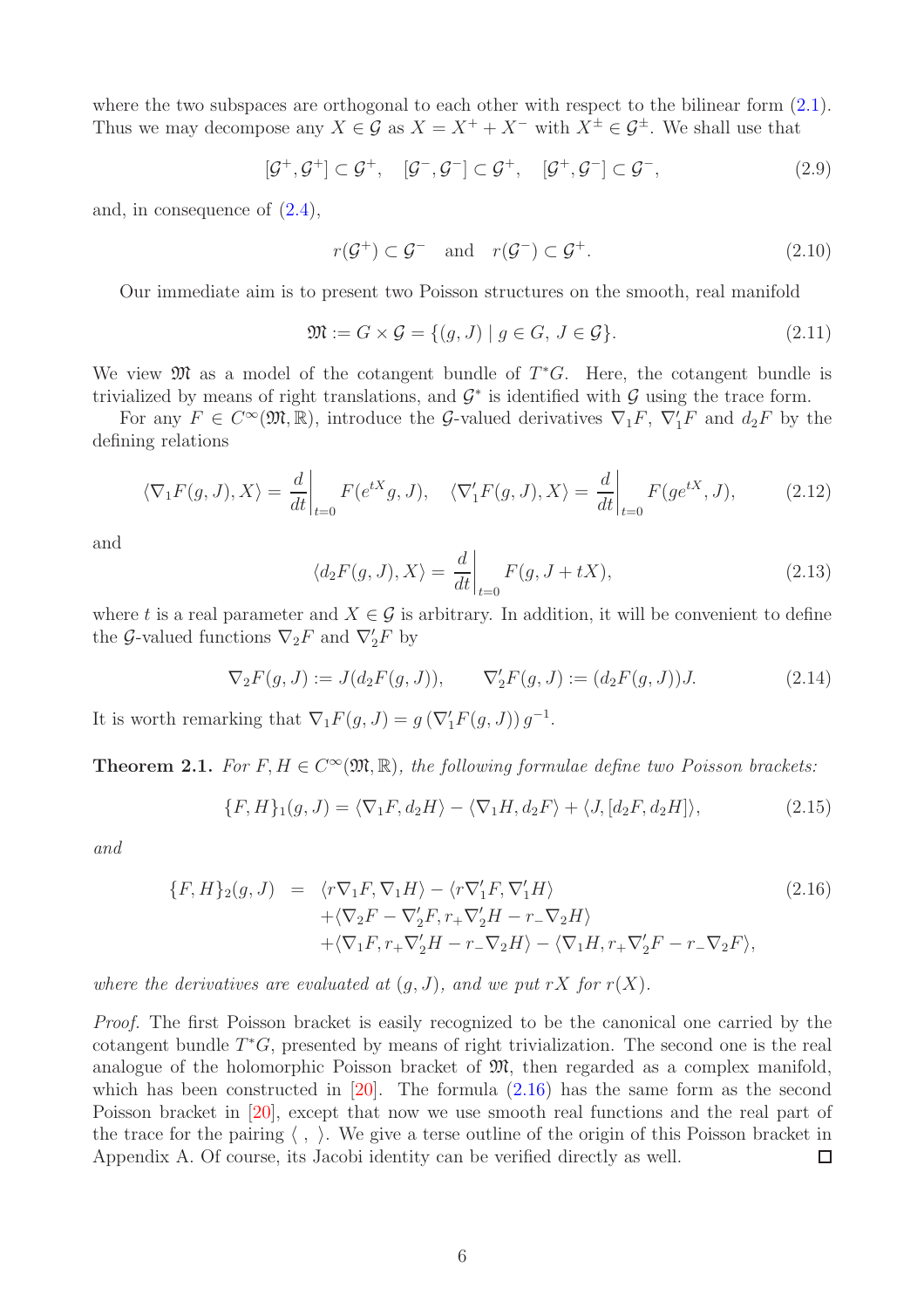Let us recall [\[35,](#page-28-6) [36\]](#page-28-7) that two Poisson brackets are called *compatible* if their arbitrary linear combination is also a Poisson bracket. A bi-Hamiltonian manifold is a manifold equipped with a pair of compatible Poisson brackets. The non-trivial condition is posed by the Jacobi identity for the linear combination of the Poisson brackets. In several examples it is guaranteed by the following mechanism. Suppose that  $\mathcal D$  is a derivation of the functions, and  $\{ , \}$  is a Poisson bracket. Then the formula

$$
\{F, H\}^{\mathcal{D}} := \mathcal{D}[\{F, H\}] - \{\mathcal{D}[F], H\} - \{F, \mathcal{D}[H]\},\tag{2.17}
$$

where  $\mathcal{D}[F]$  is the derivative of the function F, provides an anti-symmetric bi-derivation. This is called the Lie derivative bracket (since its underlying bi-vector is the Lie derivative of the Poisson tensor of  $\{ , \}$  along the corresponding vector field). It is well-known [\[50\]](#page-29-7) that if  $\{\ ,\ \}^{\mathcal{D}}$  satisfies the Jacobi identity, then this holds also for arbitrary linear combinations of  $\{\ ,\ \}$  and  $\{\ ,\ \}^{\mathcal{D}}$ .

Now consider the vector field on  $\mathfrak{M}$  whose flow through  $(g, J)$  is

$$
(g, J + t\mathbf{1}_n), \qquad t \in \mathbb{R}, \tag{2.18}
$$

where  $\mathbf{1}_n$  denotes the  $n \times n$  unit matrix, and let  $\mathcal{D}$  be the corresponding derivation of  $C^{\infty}(\mathfrak{M}, \mathbb{R})$ . As coordinate functions on  $\mathfrak{M}$ , we may employ 'evaluation functions' that on  $(g, J)$  return the real and imaginary parts of the matrix elements of  $q$ ,

<span id="page-6-2"></span>
$$
g_{\alpha\beta}^{\mathbf{r}} := \Re g_{\alpha\beta}, \quad g_{\alpha\beta}^{\mathbf{i}} := \Im g_{\alpha\beta}, \tag{2.19}
$$

and the components  $J_k := \langle T_k, J \rangle$  with respect to an arbitrary basis  $T_k$   $(k = 1, \ldots, 2n^2)$  of the real vector space  $\mathcal{G}$ . Their derivatives are

$$
\mathcal{D}[g_{\alpha\beta}] = 0, \qquad \mathcal{D}[J_k] = \langle T_k, \mathbf{1}_n \rangle, \tag{2.20}
$$

where we extended the derivation to complex functions.

**Proposition 2.2.** The first Poisson bracket  $(2.15)$  on  $\mathfrak{M}$  is the Lie derivative of the second Poisson bracket  $(2.16)$  with respect to the derivation  $\mathcal{D}$ , i.e., we have

<span id="page-6-0"></span>
$$
\{F, H\}_1 = \{F, H\}_2^{\mathcal{D}}, \qquad \forall F, H \in C^{\infty}(\mathfrak{M}, \mathbb{R}).
$$
\n(2.21)

Consequently, the two Poisson brackets of Theorem 2.1 are compatible.

*Proof.* Since both  $\{\ ,\ \}_1$  and  $\{\ ,\ \}_2^{\mathcal{D}}$  are bi-derivations, it is enough to verify the equality  $(2.21)$  for coordinate functions. Hence, we inspect the cases for which F and H are taken from the functions  $J_k$  and  $g^i_{\alpha\beta}$ ,  $g^r_{\alpha\beta}$ . Since  $\mathcal{D}[g_{\alpha\beta}] = 0$  and the second Poisson bracket closes on the functions that depend only on  $g$ , we see that the equality  $(2.21)$  holds if both F and H depend only on  $q$ , for in these cases both sides of  $(2.21)$  vanish. Next, we note that

<span id="page-6-1"></span>
$$
\{J_k, J_l\}_2 = \langle [J, T_k], r[T_l, J] + \frac{1}{2}(T_l J + J T_l) \rangle,
$$
\n(2.22)

and this leads to

$$
\{J_k, J_l\}_2^{\mathcal{D}} = \langle J, [T_k, T_l] \rangle, \tag{2.23}
$$

which equals  $\{J_k, J_l\}_1$ . To continue, we introduce the  $n \times n$  matrix  $\{g, J_k\}_a$ , for  $a = 1, 2$ , by defining its  $\alpha\beta$  entry to be

$$
\{g_{\alpha\beta}^r, J_k\}_a + \mathrm{i} \{g_{\alpha\beta}^i, J_k\}_a, \qquad 1 \le \alpha, \beta \le n. \tag{2.24}
$$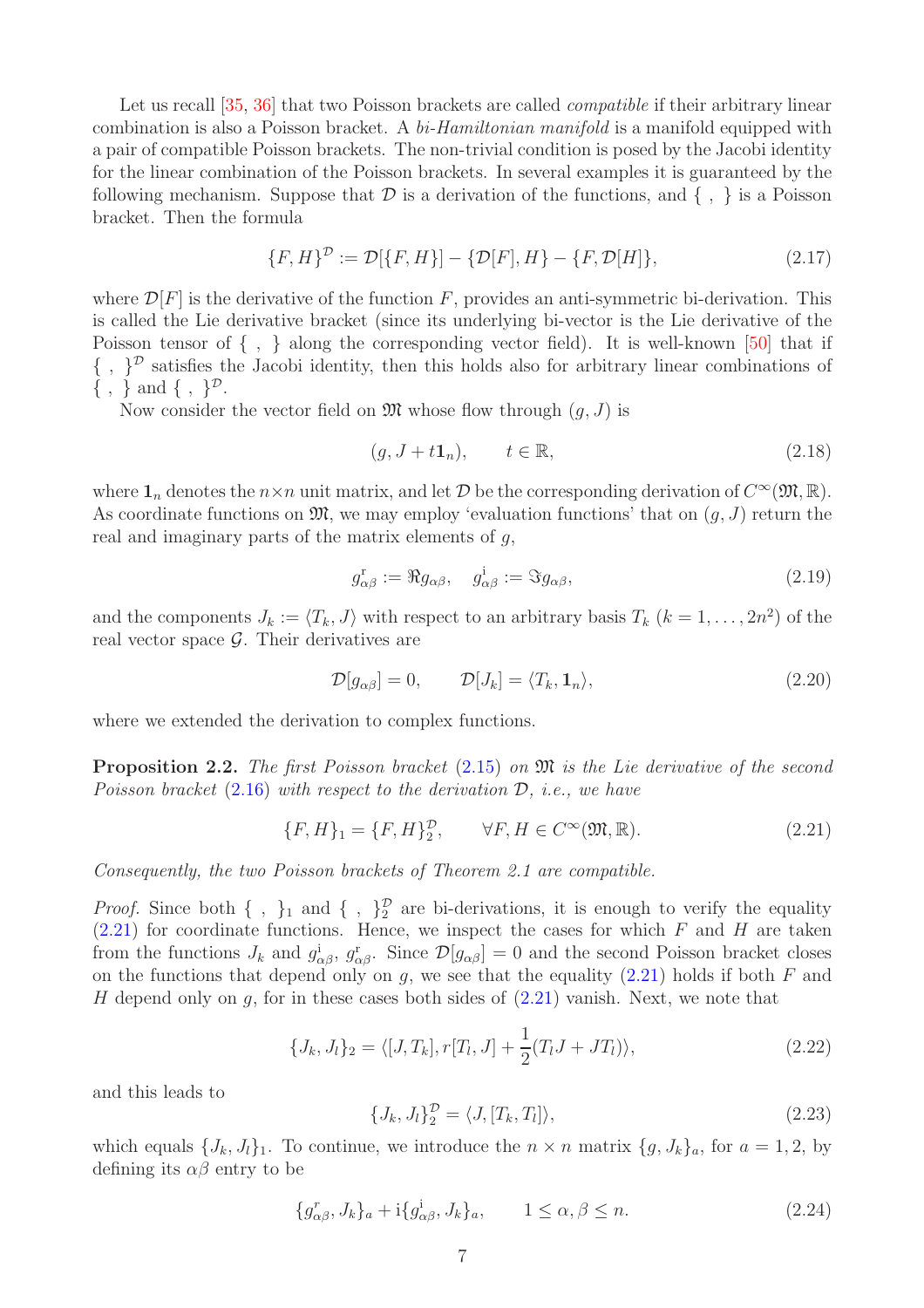The formulae of Theorem [2.1](#page-5-2) give

$$
\{g, J_k\}_1 = T_k g \text{ and } \{g, J_k\}_2 = \left(r[T_k, J] + \frac{1}{2}(JT_k + T_k J)\right)g \tag{2.25}
$$

From here it is easily checked that

$$
\{g_{\alpha\beta}^r, J_k\}_1 + \mathrm{i} \{g_{\alpha\beta}^i, J_k\}_1 = \{g_{\alpha\beta}^r, J_k\}_2^{\mathcal{D}} + \mathrm{i} \{g_{\alpha\beta}^i, J_k\}_2^{\mathcal{D}},\tag{2.26}
$$

 $\Box$ 

whereby the proof is complete.

The evolution equation of a *bi-Hamiltonian system* can be written in Hamiltonian form with respect to two compatible, linearly independent, Poisson brackets, and respective Hamiltonians. We now present interesting bi-Hamiltonian systems on M.

<span id="page-7-2"></span>**Proposition 2.3.** For any  $k \in \mathbb{N}$ , define the Hamiltonians  $H_k$  and  $\tilde{H}_k$  on  $\mathfrak{M}$  by

<span id="page-7-3"></span>
$$
H_k(g, J) := \frac{1}{k} \Re \operatorname{tr} (J^k), \qquad \tilde{H}_k(g, J) := \frac{1}{k} \Im \operatorname{tr} (J^k). \tag{2.27}
$$

All these Hamiltonians are in involution, and they define bi-Hamiltonian systems according to the relations, and corresponding flows, listed as follows:

<span id="page-7-0"></span>
$$
\{\,\cdot\,,H_k\}_2 = \{\,\cdot\,,H_{k+1}\}_1,\qquad (g(t),J(t)) = \left(\exp\left(J(0)^k t\right)g(0),J(0)\right)\tag{2.28}
$$

and

<span id="page-7-1"></span>
$$
\{\,\cdot\,,\tilde{H}_k\}_2 = \{\,\cdot\,,\tilde{H}_{k+1}\}_1,\qquad (g(t),J(t)) = \left(\exp\left(-iJ(0)^k t\right)g(0),J(0)\right). \tag{2.29}
$$

Proof. We can calculate that

<span id="page-7-4"></span>
$$
d_2H_k = J^{k-1}, \t d_2\tilde{H}_k = -iJ^{k-1}.
$$
\t(2.30)

Therefore  $(\nabla_2'H_k-\nabla_2H_k)$  and  $(\nabla_2'H_k-\nabla_2H_k)$  both vanish, and we obtain

$$
r_{+}\nabla_{2}^{\prime}H_{k} - r_{-}\nabla_{2}H_{k} = d_{2}H_{k+1} = J^{k}, \qquad r_{+}\nabla_{2}^{\prime}\tilde{H}_{k} - r_{-}\nabla_{2}\tilde{H}_{k} = d_{2}\tilde{H}_{k+1} = -iJ^{k}.
$$
 (2.31)

Taking an arbitrary  $F \in C^{\infty}(\mathfrak{M}, \mathbb{R})$ , the formulae of Theorem [2.1](#page-5-2) then yield

$$
\{F, H_k\}_2(g, J) = \{F, H_{k+1}\}_1(g, J) = \langle \nabla_1 F(g, J), J^k \rangle, \tag{2.32}
$$

and

$$
\{F, \tilde{H}_k\}_2(g, J) = \{F, \tilde{H}_{k+1}\}_1(g, J) = \langle \nabla_1 F(g, J), -\mathrm{i} J^k \rangle. \tag{2.33}
$$

This means that the Poisson bracket relations [\(2.28\)](#page-7-0) and [\(2.29\)](#page-7-1) hold. It follows also immediately that the corresponding Hamiltonian flows through the initial value  $(q(0), J(0))$  have the simple form as claimed. In particular,  $J$  and all its functions are constant along these flows, which implies the involutivity of the underlying Hamiltonians.  $\Box$ 

<span id="page-7-5"></span>**Remark 2.4.** Let us define the G-valued function  $\tilde{J}$  on  $\mathfrak{M}$  by

<span id="page-7-6"></span>
$$
\tilde{J}(g,J) := -g^{-1}Jg,\tag{2.34}
$$

and notice that  $\tilde{J}$  is constant along all the bi-Hamiltonian flows of Proposition [2.3.](#page-7-2) The functions of J and  $\tilde{J}$  are related by the 2n functional relations

$$
\Re \operatorname{tr} (J^k) = (-1)^k \Re \operatorname{tr} (\tilde{J}^k), \quad \Im \operatorname{tr} (J^k) = (-1)^k \Im \operatorname{tr} (\tilde{J}^k), \qquad \forall k = 1, \dots, n. \tag{2.35}
$$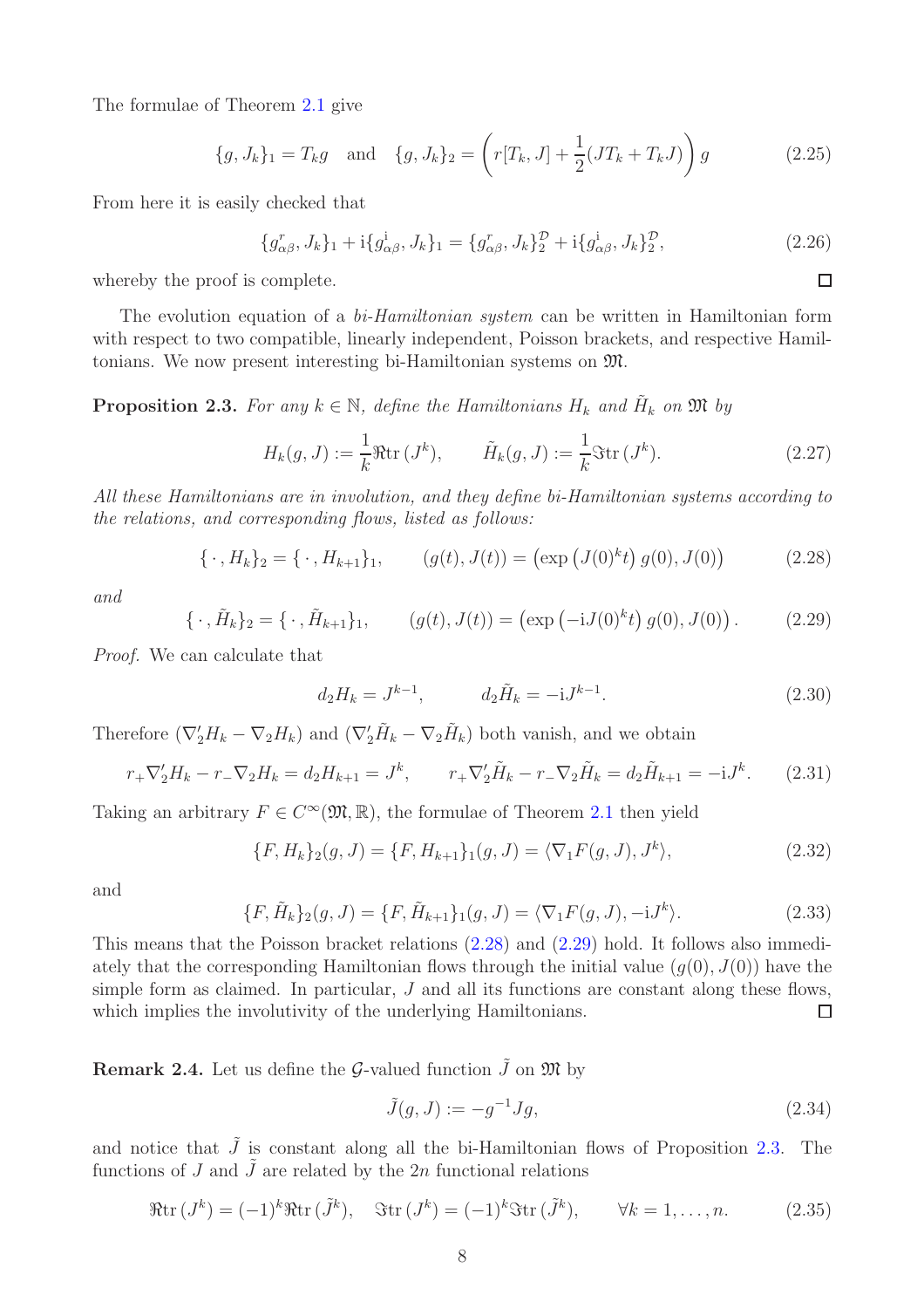Thus the functional dimension of the ring of functions,  $\mathfrak{A}$ , depending on J and J equals  $4n^2 - 2n$ . This ring is closed under both Poisson brackets, since in addition to  $(2.22)$  one has  ${J_k, \tilde{J}_l\}_i = 0$   $(i = 1, 2)$  and

$$
\{\tilde{J}_k, \tilde{J}_l\}_2 = -\langle [\tilde{J}, T_k], r[T_l, \tilde{J}] + \frac{1}{2}(T_l \tilde{J} + \tilde{J}T_l) \rangle. \tag{2.36}
$$

The elements of  $\mathfrak A$  Poisson commute with the elements of the ring of functions,  $\mathfrak H \subset \mathfrak A$ , generated by the Hamiltonians [\(2.27\)](#page-7-3). It is clear that the functional dimension of  $\mathfrak{H}$  is  $2n$ . Let us recall [\[39\]](#page-28-12) that a *degenerate integrable system* on a symplectic manifold of dimension N is given by an Abelian Poisson algebra of functional dimension  $N_1 \langle N/2$ , whose element admit  $N - N_1$  $N - N_1$  functionally independent joint constants of motion<sup>1</sup>. We can directly apply this definition to the first Poisson structure, which is symplectic. Therefore we see that the Hamiltonians [\(2.27\)](#page-7-3) define a degenerate integrable system, at least with respect the first Poisson bracket. The origin of the second Poisson bracket from Poisson–Lie groups (see Appendix [A\)](#page-21-0) shows that it is also symplectic on a dense open subset of  $\mathfrak{M}$ , and therefore we may say that the Hamiltonians of the 'bi-Hamiltonian hierarchy' of Proposition [2.3](#page-7-2) form a degenerate integrable system with respect to both Poisson brackets.

# <span id="page-8-0"></span>3 Poisson reduction with respect to  $U(n) \times U(n)$

We are going to reduce with respect to an action of  $U(n) \times U(n)$ , which is engendered by two commuting actions of  $U(n)$ , called right-handed and left-handed actions. Regarding the first Poisson structure, it will be obvious that the Poisson bracket closes on the invariant functions. For the second Poisson bracket, this needs a proof, and we start by providing it.

We define the right-handed action of  $U(n)$  on M by associating with any  $\eta \in U(n)$  the diffeomorphism  $\mathcal{R}_n$  of  $\mathfrak{M}$  that acts according to

<span id="page-8-1"></span>
$$
\mathcal{R}_{\eta} : (g, J) \mapsto (g\eta^{-1}, J). \tag{3.1}
$$

The left-handed action is given by  $\mathcal{L}_n$ ,

<span id="page-8-2"></span>
$$
\mathcal{L}_{\eta} : (g, J) \mapsto (\eta g, \eta J \eta^{-1}). \tag{3.2}
$$

These are commuting  $U(n)$  actions on  $\mathfrak{M}$ , for we have

$$
\mathcal{R}_{\eta_1} \circ \mathcal{R}_{\eta_2} = \mathcal{R}_{\eta_1 \eta_2}, \qquad \mathcal{L}_{\eta_1} \circ \mathcal{L}_{\eta_2} = \mathcal{L}_{\eta_1 \eta_2}, \qquad \mathcal{L}_{\eta_1} \circ \mathcal{R}_{\eta_2} = \mathcal{R}_{\eta_2} \circ \mathcal{L}_{\eta_1}, \quad \forall \eta_1, \eta_2 \in U(n). \tag{3.3}
$$

We shall consider the respective sets of invariant functions,

$$
C^{\infty}(\mathfrak{M})_{\mathcal{R}}^{\mathcal{U}(n)} := \{ F \in C^{\infty}(\mathfrak{M}, \mathbb{R}) \mid F \circ \mathcal{R}_{\eta} = F, \quad \forall \eta \in \mathcal{U}(n) \},\tag{3.4}
$$

$$
C^{\infty}(\mathfrak{M})_{\mathcal{L}}^{\mathcal{U}(n)} := \{ F \in C^{\infty}(\mathfrak{M}, \mathbb{R}) \mid F \circ \mathcal{L}_{\eta} = F, \quad \forall \eta \in \mathcal{U}(n) \},\tag{3.5}
$$

and

$$
C^{\infty}(\mathfrak{M})^{\mathrm{U}(n)\times\mathrm{U}(n)} = C^{\infty}(\mathfrak{M})^{\mathrm{U}(n)}_{\mathcal{R}} \cap C^{\infty}(\mathfrak{M})^{\mathrm{U}(n)}_{\mathcal{L}}.
$$
\n(3.6)

<span id="page-8-5"></span>**Lemma 3.1.** For  $F, H \in C^{\infty}(\mathfrak{M})_{\mathcal{R}}^{\mathrm{U}(n)}$ ,  $\{F, H\}_2$  [\(2.16\)](#page-5-0) takes the form

<span id="page-8-4"></span>
$$
\{F, H\}_2 = \langle r\nabla_1 F, \nabla_1 H \rangle + \langle \nabla_2 F - \nabla_2' F, r_+ \nabla_2' H - r_- \nabla_2 H \rangle \n+ \langle \nabla_1 F, r_+ \nabla_2' H - r_- \nabla_2 H \rangle - \langle \nabla_1 H, r_+ \nabla_2' F - r_- \nabla_2 F \rangle,
$$
\n(3.7)

and it belongs to  $C^{\infty}(\mathfrak{M})_{\mathcal{R}}^{\mathrm{U}(n)}$ .

<span id="page-8-3"></span><sup>&</sup>lt;sup>1</sup>Degenerate integrable systems are also called *superintegrable* or *integrable* in the non-commutative sense [\[32,](#page-28-13) [37,](#page-28-14) [44\]](#page-28-15). Liouville integrability corresponds to the limiting case  $N_1 = N/2$ .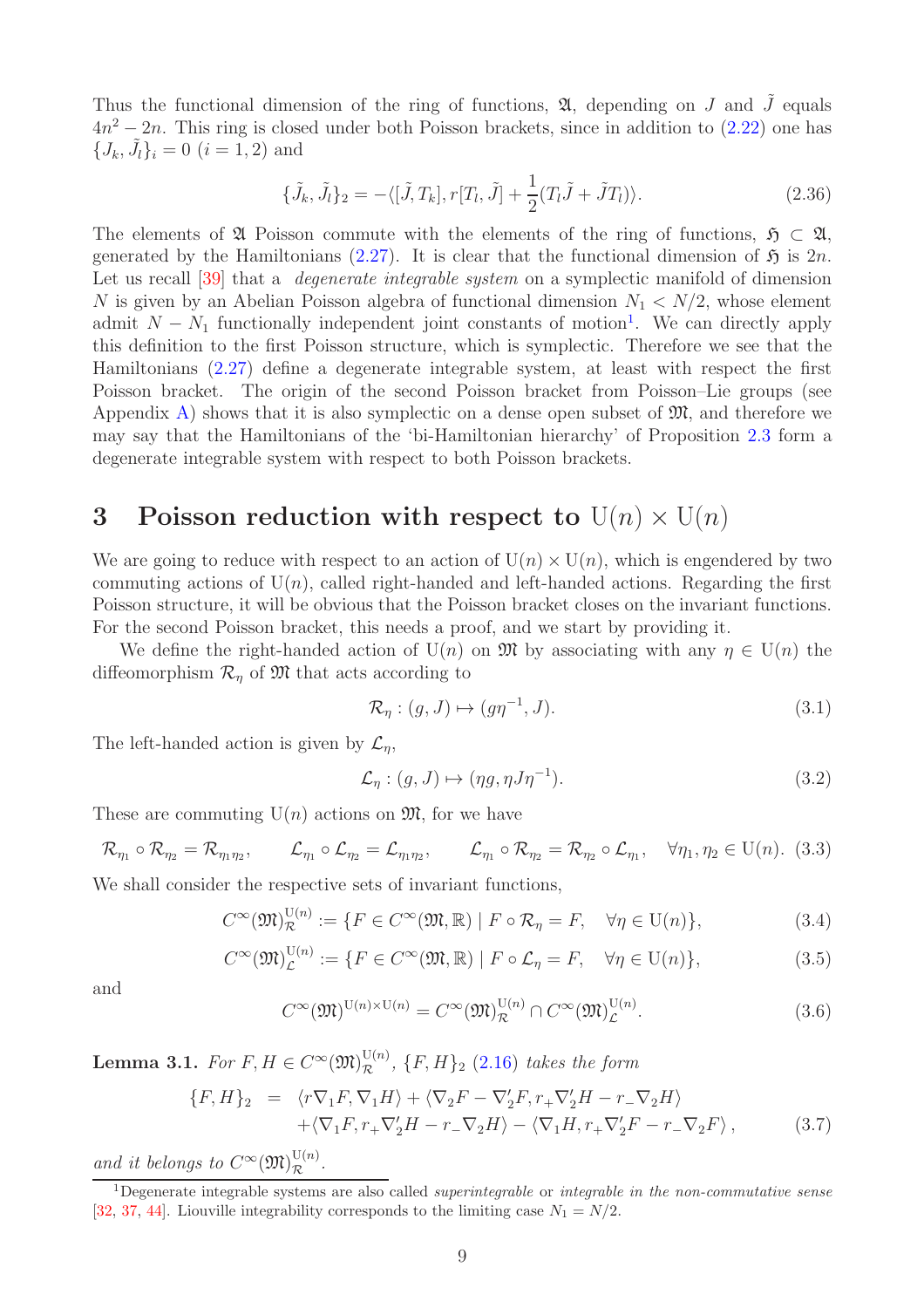*Proof.* If  $F \in C^{\infty}(\mathfrak{M})_{\mathcal{R}}^{\mathrm{U}(n)}$ , then

$$
F(ge^{tX}, J) = F(g, J), \qquad \forall X \in \mathcal{G}^+, \tag{3.8}
$$

and therefore

<span id="page-9-2"></span>
$$
\nabla_1' F(g, J) \in \mathcal{G}^-.
$$
\n(3.9)

On account of  $(2.10)$  and the orthogonality of the subspaces  $(2.8)$ , we see that for rightinvariant functions  $F, H$ 

<span id="page-9-3"></span>
$$
\langle r \nabla_1' F, \nabla_1' H \rangle = 0. \tag{3.10}
$$

 $\square$ 

Thus we obtain [\(3.7\)](#page-8-4) from [\(2.16\)](#page-5-0). The closure of the Poisson bracket on  $C^{\infty}(\mathfrak{M})_{\mathcal{R}}^{U(n)}$  is then a consequence of the relations

$$
(\nabla_1 F) \circ \mathcal{R}_{\eta} = \nabla_1 F, \quad (\nabla_2 F) \circ \mathcal{R}_{\eta} = \nabla_2 F, \quad (\nabla_2' F) \circ \mathcal{R}_{\eta} = \nabla_2' F, \tag{3.11}
$$

which follow directly from the definitions.

<span id="page-9-4"></span>Lemma 3.2. For  $F, H \in C^{\infty}(\mathfrak{M})_{\mathcal{L}}^{\mathrm{U}(n)}$  $\mathcal{L}^{(n)}$ ,  $\{F,H\}_2$  [\(2.16\)](#page-5-0) takes the form

<span id="page-9-1"></span>
$$
\{F, H\}_2 = \langle \nabla_1' F, r \nabla_1' H \rangle + \frac{1}{2} \langle \nabla_2 F, \nabla_2' H \rangle - \frac{1}{2} \langle \nabla_2 H, \nabla_2' F \rangle + \frac{1}{2} \langle \nabla_1 F, \nabla_2' H + \nabla_2 H \rangle - \frac{1}{2} \langle \nabla_1 H, \nabla_2' F + \nabla_2 F \rangle,
$$
 (3.12)

and it belongs to  $C^{\infty}(\mathfrak{M})_{\mathcal{L}}^{\mathrm{U}(n)}$  $\mathcal{L}^{(n)}$ .

*Proof.* The function  $F$  (and similarly  $H$ ) enjoys the invariance property

$$
F(e^{tX}g, e^{tX}Je^{-tX}) = F(g, J), \qquad \forall X \in \mathcal{G}^+.
$$
\n(3.13)

Taking the derivative at  $t = 0$  we obtain

<span id="page-9-0"></span>
$$
(\nabla_1 F)^+ = (\nabla_2' F - \nabla_2 F)^+.
$$
\n(3.14)

Here and below, we apply the decomposition  $Y = Y^+ + Y^-$  for any  $Y \in \mathcal{G}$ , as defined by the direct sum  $(2.8)$ . We now look at the terms that appear in the formula  $(2.16)$ . By using that r maps  $\mathcal{G}^{\pm}$  into  $\mathcal{G}^{\mp}$  [\(2.10\)](#page-5-3) and taking [\(3.14\)](#page-9-0) into account, we derive the identity

$$
\langle r\nabla_1 F, \nabla_1 H \rangle = \langle r(\nabla_1 H)^-, (\nabla_2 F - \nabla_2' F)^+ \rangle - \langle r(\nabla_1 F)^-, (\nabla_2 H - \nabla_2' H)^+ \rangle. \tag{3.15}
$$

In a similar manner, we obtain

$$
\langle \nabla_1 F, r \nabla_2' H - r \nabla_2 H \rangle - \langle \nabla_1 H, r \nabla_2' F - r \nabla_2 F \rangle =
$$
  
\n
$$
\langle r(\nabla_1 F)^-, (\nabla_2 H - \nabla_2' H)^+ \rangle - \langle r(\nabla_1 H)^-, (\nabla_2 F - \nabla_2' F)^+ \rangle
$$
  
\n
$$
+ \langle r(\nabla_2' F - \nabla_2 F)^+, (\nabla_2 H - \nabla_2' H)^- \rangle - \langle r(\nabla_2' H - \nabla_2 H)^+, (\nabla_2 F - \nabla_2' F)^- \rangle.
$$
\n(3.16)

Next, we can write

$$
\langle \nabla_2 F - \nabla_2' F, r \nabla_2' H - r \nabla_2 H \rangle =
$$
\n
$$
\langle r(\nabla_2' F - \nabla_2 F)^+, (\nabla_2' H - \nabla_2 H)^- \rangle - \langle r(\nabla_2' H - \nabla_2 H)^+, (\nabla_2' F - \nabla_2 F)^- \rangle.
$$
\n(3.17)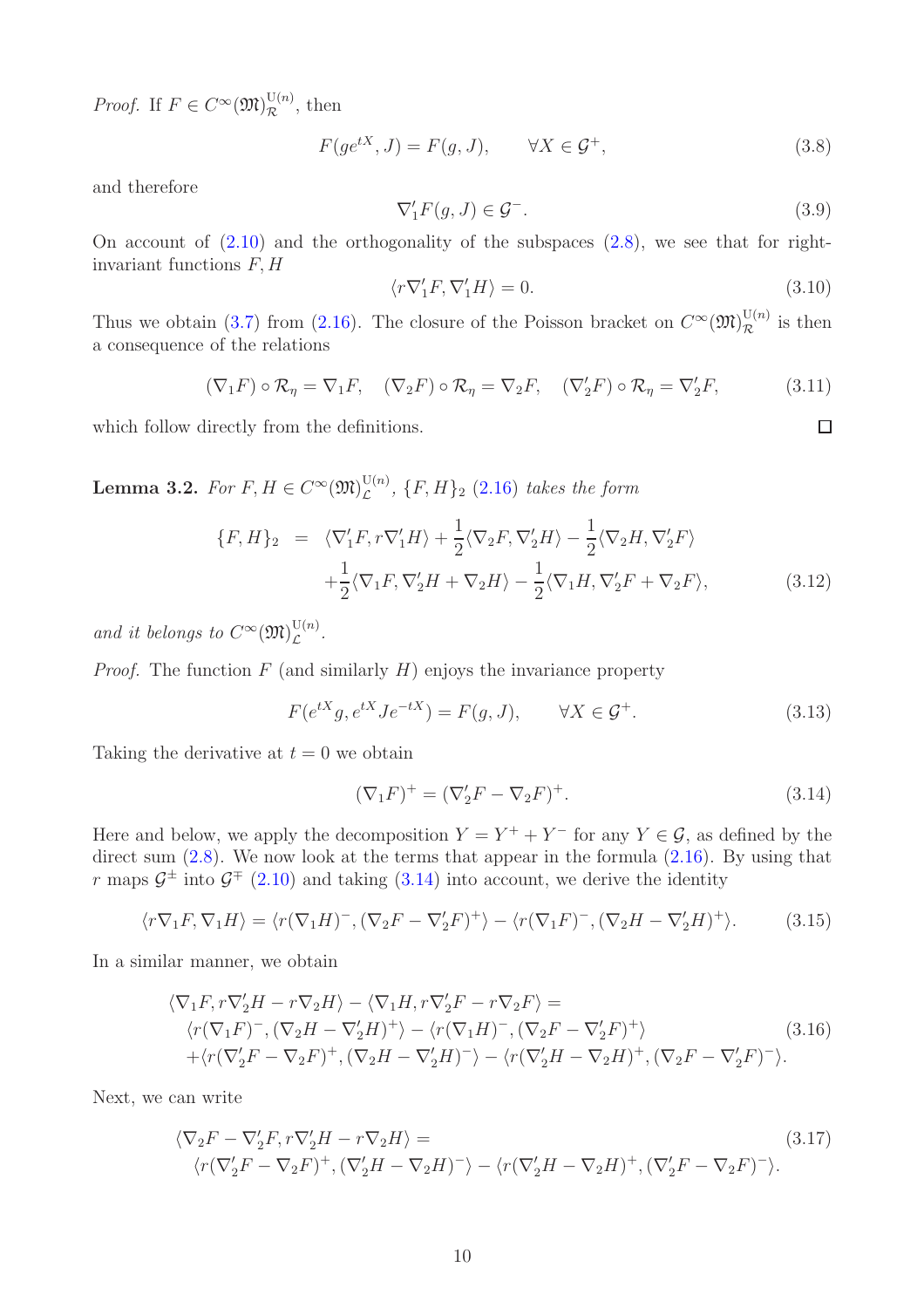In these derivations we used the anti-symmetry of  $r(2.6)$  $r(2.6)$ . Observe that the terms given by the last three equations cancel altogether. In other words, the terms that contain r in  $r_{+}$  [\(2.5\)](#page-4-5) all cancel from [\(2.16\)](#page-5-0). Noticing the elementary identity

$$
\langle \nabla_2 F - \nabla_2' F, \nabla_2' H + \nabla_2 H \rangle = \langle \nabla_2 F, \nabla_2' H \rangle - \langle \nabla_2' F, \nabla_2 H \rangle, \tag{3.18}
$$

we then obtain [\(3.12\)](#page-9-1) from [\(2.16\)](#page-5-0). The closure of the Poisson bracket on the left  $U(n)$  invariant functions follows from [\(3.12\)](#page-9-1) and the transformation rules of the derivatives,

$$
(\nabla_1 F) \circ \mathcal{L}_{\eta} = \eta (\nabla_1 F) \eta^{-1}, \quad (\nabla_1' F) \circ \mathcal{L}_{\eta} = \nabla_1' F,
$$
  
\n
$$
(\nabla_2 F) \circ \mathcal{L}_{\eta} = \eta (\nabla_2 F) \eta^{-1}, \quad (\nabla_2' F) \circ \mathcal{L}_{\eta} = \eta (\nabla_2' F) \eta^{-1},
$$
\n(3.19)

which hold for all  $\eta \in U(n)$ .

We have seen that the  $U(n)$  invariant functions form Poisson subalgebras with respect to the second Poisson bracket  $(2.16)$ . Of course, the same is true regarding the first Poisson bracket  $(2.15)$ . This can be seen directly from  $(2.15)$ , and also follows from well known results about cotangent lifts of actions on a configuration space.

According to the singular value decomposition, also called Cartan (KAK) decomposition, every element  $q \in GL(n, \mathbb{C})$  can be decomposed as

<span id="page-10-2"></span>
$$
g = \eta_L e^q \eta_R^{-1}, \quad \eta_L, \eta_R \in U(n), \quad q = \text{diag}(q_1, q_2, \dots, q_n), \quad q_i \in \mathbb{R}, \ q_1 \ge q_2 \ge \dots \ge q_n.
$$
 (3.20)

Here, q is uniquely determined by g, and if  $q_1 > q_2 > \cdots > q_n$  then  $\eta_L$  and  $\eta_R$  are unique up to the freedom

$$
(\eta_L, \eta_R) \mapsto (\eta_L \tau, \eta_R \tau), \quad \forall \tau \in \mathbb{T}^n,
$$
\n(3.21)

with the maximal torus  $\mathbb{T}^n \langle U(n) \rangle$ . In this paper, we call  $GL(n,\mathbb{C})^{\text{reg}}$  the dense open subset of  $GL(n, \mathbb{C})$  whose elements obey the strict inequalities, and we also introduce

<span id="page-10-3"></span>
$$
\mathfrak{M}^{\text{reg}} := \text{GL}(n, \mathbb{C})^{\text{reg}} \times \mathcal{G}.
$$
\n(3.22)

It is easily seen that every invariant function  $F \in C^{\infty}(\mathfrak{M})^{\mathrm{U}(n) \times \mathrm{U}(n)}$  can be recovered from its restriction to the following submanifold of M:

<span id="page-10-4"></span>
$$
\mathfrak{M}_0^{\text{reg}} := \{ (e^q, J) \mid J \in \mathcal{G}, \ q = \text{diag}(q_1, q_2, \dots, q_n), \ q_1 > q_2 > \dots > q_n \}. \tag{3.23}
$$

With the tautological embedding  $\iota : \mathfrak{M}^{\text{reg}}_0 \to \mathfrak{M}$ , the restriction of F reads

$$
f = F \circ \iota. \tag{3.24}
$$

Obviously, f is invariant under the  $\mathbb{T}^n$  action on  $\mathfrak{M}_0^{\text{reg}}$  given by the diffeomorphisms  $A_\tau$ ,

<span id="page-10-5"></span>
$$
A_{\tau}: (e^q, J) \mapsto (e^q, \tau J \tau^{-1}), \quad \forall \tau \in \mathbb{T}^n.
$$
\n
$$
(3.25)
$$

That is to say,  $f = F \circ \iota$  belongs to  $C^{\infty}(\mathfrak{M}^{\text{reg}}_{0})^{\mathbb{T}^{n}}$ . Next, we introduce the reduced ring of functions,

<span id="page-10-0"></span>
$$
C^{\infty}(\mathfrak{M})_{\text{red}} := \{ f \in C^{\infty}(\mathfrak{M}_0^{\text{reg}})^{\mathbb{T}^n} \mid f = F \circ \iota, \quad F \in C^{\infty}(\mathfrak{M})^{\mathrm{U}(n) \times \mathrm{U}(n)} \}.
$$
 (3.26)

This space of functions naturally inherits a pair of compatible Poisson brackets, called reduced Poisson brackets, which are defined as follows:

<span id="page-10-1"></span>
$$
\{F \circ \iota, H \circ \iota\}_i^{\text{red}} := \{F, H\}_i \circ \iota, \quad \forall F, H \in C^{\infty}(\mathfrak{M})^{\mathrm{U}(n) \times \mathrm{U}(n)}, \quad i = 1, 2. \tag{3.27}
$$

 $\Box$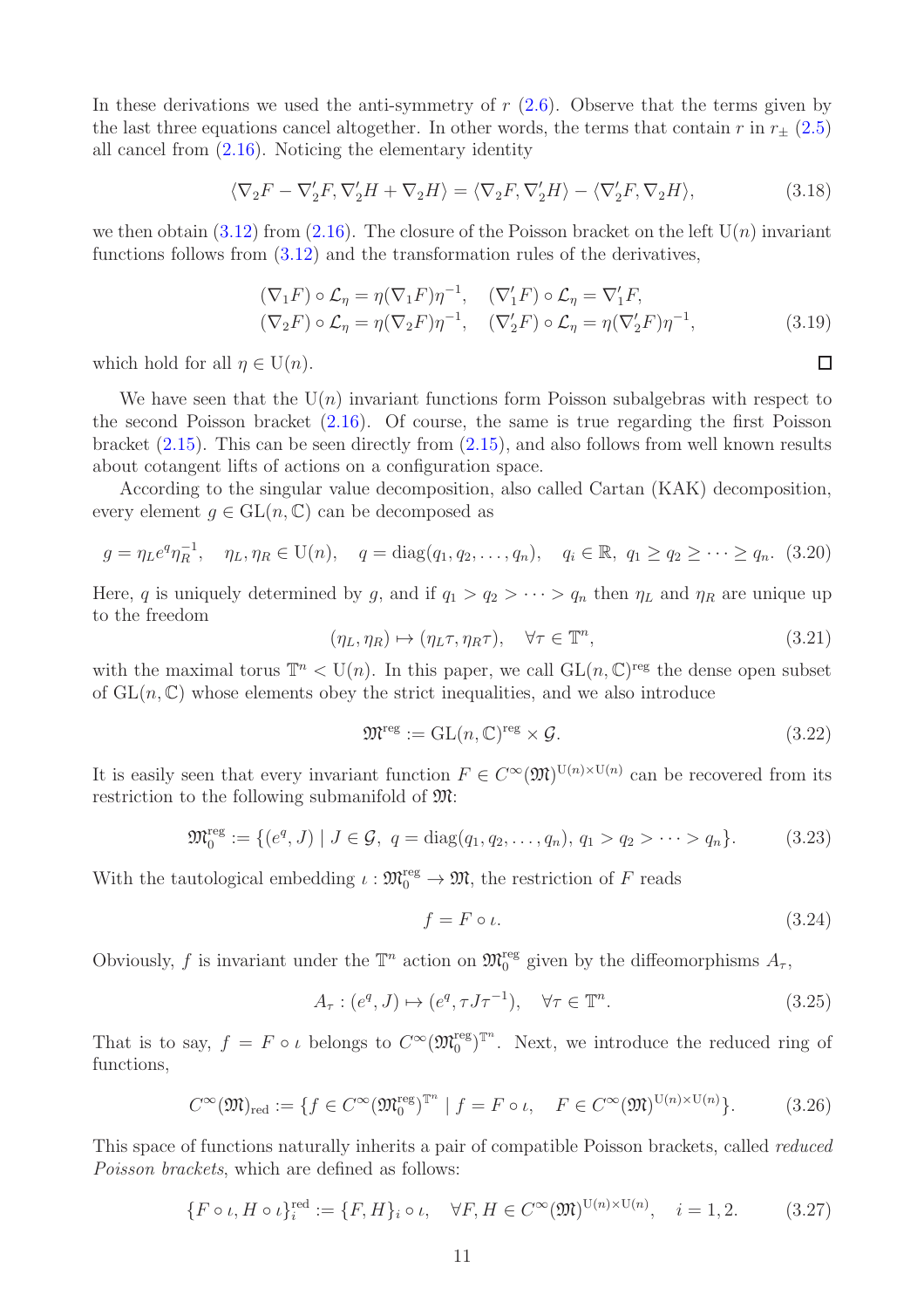The reduced Poisson brackets are well-defined, since the original Poisson brackets close on the  $U(n) \times U(n)$  invariant functions. They contain all information about the Poisson algebra carried by the (singular) quotient space

$$
\mathfrak{M}_{\text{red}} := \mathfrak{M}/(\mathcal{U}(n) \times \mathcal{U}(n)),\tag{3.28}
$$

whose space of smooth functions is  $C^{\infty}(\mathfrak{M})^{\mathrm{U}(n)\times \mathrm{U}(n)}$ .

Now our goal is to establish intrinsic formulae of the reduced Poisson brackets, which contain only derivatives with respect to the variables on  $\mathfrak{M}_{0}^{\text{reg}}$ . To this end, we need to express the derivatives of F at  $(e^q, J) \in \mathfrak{M}_0^{\text{reg}}$  in terms of the derivatives of the restricted function  $f = F \circ \iota$ . We shall use the decompositions

<span id="page-11-1"></span>
$$
\mathcal{G}^{\pm} = \mathcal{G}_0^{\pm} + \mathcal{G}_\perp^{\pm},\tag{3.29}
$$

where  $\mathcal{G}_0^{\pm} \subset \mathcal{G}^{\pm}$  contain the respective diagonal matrices, and  $\mathcal{G}_{\perp}^{\pm}$  $\perp$ <sup> $\pm$ </sup> contain the off-diagonal ones. Thus we can write  $X^{\pm} = X_0^{\pm} + X_{\perp}^{\pm}$  $\pm$  for any  $X \in \mathcal{G}^{\pm}$ . Any function  $f \in C^{\infty}(\mathfrak{M}_{0}^{\text{reg}})$  has the  $\mathcal{G}_0^ _{0}^{-}$ -valued derivative  $\nabla_{1}f$  and the G-valued derivative  $d_{2}f$ , determined by

<span id="page-11-0"></span>
$$
\langle \nabla_1 f(e^q, J), X_0 \rangle = \frac{d}{dt} \bigg|_{t=0} f(e^{tX_0}e^q, J) = \frac{d}{dt} \bigg|_{t=0} f(e^{q+tX_0}, J), \quad \forall X_0 \in \mathcal{G}_0^-,
$$
 (3.30)

$$
\langle d_2 f(e^q, J), X \rangle = \frac{d}{dt} \bigg|_{t=0} f(e^q, J + tX), \quad \forall X \in \mathcal{G}, \tag{3.31}
$$

and we define  $\nabla_2 f$  and  $\nabla'_2 f$  similarly to [\(2.14\)](#page-5-4). The definition [\(3.30\)](#page-11-0) makes sense since for small enough t the components of  $(q + tX_0)$  satisfy the same ordering condition as those of q. Plainly, we have

$$
d_2F(e^q, J) = d_2f(e^q, J), \tag{3.32}
$$

and as a result of the  $\mathbb{T}^n$  invariance

$$
[J, d_2 f(e^q, J)]_0^+ = 0.
$$
\n(3.33)

Let us introduce the linear operator  $R(q) \in End(\mathcal{G})$  by letting it act on an arbitrary matrix  $X \in \mathcal{G}$  according to

<span id="page-11-2"></span>
$$
(R(q)X)_{ii} = 0, \t (R(q)X)_{ij} = X_{ij} \coth(q_i - q_j), \t 1 \le i \ne j \le n. \t (3.34)
$$

Notice that  $R(q)$  maps  $\mathcal{G}_+^{\pm}$  $\frac{d^{\pm}}{d}$  onto  $\mathcal{G}^{\mp}_{\perp}$  $\downarrow^{\mp}$  [\(3.29\)](#page-11-1), respectively, in an invertible manner, and it satisfies

<span id="page-11-4"></span>
$$
\langle R(q)X,Y\rangle = -\langle X,R(q)Y\rangle, \quad \forall X,Y \in \mathcal{G}.\tag{3.35}
$$

Due to the following result,  $R(q)$  will appear in the expressions of the reduced Poisson brackets.

**Lemma 3.3.** If  $F \in C^{\infty}(\mathfrak{M})^{\mathrm{U}(n) \times \mathrm{U}(n)}$  and  $f = F \circ \iota$ , then we have

<span id="page-11-3"></span>
$$
\nabla_1 F(e^q, J) = [d_2 f(e^q, J), J]^+ + \nabla_1 f(e^q, J) + R(q)[d_2 f(e^q, J), J]^+, \tag{3.36}
$$

where the superscripts refer to the decomposition  $(2.7)$ .

*Proof.* We know from [\(3.9\)](#page-9-2) that  $(\nabla_1' F)^+ = 0$  holds, because  $F \in C^{\infty}(\mathfrak{M})_{\mathcal{R}}^{\mathbb{U}(n)}$ . On the other hand,  $(\nabla_1 F)^+ = (\nabla_2' F - \nabla_2 F)^+$  holds [\(3.14\)](#page-9-0), because  $F \in C^{\infty}(\mathfrak{M})_{\mathcal{L}}^{\mathbb{U}(n)}$  $\mathcal{L}^{(n)}$ . By using that

$$
\nabla_1' F(e^q, J) = e^{-q} (\nabla_1 F(e^q, J)) e^q,
$$
\n(3.37)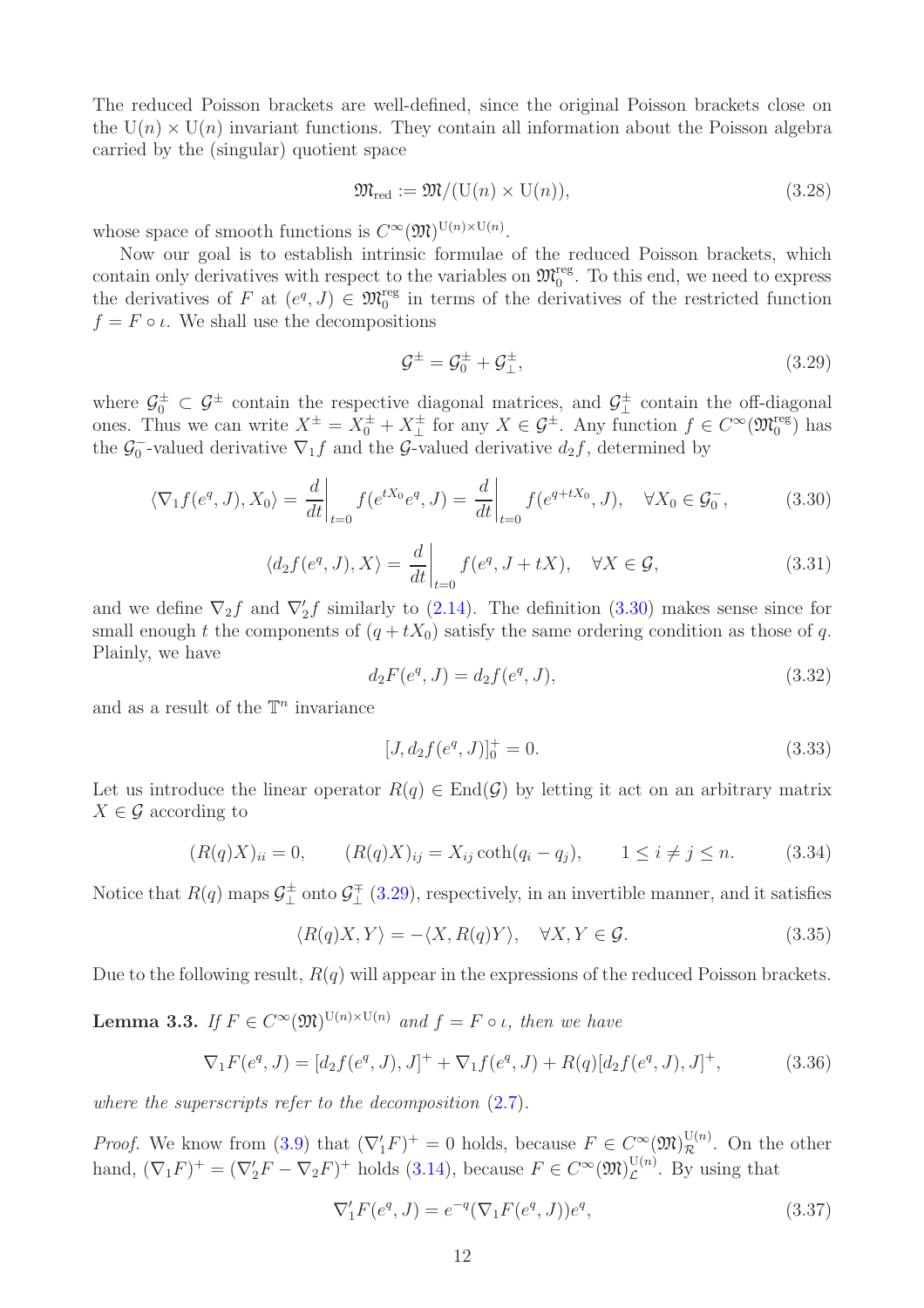we can write

$$
0 = (\nabla_1' F)^+ = (\cosh \mathrm{ad}_q)((\nabla_1 F)^+) - (\sinh \mathrm{ad}_q)((\nabla_1 F)^-), \tag{3.38}
$$

at any  $(e^q, J)$ , where  $\mathrm{ad}_q(X) := [q, X]$ . This implies that

$$
(\nabla_1 F)^{-}_{\perp} = R(q)(\nabla_1 F)^{+}.
$$
\n(3.39)

Finally, since

$$
\left. \frac{d}{dt} \right|_{t=0} F(e^{tX_0}e^q, J) = \left. \frac{d}{dt} \right|_{t=0} f(e^{tX_0}e^q, J), \quad \forall X_0 \in \mathcal{G}_0^-, \tag{3.40}
$$

we get

$$
(\nabla_1 F(e^q, J))_0^- = \nabla_1 f(e^q, J). \tag{3.41}
$$

The proof is completed by noting that

$$
\nabla_2' F - \nabla_2 F = \nabla_2' f - \nabla_2 f = [d_2 f, J] \quad \text{at any} \quad (e^q, J) \in \mathfrak{M}_0^{\text{red}}.
$$
 (3.42)

 $\Box$ 

<span id="page-12-0"></span>**Theorem 3.4.** For  $f, h \in C^{\infty}(\mathfrak{M})_{\text{red}}$  [\(3.26\)](#page-10-0), the first reduced Poisson bracket [\(3.27\)](#page-10-1) is given by

<span id="page-12-1"></span>
$$
\{f, h\}_{1}^{\text{red}}(e^{q}, J) = \langle \nabla_{1} f, (d_{2}h)_{0}^{-} \rangle - \langle \nabla_{1} h, (d_{2}f)_{0}^{-} \rangle \n+ \langle R(q)[d_{2}f, J]^{+}, (d_{2}h)^{-} \rangle - \langle R(q)[d_{2}h, J]^{+}, (d_{2}f)^{-} \rangle \n+ \langle J^{+}, [(d_{2}f)^{-}, (d_{2}h)^{-}] - [(d_{2}f)^{+}, (d_{2}h)^{+}] \rangle,
$$
\n(3.43)

where the derivatives are taken at  $(e^q, J)$  and we use  $R(q)$  [\(3.34\)](#page-11-2). If h is the restriction of any of the Hamiltonians  $H_k$  or  $\tilde{H}_k$  [\(2.27\)](#page-7-3), then this formula can be written as

<span id="page-12-2"></span>
$$
\{f, h\}^{\text{red}}_1(e^q, J) = \langle \nabla_1 f, (d_2 h)_0^- \rangle + \langle d_2 f, [R(q)(d_2 h)^- - (d_2 h)^+, J] \rangle. \tag{3.44}
$$

Proof. The first and second lines of  $(3.43)$  represent the contributions of the second and third terms of [\(3.36\)](#page-11-3) obtained upon substitution in the formula [\(2.15\)](#page-5-1). Regarding the third line, it arises from the first term of [\(3.36\)](#page-11-3) by taking the sum of

$$
\langle [d_2f, J]^+, d_2h \rangle - \langle [d_2h, J]^+, d_2f \rangle = -2\langle J^+, [(d_2f)^+, (d_2h)^+] \rangle - \langle J^-, [d_2f, d_2h]^-\rangle \tag{3.45}
$$

and

$$
\langle J, [d_2f, d_2h] \rangle = \langle J^+, [d_2f, d_2f]^+ \rangle + \langle J^-, [d_2f, d_2h]^-\rangle. \tag{3.46}
$$

To get  $(3.44)$  from  $(3.43)$ , we use that for any Hamiltonian h proportional with the real or imaginary parts of  $tr(J^k)$  one has  $[d_2h, J] = 0$ . In this case, the second line of [\(3.43\)](#page-12-1) gives

$$
\langle R(q)[d_2f, J]^+, (d_2h)^-\rangle = \langle R(q)[d_2f, J], (d_2h)^-\rangle = \langle d_2f, [R(q)(d_2h)^-, J]\rangle,
$$
(3.47)

and the third line becomes

$$
\langle J^+ , [(d_2 f)^-, (d_2 h)^-] - [(d_2 f)^+, (d_2 h)^+] \rangle = \langle J, [(d_2 f)^-, (d_2 h)^-] - [(d_2 f)^+, (d_2 h)^+] \rangle
$$
  
=  $\langle J, [(d_2 h)^+, (d_2 f)^-] + [(d_2 h)^+, (d_2 f)^+] \rangle = -\langle d_2 f, [(d_2 h)^+, J] \rangle,$  (3.48)

which confirm the claim  $(3.44)$ .

13

 $\Box$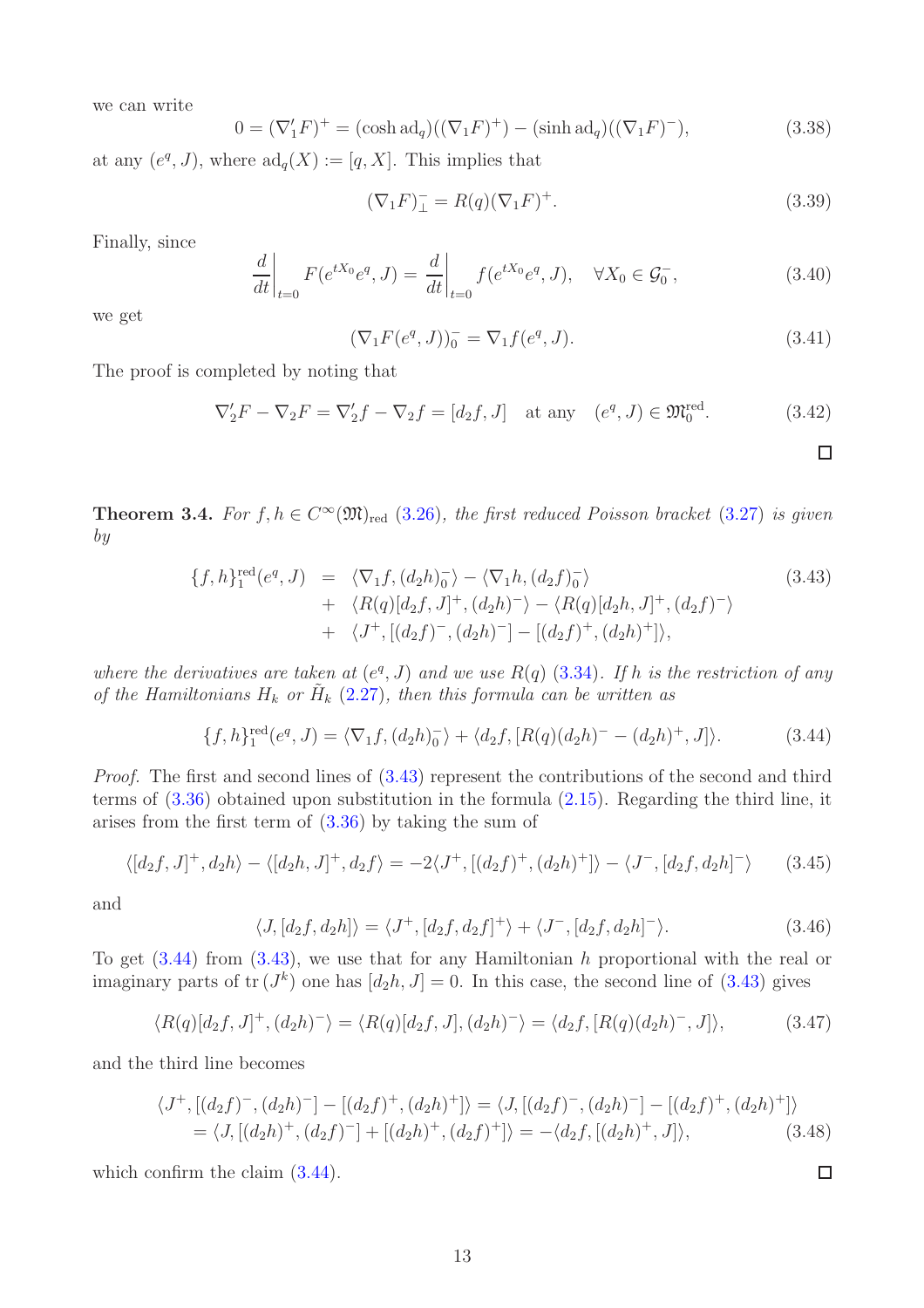<span id="page-13-0"></span>**Theorem 3.5.** For  $f, h \in C^{\infty}(\mathfrak{M})_{\text{red}}$  [\(3.26\)](#page-10-0), the second reduced Poisson bracket [\(3.27\)](#page-10-1) can be written as

<span id="page-13-3"></span>
$$
2\{f, h\}^{\text{red}}_2(e^q, J) = \langle \nabla_1 f, (\nabla_2 h + \nabla_2' h)_0 \rangle - \langle \nabla_1 h, (\nabla_2 f + \nabla_2' f)_0 \rangle \tag{3.49}
$$
  
 
$$
+ \langle R(q)[d_2 f, J]^+, (\nabla_2 h + \nabla_2' h)^- \rangle - \langle R(q)[d_2 h, J]^+, (\nabla_2 f + \nabla_2' f)^- \rangle
$$
  
 
$$
+ \langle (\nabla_2 f)^-, (\nabla_2' h)^- \rangle + \langle (\nabla_2' f)^+, (\nabla_2 h)^+ \rangle - (\nabla_2' f)^-, (\nabla_2 h)^- \rangle - \langle (\nabla_2 f)^+, (\nabla_2' h)^+ \rangle,
$$

where the derivatives are taken at  $(e^q, J)$  and  $R(q)$  is given by [\(3.34\)](#page-11-2). If h is the restriction of any of the Hamiltonians  $H_k$  or  $\tilde{H}_k$  [\(2.27\)](#page-7-3), then this formula can be recast in the form

<span id="page-13-4"></span>
$$
\{f, h\}^{\text{red}}_1(e^q, J) = \langle \nabla_1 f, (\nabla_2 h)^{-}_0 \rangle + \langle d_2 f, [R(q)(\nabla_2 h)^{-} - (\nabla_2 h)^{+}, J] \rangle. \tag{3.50}
$$

Proof. We see by combining [\(3.10\)](#page-9-3) (obtained in the proof of Lemma [3.1\)](#page-8-5) and Lemma [3.2](#page-9-4) that for  $F, H \in C^{\infty}(\mathfrak{M})^{\mathrm{U}(n)\times \mathrm{U}(n)}$ 

<span id="page-13-2"></span>
$$
2\{F,H\}_2 = \langle \nabla_2 F, \nabla_2' H \rangle - \langle \nabla_2 H, \nabla_2' F \rangle + \langle \nabla_1 F, \nabla_2' H + \nabla_2 H \rangle - \langle \nabla_1 H, \nabla_2' F + \nabla_2 F \rangle. \tag{3.51}
$$

Putting  $f = F \circ \iota$  and  $h = H \circ \iota$ , we substitute the identity [\(3.36\)](#page-11-3) both for  $\nabla_1 F$  and  $\nabla_1 H$ . After that, we spell out the first two terms of [\(3.51\)](#page-13-2) and the contributions coming from the first terms of  $\nabla_1 F$  and  $\nabla_1 H$ . The formula [\(3.49\)](#page-13-3) is then obtained by collecting terms. Turning to the proof of  $(3.50)$ , instead of  $(3.49)$  it is shorter to go back to  $(3.51)$ . We observe from [\(2.30\)](#page-7-4) that in this case  $[d_2H, J] = 0$ . Thus  $\nabla_2 H = \nabla_2' H$  and

$$
\langle \nabla_2 F, \nabla_2' H \rangle - \langle \nabla_2 H, \nabla_2' F \rangle = \langle d_2 F, [d_2 H, J^2] \rangle = 0.
$$
 (3.52)

Then

$$
\{f, h\}^{\text{red}}_2(e^q, J) = \langle \nabla_1 F(e^q, J), \nabla_2 H(e^q, J) \rangle
$$
\n
$$
= \langle [d_2 f(e^q, J), J]^+ + \nabla_1 f(e^q, J) + R(q)[d_2 f(e^q, J), J]^+, \nabla_2 h(e^q, J) \rangle.
$$
\n(3.53)

The verification is finished by noting that

$$
\langle R(q)[d_2f, J]^+, \nabla_2h \rangle = -\langle [d_2f, J], R(q)(\nabla_2h)^-\rangle = \langle d_2f, [R(q)(\nabla_2h)^-, J] \rangle, \tag{3.54}
$$

and

$$
\langle [d_2f, J]^+, \nabla_2 h \rangle = \langle d_2f, [J, (\nabla_2 h)^+] \rangle.
$$
\n(3.55)

The following statement summarizes the outcome of our construction.

<span id="page-13-1"></span>Proposition 3.6. The formulae [\(3.43\)](#page-12-1) and [\(3.49\)](#page-13-3) yield two compatible Poisson brackets on  $C^{\infty}(\mathfrak{M})_{\text{red}}$  [\(3.26\)](#page-10-0). The commuting Hamiltonians

<span id="page-13-6"></span>
$$
h_k := \frac{1}{k} \Re \text{tr}(J^k) \quad \text{and} \quad \tilde{h}_k := \frac{1}{k} \Im \text{tr}(J^k), \qquad k \in \mathbb{N}, \tag{3.56}
$$

give rise to bi-Hamiltonian evolution equations since they satisfy

<span id="page-13-5"></span>
$$
\{f, h_k\}_2^{\text{red}} = \{f, h_{k+1}\}_1^{\text{red}} \quad \text{and} \quad \{f, \tilde{h}_k\}_2^{\text{red}} = \{f, \tilde{h}_{k+1}\}_1^{\text{red}}, \quad \forall f \in C^{\infty}(\mathfrak{M})_{\text{red}}, \ k \in \mathbb{N}. \tag{3.57}
$$

Proof. This is obvious from our construction. In particular, the compatibility of the reduced Poisson brackets follows from the compatibility of the original Poisson brackets on  $C^{\infty}(\mathfrak{M}, \mathbb{R})$ by applying the definition  $(3.27)$ . The properties  $(3.57)$  are consequences of  $(3.44)$  and  $(3.50)$ taking into account that

<span id="page-13-7"></span>
$$
\nabla_2 h_k = J^k = d_2 h_{k+1} \text{ and } \nabla_2 \tilde{h}_k = -iJ^k = d_2 \tilde{h}_{k+1},
$$
\n(3.58)

which are implied by  $(2.30)$ .

 $\Box$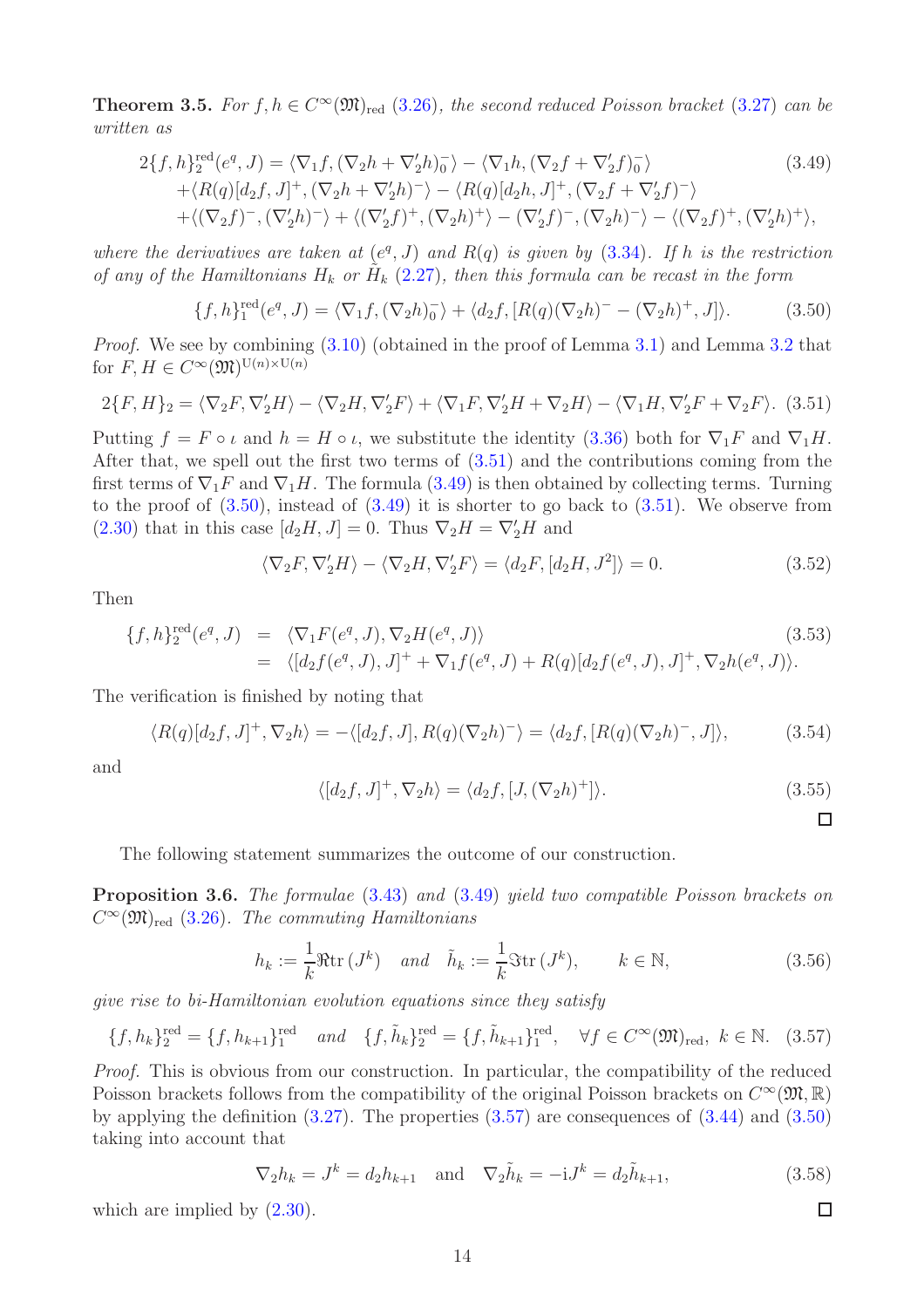In the next remark, we explain that the compatible Poisson brackets can be defined also on the ring of function  $C^{\infty}(\mathfrak{M}_0^{\text{reg}})^{\mathbb{T}^n}$ .

**Remark 3.7.** The ring of functions  $C^{\infty}(\mathfrak{M})_{\text{red}}$  [\(3.26\)](#page-10-0) is contained in  $C^{\infty}(\mathfrak{M}_{0}^{\text{reg}})^{\mathbb{T}^{n}}$ , but is not equal to it. For example, the components of q give elements of  $C^{\infty}(\mathfrak{M}_0^{\text{reg}})^{\mathbb{T}^n}$ , and can be extended to unique,  $U(n) \times U(n)$  invariant continuous functions on  $\mathfrak{M}$ , but these functions lose their differentiability at the locus where  $q_i = q_{i+1}$  for some i. This holds since the  $e^{2q_i}$  [\(3.20\)](#page-10-2) are the ordered eigenvalues of  $qq^{\dagger}$  and, as is well known, the differentiability of eigenvalues is in general lost where they coincide. Nevertheless, the formulae [\(3.43\)](#page-12-1) and [\(3.49\)](#page-13-3) define compatible Poisson brackets on the whole of  $C^{\infty}(\mathfrak{M}_0^{\text{reg}})^{\mathbb{T}^n}$ . In order to see this, consider  $\mathfrak{M}^{\text{red}}$ [\(3.22\)](#page-10-3), which is the set of elements of  $\mathfrak{M}$  that can be transformed into  $\mathfrak{M}^{\text{reg}}_0$  by the action of  $U(n) \times U(n)$ . This is a dense open subset and the pull-back by  $\iota : \mathfrak{M}^{\text{reg}}_0 \to \mathfrak{M}^{\text{reg}}$  yields an injective and *surjective* map from  $C^{\infty}(\mathfrak{M}^{\text{reg}})^{\mathrm{U}(n)\times\mathrm{U}(n)}$  onto  $C^{\infty}(\mathfrak{M}^{\text{reg}}_{0})^{\mathbb{T}^{n}}$ , that is,

$$
C^{\infty}(\mathfrak{M}_0^{\text{reg}})^{\mathbb{T}^n} = \{ f \in C^{\infty}(\mathfrak{M}_0^{\text{reg}}) \mid f = F \circ \iota, \quad F \in C^{\infty}(\mathfrak{M}^{\text{reg}})^{\mathbb{U}(n) \times \mathbb{U}(n)} \}.
$$
 (3.59)

Then the application of [\(3.27\)](#page-10-1) to  $F, H \in C^{\infty}(\mathfrak{M}^{\text{reg}})^{\mathrm{U}(n) \times \mathrm{U}(n)}$  gives rise to compatible Poisson brackets on  $C^{\infty}(\mathfrak{M}_{0}^{\text{reg}})^{\mathbb{T}^{n}}$ . They are described by the formulae [\(3.43\)](#page-12-1) and [\(3.49\)](#page-13-3) for any  $f, h \in$  $C^{\infty}(\mathfrak{M}_{0}^{\text{reg}})^{\mathbb{T}^{n}}$ , since they are determined by calculations identical to those presented above.

For a vector field  $\mathcal E$  on  $\mathfrak M_0^{\text{reg}}$ , we denote the derivative of  $f \in C^{\infty}(\mathfrak M_0^{\text{reg}})$  by  $\mathcal E[f]$ . The vector field  $\mathcal E$  is encoded by the matrix valued functions  $\mathcal E[q]$  and  $\mathcal E[J]$ , i.e., by the derivatives of q and J regarded as evaluation functions that return q and J when applied to  $(q, J) \in \mathfrak{M}^{\text{reg}}_0$ . Then the chain rule reads

$$
\mathcal{E}[f] = \langle \nabla_1 f, \mathcal{E}[q] \rangle + \langle d_2 f, \mathcal{E}[J] \rangle. \tag{3.60}
$$

For any fixed  $h \in C^{\infty}(\mathfrak{M}^{\text{reg}}_{0})^{\mathbb{T}^{n}}$ , the two Poisson brackets with h determine two derivations of  $C^{\infty}(\mathfrak{M}_{0}^{\text{reg}})^{\mathbb{T}^{n}}$ . These correspond to vector fields  $\mathcal{E}_{h}^{i}$   $(i = 1, 2)$  that are unique only up to the addition of infinitesimal gauge transformations. The term infinitesimal gauge transformation refers to any vector field  $\mathcal Z$  for which

<span id="page-14-2"></span>
$$
\mathcal{Z}[q] = 0 \quad \text{and} \quad \mathcal{Z}[J] = [\mathcal{T}, J] \tag{3.61}
$$

with some function  $\mathcal{T}:\mathfrak{M}^{\text{reg}}_0\to\mathcal{G}^+_0$ . Note that  $\mathcal{G}^+_0$  is just the Lie algebra of  $\mathbb{T}^n$ . This ambiguity drops out after projection to the quotient space  $\mathfrak{M}^{\text{reg}}_{0}/\mathbb{T}^{n}$ . For definiteness, we shall fix this ambiguity of the vector field  $\mathcal{E}_h^i$  by by imposing the condition

$$
\mathcal{E}_h^i[f] = \{f, h\}_i^{\text{red}}, \qquad \forall f \in C^\infty(\mathfrak{M}_0^{\text{reg}}),\tag{3.62}
$$

where  $\{f, h\}^{\text{red}}_i$  is understood to be given by the formulae [\(3.43\)](#page-12-1) and [\(3.49\)](#page-13-3). These formulae define anti-symmetric bi-derivations on  $C^{\infty}(\mathfrak{M}^{\text{reg}}_0)$ , but the Jacobi identity holds only for the  $\mathbb{T}^n$ invariant functions. By some abuse of terminology, we call the vector field  $\mathcal{E}_h^i$  the Hamiltonian vector field associated with h by means of the bracket  $\{\ ,\ \}_{i}^{\text{red}}$ .

<span id="page-14-0"></span>**Proposition 3.8.** Consider the vector fields  $\mathcal{E}_k^i$  and  $\tilde{\mathcal{E}}_k^i$  defined by

$$
\mathcal{E}_{k}^{i}[f] = \{f, h_{k}\}_{i}^{\text{red}} \quad \text{and} \quad \tilde{\mathcal{E}}_{k}^{i}[f] = \{f, \tilde{h}_{k}\}_{i}^{\text{red}}, \quad k \in \mathbb{N}, \, i = 1, 2, \tag{3.63}
$$

with the Hamiltonians [\(3.56\)](#page-13-6). Using  $R(q)$  [\(3.34\)](#page-11-2), these vector fields have the explicit form

<span id="page-14-1"></span>
$$
\mathcal{E}_k^2[q_j] = \mathcal{E}_{k+1}^1[q_j] = \Re(J^k)_{jj}, \quad \mathcal{E}_k^2[J] = \mathcal{E}_{k+1}^1[J] = \frac{1}{2}[R(q)(J^k + (J^k)^*) + ((J^k)^* - J^k), J], \tag{3.64}
$$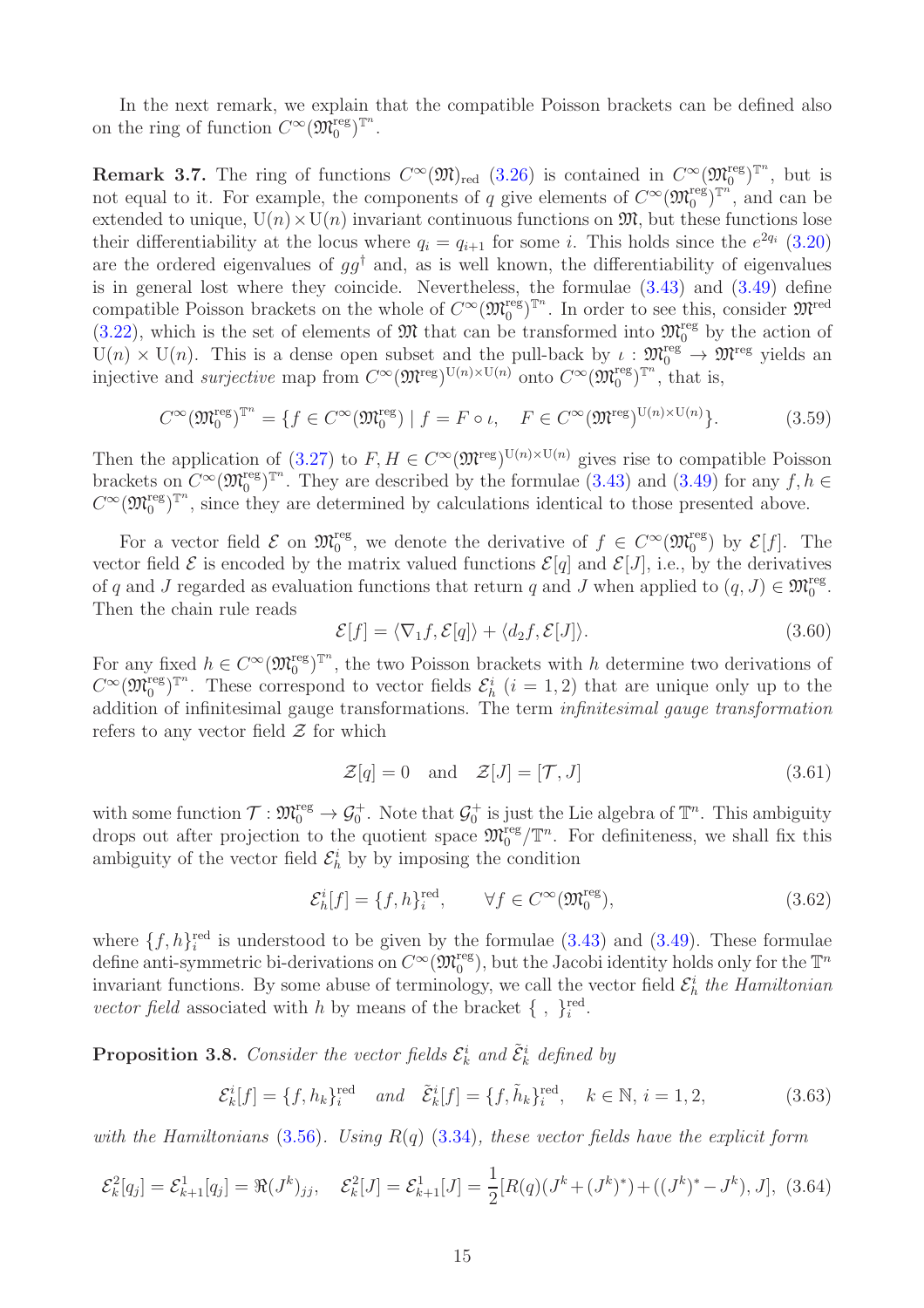and

<span id="page-15-3"></span>
$$
\tilde{\mathcal{E}}_k^2[q_j] = \tilde{\mathcal{E}}_{k+1}^1[q_j] = \Re(-\mathrm{i}J^k)_{jj}, \quad \tilde{\mathcal{E}}_k^2[J] = \tilde{\mathcal{E}}_{k+1}^1[J] = \frac{1}{2}[\mathrm{i}R(q)((J^k)^* - J^k) + \mathrm{i}(J^k + (J^k)^*), J].\tag{3.65}
$$

All these vector fields are tangent to the submanifold

<span id="page-15-4"></span>
$$
\mathfrak{M}_{0,-}^{\text{reg}} = \{ (q, J^-) \in \mathfrak{M}_0^{\text{reg}} \mid J^- \in \mathcal{G}^- \} \subset \mathfrak{M}_0^{\text{reg}} \tag{3.66}
$$

defined by imposing the constraint  $J^+=0$ , as well as to the submanifold

<span id="page-15-5"></span>
$$
\mathfrak{M}_{0,+}^{\text{reg}} = \{ (q, J^+) \in \mathfrak{M}_0^{\text{reg}} \mid J^+ \in \mathcal{G}^+ \} \subset \mathfrak{M}_0^{\text{reg}} \tag{3.67}
$$

defined by imposing the constraint  $J^- = 0$ . The restriction  $\mathcal{V}_k^i$  of  $\mathcal{E}_k^i$  on  $\mathfrak{M}_{0,-}^{\text{reg}}$  gives

<span id="page-15-2"></span>
$$
\mathcal{V}_k^2[q_j] = \mathcal{V}_{k+1}^1[q_j] = (J^{-})_{jj}^k, \quad \mathcal{V}_k^2[J^{-}] = \mathcal{V}_{k+1}^1[J^{-}] = [R(q)(J^{-})^k, J^{-}], \tag{3.68}
$$

while the restriction of  $\tilde{\mathcal{E}}_k^i$  vanishes identically on  $\mathfrak{M}_{0,-}^{\text{reg}}$  for all k and i. The vector fields  $\mathcal{V}_k^i$ reproduce the evolutional vector fields of the spin Sutherland hierarchy described in [\[18\]](#page-27-8).

Denoting the restrictions of  $\mathcal{E}_k^i$  and  $\tilde{\mathcal{E}}_k^i$  on  $\mathfrak{M}_{0,+}^{\text{reg}}$  by  $\mathcal{U}_k^i$  and  $\tilde{\mathcal{U}}_k^i$ , we obtain

$$
\mathcal{U}_{2l-1}^2 = \mathcal{U}_{2l}^1 = 0, \quad \tilde{\mathcal{U}}_{2l}^2 = \tilde{\mathcal{U}}_{2l+1}^1 = 0,\tag{3.69}
$$

<span id="page-15-1"></span>
$$
\mathcal{U}_{2l}^{2}[q_{j}] = \mathcal{U}_{2l+1}^{1}[q_{j}] = \Re((J^{+})^{2l})_{jj}, \quad \mathcal{U}_{2l}^{2}[J^{+}] = \mathcal{U}_{2l+1}^{1}[J^{+}] = [R(q)(J^{+})^{2l}, J^{+}], \quad (3.70)
$$
  

$$
\tilde{\mathcal{U}}_{2l-1}^{2}[q_{j}] = \tilde{\mathcal{U}}_{2l}^{1}[q_{j}] = \Re(-i(J^{+})^{2l-1})_{jj}, \quad \tilde{\mathcal{U}}_{2l-1}^{2}[J^{+}] = \tilde{\mathcal{U}}_{2l}^{1}[J^{+}] = [-iR(q)(J^{+})^{2l-1}, J^{+}].
$$

By making the substitution  $J^+ = iJ^-$ , the vector fields shown in [\(3.70\)](#page-15-1) get transformed into those that appear in [\(3.68\)](#page-15-2), up some irrelevant overall signs.

Proof. The formulae [\(3.64\)](#page-14-1) and [\(3.65\)](#page-15-3) follow directly by applying the formulae [\(3.44\)](#page-12-2), [\(3.50\)](#page-13-4) and [\(3.58\)](#page-13-7). The tangency to  $\mathfrak{M}_{0,\pm}^{\text{reg}}$  is a consequence of the fact that  $[\mathcal{G}^+,\mathcal{G}^{\pm}] \subset \mathcal{G}^{\pm}$ . The statements about the form of the restricted vector fields are plain from [\(3.64\)](#page-14-1) and [\(3.65\)](#page-15-3). Comparison with equation (1.8) in [\[18\]](#page-27-8) shows that the bi-Hamiltonian vector fields [\(3.68\)](#page-15-2) reproduce the spin Sutherland hierarchy studied earlier.  $\Box$ 

**Remark 3.9.** It is worth noting that the vector fields  $\mathcal{Z}(3.61)$  $\mathcal{Z}(3.61)$  representing infinitesimal gauge transformations are tangent to the submanifolds  $\mathfrak{M}_{0,\pm}^{\text{reg}}$ . Therefore the possibility to restrict a Hamiltonian vector field from  $\mathfrak{M}_{0,\pm}^{\text{reg}}$  to  $\mathfrak{M}_{0,\pm}^{\text{reg}}$  is independent of the ambiguity of adding an infinitesimal gauge transformation.

### <span id="page-15-0"></span>4 Interpretation as spin Sutherland models

We below develop the physical interpretation of the reduced bi-Hamiltonian system. This interpretation will be reached via a suitable parametrization of the variable J for  $(e^q, J) \in$  $\mathfrak{M}_{0}^{\text{reg}}$ . In this parametrization the first reduced Poisson structure and one of the reduced Hamiltonians take the form characteristic of spin Sutherland models. We first present the particular case corresponding to the Hamiltonian [\(1.7\)](#page-2-4) and deal with the general case [\(1.15\)](#page-3-0) subsequently. We will not spell out the expression of the second Poisson bracket in terms of the new variables, since those formulae are complicated and do not enhance our understanding.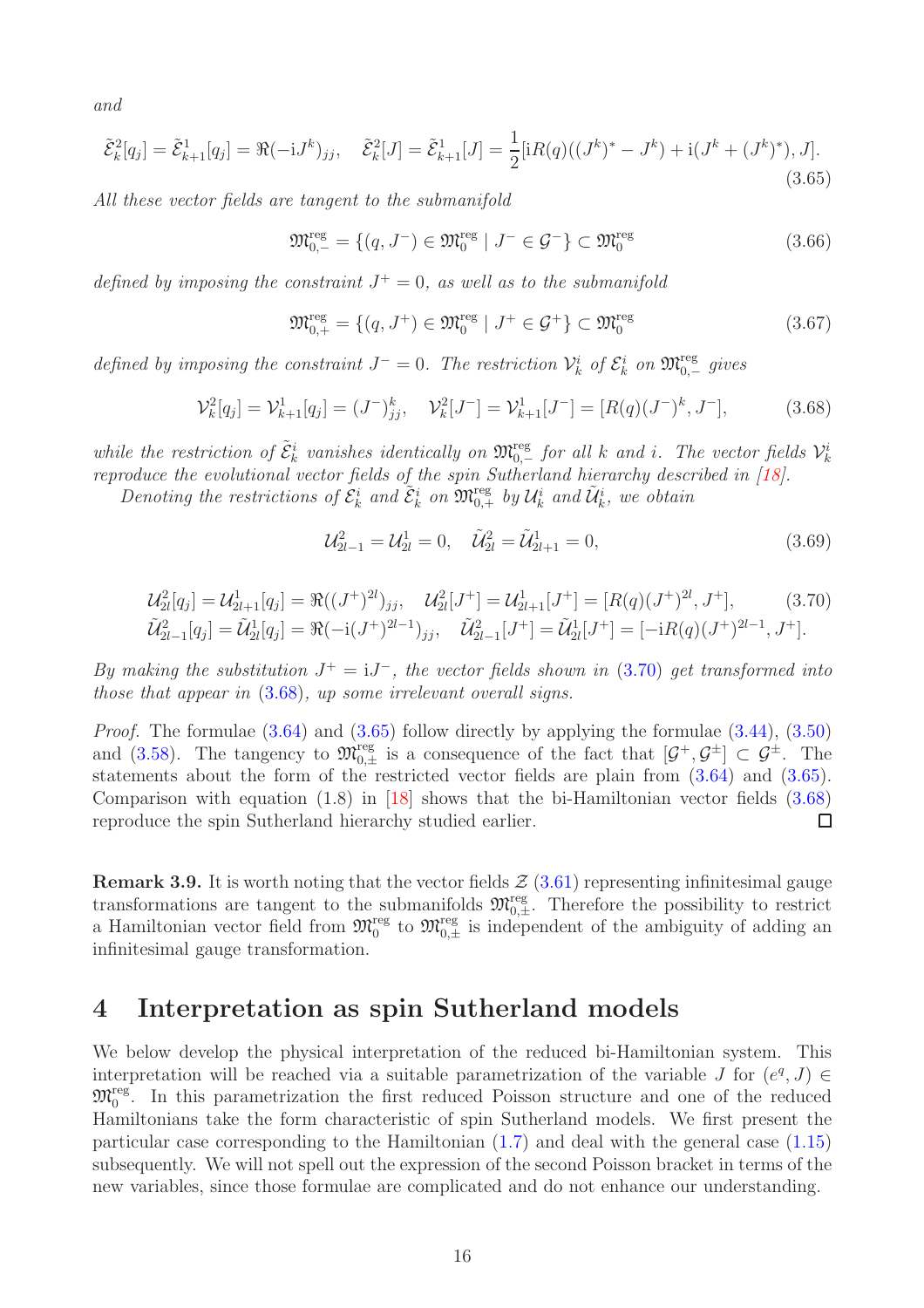# <span id="page-16-0"></span> $\text{4.1 }\quad \text{Spin Sutherland model on the subspace } \mathfrak{M}_{0,-}^{\text{reg}}\subset \mathfrak{M}_{0}^{\text{reg}}$

We have seen in Proposition [3.8](#page-14-0) that the evolutional vector fields of the spin Sutherland hierarchy (given by  $(3.68)$ ) result from our construction by restriction to the submanifold  $\mathfrak{M}^{\text{reg}}_{0,-}$ . Now we show that the bi-Hamiltonian structure found in [\[18\]](#page-27-8) also results from this restriction. We start by demonstrating that the derivative of  $J^+$  vanishes along all Hamiltonian vector fields  $\mathcal{E}_h^i$  at those point where  $J^+ = 0$ , i.e., on the submanifold  $\mathfrak{M}_{0,-}^{\text{reg}}$  [\(3.66\)](#page-15-4). To see this, we rearrange the Poisson brackets in the form

$$
\{f, h\}_i^{\text{red}} = \langle \nabla_1 f, \mathcal{E}_h^i[q] \rangle + \langle (d_2 f)^-, \mathcal{E}_h^i[J^-] \rangle + \langle (d_2 f)^+, \mathcal{E}_h^i[J^+] \rangle, \tag{4.1}
$$

and show that the functions

$$
\mathcal{E}_h^i[J^+] : \mathfrak{M}_0^{\text{reg}} \to \mathcal{G}^+ \tag{4.2}
$$

vanish for both Poisson brackets upon imposing the constraint  $J^+ = 0$ .

The following lemmas are obtained by straightforward, somewhat tedious, calculations. We sketch only the proof of the second lemma, which is the more complicated one.

<span id="page-16-5"></span>**Lemma 4.1.** The Hamiltonian vector field  $\mathcal{E}_h^1$  associated with the Poisson bracket [\(3.43\)](#page-12-1) has the components

$$
\mathcal{E}_h^1[q] = (d_2 h)_0^-, \tag{4.3}
$$

$$
\mathcal{E}_h^1[J^-] = -\nabla_1 h + [(d_2 h)^-, J^+] + R(q)[J, d_2 h]^+ + [R(q)(d_2 h)^-, J^-],\tag{4.4}
$$

$$
\mathcal{E}_h^1[J^+] = [R(q)(d_2h)^- - (d_2h)^+, J^+].\tag{4.5}
$$

Consequently,  $\mathcal{E}_h^1$  is tangent to the submanifold  $\mathfrak{M}_{0,-}^{\text{reg}}(3.66)$  $\mathfrak{M}_{0,-}^{\text{reg}}(3.66)$  for every  $h \in C^{\infty}(\mathfrak{M}_0^{\text{reg}})^{\mathbb{T}^n}$ .

<span id="page-16-1"></span>**Lemma 4.2.** The Hamiltonian vector field  $\mathcal{E}_h^2$  associated with the Poisson bracket [\(3.49\)](#page-13-3) has the components

<span id="page-16-2"></span>
$$
\mathcal{E}_h^2[q] = \left(J^-(d_2h)^- + J^+(d_2h)^+\right)_0^-, \tag{4.6}
$$

<span id="page-16-3"></span>
$$
\mathcal{E}_h^2[J^-] = \left(2J^-(d_2h)^{-}J^{+} - 2J^{-}R(q)((d_2h)^{-}J^{-} + (d_2h)^{+}J^{+}) - \nabla_1hJ^{-}\right)^{-},\tag{4.7}
$$

<span id="page-16-4"></span>
$$
\mathcal{E}_h^2[J^+] = \left(2J^+(d_2h)^+J^- - 2J^+R(q)((d_2h)^-J^- + (d_2h)^+J^+) - \nabla_1hJ^+\right)^+.
$$
 (4.8)

It follows that  $\mathcal{E}_h^2$  is tangent to both submanifolds  $\mathfrak{M}_{0,-}^{\text{reg}}(3.66)$  $\mathfrak{M}_{0,-}^{\text{reg}}(3.66)$  and  $\mathfrak{M}_{0,+}^{\text{reg}}(3.67)$  $\mathfrak{M}_{0,+}^{\text{reg}}(3.67)$ .

*Proof.* We shall use that, for any  $X \in \mathcal{G}$ ,  $X^{-} = \frac{1}{2}$  $\frac{1}{2}(X+X^*)$  and  $X^+=\frac{1}{2}$  $\frac{1}{2}(X - X^*)$ , together with obvious properties of the trace form  $(2.1)$ , like  $\langle X^*, Y^* \rangle = \langle X, Y \rangle$ . By directly spelling it out, we find

$$
(\nabla_2 h + \nabla_2' h)^{-} = 2 \left( J^{-} (d_2 h)^{-} + J^{+} (d_2 h)^{+} \right)^{-}.
$$
\n(4.9)

Thus, the first term of  $\{f, h\}^{\text{red}}_2$  [\(3.49\)](#page-13-3) gives [\(4.6\)](#page-16-2), and the second term of [\(3.49\)](#page-13-3) gives the last terms in both lines [\(4.7\)](#page-16-3) and [\(4.8\)](#page-16-4). In order to confirm the latter statement, note that

$$
\frac{1}{2}\langle \nabla_1 h, (\nabla_2 f + \nabla_2' f)_0^-\rangle = \langle \nabla_1 h, J^-(d_2 f)^- + J^+(d_2 f)^+\rangle =
$$
\n
$$
\langle \nabla_1 h, J^-(d_2 f)^-\rangle + \langle \nabla_1 h, J^+(d_2 f)^+\rangle = \langle (\nabla_1 h, J^-(d_2 f)^-\rangle + \langle (\nabla_1 h, J^+)^+, (d_2 f)^+\rangle.
$$
\n(4.10)

Next, we inspect the terms of  $(3.49)$  that contain  $R(q)$   $(3.34)$ . We use the anti-symmetry of  $R(q)$  [\(3.35\)](#page-11-4), the property  $(R(q)X)^* = -R(q)X^*$ , and that it maps  $\mathcal{G}^{\pm}$  into  $\mathcal{G}^{\mp}$ , respectively. Then we can write

$$
\langle R(q)[d_2f, J]^+, (\nabla_2h + \nabla_2'h)^-\rangle
$$
  
= 2\langle R(q) ((d\_2f)^+J^+ - J^+(d\_2f)^+ + (d\_2f)^-J^- - J^-(d\_2f)^-), J^-(d\_2h)^- + J^+(d\_2h)^+\rangle  
= 2\langle R(q) ((d\_2f)^+J^+ + (d\_2f)^-J^-), J^-(d\_2h)^- + J^+(d\_2h)^+ + (d\_2h)^-J^- + (d\_2h)^+J^+\rangle  
= -2\langle (d\_2f)^+, J^+R(q) (J^-(d\_2h)^- + J^+(d\_2h)^+ + (d\_2h)^-J^- + (d\_2h)^+J^+)\rangle  
-2\langle (d\_2f)^-, J^-R(q) (J^-(d\_2h)^- + J^+(d\_2h)^+ + (d\_2h)^-J^- + (d\_2h)^+J^+\rangle). (4.11)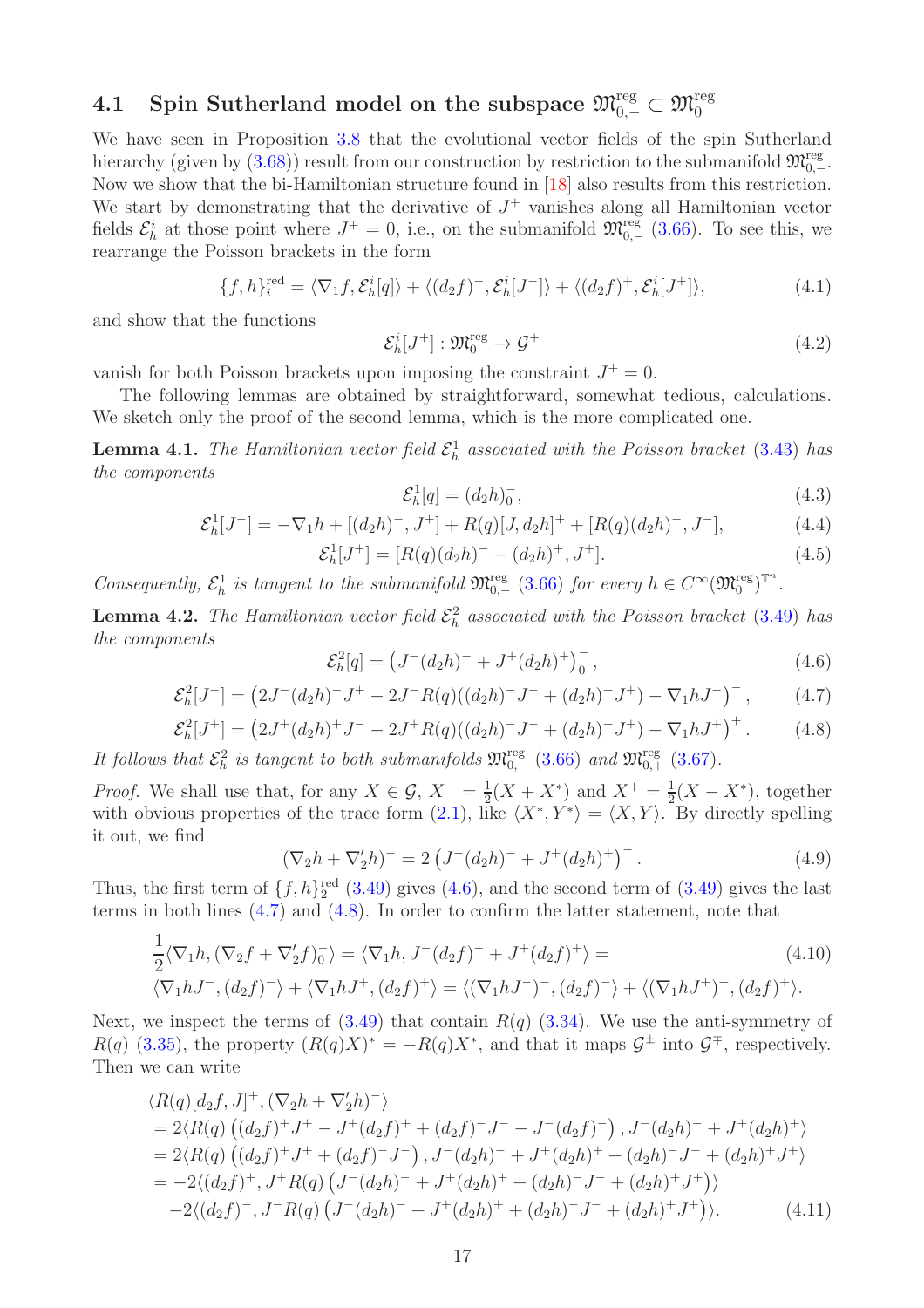Similarly, we obtain

$$
-\langle R(q)[d_2h, J]^+, (\nabla_2 f + \nabla_2' f)^- \rangle = -2 \langle R(q)[d_2h, J]^+, (d_2 f)^- J^- + (d_2 f)^+ J^+ \rangle
$$
  
= -2\langle (d\_2 f)^+, J^+ R(q)[d\_2h, J]^+ \rangle - 2\langle (d\_2 f)^-, J^- R(q)[d\_2h, J]^+ \rangle. (4.12)

By adding these two expressions, and taking into account the factor 2 on the left-hand side of  $(3.49)$ , we get the terms containing  $R(q)$  in  $(4.7)$  and  $(4.8)$ . The first terms on the right-hand sides of [\(4.7\)](#page-16-3) and [\(4.8\)](#page-16-4) result by expanding and collecting all terms coming from the last line of [\(3.49\)](#page-13-3), which is laborious but fully straightforward. Some further details are given in Appendix [B.](#page-23-0)  $\Box$ 

Let us remember [\[42\]](#page-28-11) that a Poisson submanifold N of a Poisson manifold  $(M, \{ , \}_M)$  is characterized by the property that if one considers any Hamiltonian vector field on M and restricts it to  $N$ , then the restricted vector field is tangent to  $N$ . Under this condition, one obtains a Poisson structure  $\{\ ,\ \}_N$  on N as follows. Take any smooth functions  $\mathcal{F}, \mathcal{H}$  on N and extend them arbitrarily to smooth functions  $f, h$  on  $M$ . (It is sufficient to consider such extensions only locally, and N can be an immersed submanifold). Then the formula

$$
\{\mathcal{F}, \mathcal{H}\}_N(x) := \{f, h\}_M(x), \qquad \forall x \in N,
$$
\n(4.13)

gives a well-defined Poisson bracket on  $N$ . It follows from Lemma [4.1](#page-16-5) and Lemma [4.2](#page-16-1) that this procedure can be applied in our situation, too, and thus we obtain well-defined Poisson brackets on  $C^{\infty}(\mathfrak{M}_{0,-}^{\text{reg}})^{\mathbb{T}^n}$  by restriction of the Poisson brackets on  $C^{\infty}(\mathfrak{M}_0^{\text{reg}})^{\mathbb{T}^n}$ . The variables of a function  $\mathcal{F} \in C^{\infty}(\mathfrak{M}_{0,-}^{\text{reg}})$  are given by the pair  $(e^q, J^-)$ . Mimicking the previous practice, we introduce the corresponding  $\mathcal{G}_0^ _0^-$ -valued and  $\mathcal{G}^-$ -valued derivatives  $\nabla_1 \mathcal{F}$  and  $d_2 \mathcal{F}$ , and also set  $\nabla_2 \mathcal{F} := J^- d_2 \mathcal{F}$  and  $\nabla_2' \mathcal{F} := d_2 \mathcal{F} J^-$ .

<span id="page-17-0"></span>**Theorem 4.3.** The compatible Poisson brackets given by  $(3.43)$  and  $(3.49)$  on  $C^{\infty}(\mathfrak{M}_{0}^{\text{reg}})^{\mathbb{T}^{n}}$ can be restricted to  $C^{\infty}(\mathfrak{M}_{0,-}^{\text{reg}})^{\mathbb{T}^n}$ . For  $\mathcal{F}, \mathcal{H} \in C^{\infty}(\mathfrak{M}_{0,-}^{\text{reg}})^{\mathbb{T}^n}$  the restricted brackets, denoted  $\{\mathcal{F},\mathcal{H}\}_{i,-}^{\text{red}},$  can be written as

<span id="page-17-2"></span>
$$
\{\mathcal{F},\mathcal{H}\}_{1,-}^{\text{red}}(e^q,J^-) = \langle \nabla_1 \mathcal{F}, d_2 \mathcal{H} \rangle - \langle \nabla_1 \mathcal{H}, d_2 \mathcal{F} \rangle + \langle J^-, [R(q) d_2 \mathcal{F}, d_2 \mathcal{H}] + [d_2 \mathcal{F}, R(q) d_2 \mathcal{H}] \rangle \tag{4.14}
$$

and

<span id="page-17-1"></span>
$$
\{\mathcal{F},\mathcal{H}\}_{2,-}^{\text{red}}(e^q,J^-) = \langle \nabla_1 \mathcal{F}, \nabla_2 \mathcal{H} \rangle - \langle \nabla_1 \mathcal{H}, \nabla_2 \mathcal{F} \rangle + 2 \langle \nabla_2 \mathcal{F}, R(q) \nabla_2 \mathcal{H} \rangle, \tag{4.15}
$$

where the derivatives are evaluated at  $(e^q, J^-)$ . These formulae reproduce the compatible Poisson brackets of the hyperbolic spin Sutherland hierarchy described earlier in [\[18\]](#page-27-8).

*Proof.* Suppose that  $\mathcal{F}, \mathcal{H}$  are the restrictions of  $f, h \in C^{\infty}(\mathfrak{M}_{0}^{\text{reg}})^{\mathbb{T}^{n}}$ . Then, according to the definition of the restricted brackets,

$$
\{\mathcal{F},\mathcal{H}\}_{i,-}^{\text{red}}(e^q,J^-)=\left(\langle\nabla_1f,\mathcal{E}_h^i[q]\rangle+\langle(d_2f)^-,\mathcal{E}_h^i[J^-]\rangle\right)(e^q,J^-),\tag{4.16}
$$

where the formulae of the preceding two lemmas are applied, at  $J^+=0$ . Here, we substitute  $(d_2 f)^{-1}(e^q, J^{-}) = d_2 \mathcal{F}(e^q, J^{-})$  and analogous relations for the other derivatives. This readily leads to the above forms of the restricted Poisson brackets. For example, to obtain [\(4.15\)](#page-17-1), we also use that

$$
-\langle d_2 \mathcal{F}, 2J^-R(q)\nabla_2' \mathcal{H} \rangle = -2\langle \nabla_2' \mathcal{F}, R(q)\nabla_2' \mathcal{H} \rangle = 2\langle \nabla_2 \mathcal{F}, R(q)\nabla_2 \mathcal{H} \rangle. \tag{4.17}
$$

This holds by virtue of the identities

$$
\nabla_2 \mathcal{H} = (\nabla_2' \mathcal{H})^*, \quad R(q)X^* = -(R(q)X)^*, \quad \langle X^*, Y^* \rangle = \langle X, Y \rangle, \ \forall X, Y \in \mathcal{G}.
$$
 (4.18)

Taking into account some obvious differences of notation, one sees by direct comparison that the Poisson brackets in [\(4.14\)](#page-17-2) and [\(4.15\)](#page-17-1) coincide with those in Theorem 1 of [\[18\]](#page-27-8).  $\Box$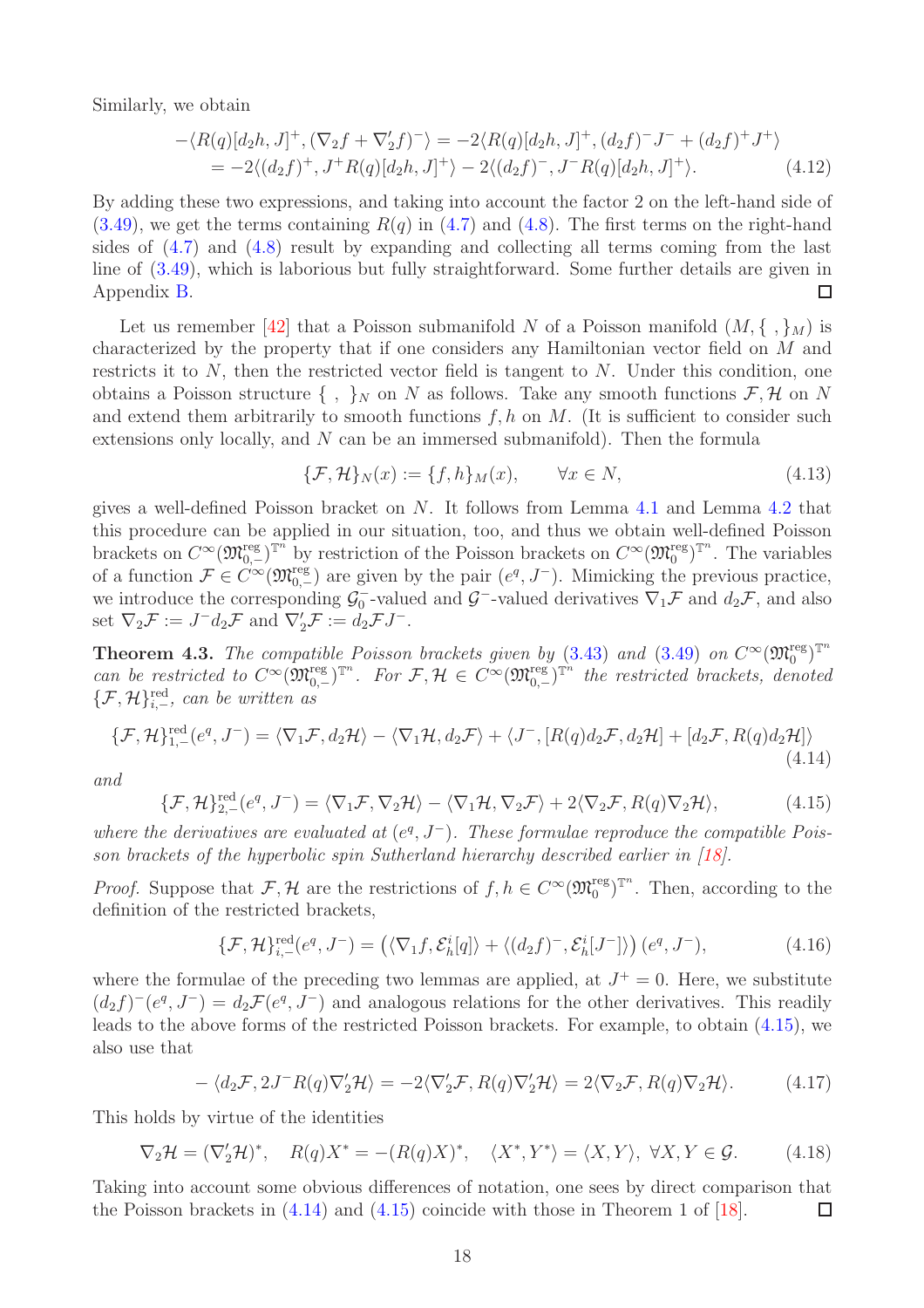<span id="page-18-7"></span>Remark 4.4. The Poisson bracket [\(4.15\)](#page-17-1) was obtained in [\[18\]](#page-27-8) by suitably rewriting the Poisson structure of an example of models derived by Li [\[33\]](#page-28-16) applying a rather complicated method based on dynamical Poisson–Lie groupoids. Then it was directly shown to be compatible with the first Poisson bracket [\(4.14\)](#page-17-2) extracted from [\[23\]](#page-27-14). The present derivation is simpler and it highlights that both Poisson brackets originate from a single reduction in a unified manner. If we parametrize the Hermitian matrix  $J = J^-$  in the form

<span id="page-18-2"></span>
$$
(J^{-})_{ij} = p_i \delta_{ij} - (1 - \delta_{ij}) \frac{\xi_{ij}}{\sinh(q_i - q_j)},
$$
\n(4.19)

where the  $p_i$  are arbitrary real numbers and  $\xi$  in an off-diagonal anti-Hermitian matrix, then the reduced Hamiltonian  $\frac{1}{2}$ tr ( $J^2$ ) reproduces [\(1.7\)](#page-2-4). The spin  $\xi$  matters up to the gauge transformations  $\xi \mapsto \tau \xi \tau^{-1}$ ,  $\forall \tau \in \mathbb{T}^n$ . Under the reduced first Poisson bracket [\(4.14\)](#page-17-2), the  $\mathbb{T}^n$ invariant functions of  $\xi$  are those arising from the  $\mathfrak{u}(n)$  Lie-Poisson bracket reduced by the first class constraints  $\xi_{kk} = 0$  for all k. The  $q_i, p_i$   $(i = 1, ..., n)$  form canonical pairs with respect to the reduced first Poisson bracket, and they Poisson commute with the  $\mathbb{T}^n$  invariant functions of  $\xi$ . These statements are proved in [\[18,](#page-27-8) [23\]](#page-27-14), and will be generalized in the next subsection.

The combined message of Theorem [4.3](#page-17-0) and Proposition [3.8](#page-14-0) is summarized in the next corollary.

**Corollary 4.5.** The restrictions of the Hamiltonians  $h_k$  [\(3.56\)](#page-13-6) on  $\mathfrak{M}_{0,-}^{\text{reg}}$ , given by  $\mathcal{H}_k(e^q, J^-)$  = 1  $\frac{1}{k}$ tr  $((J^-)^k)$ , together with the compatible Poisson brackets of Theorem [4.3](#page-17-0) reproduce the bi-Hamiltonian vector fields [\(3.68\)](#page-15-2) of the spin Sutherland hierarchy. By using the parametrization [\(4.19\)](#page-18-2),  $\mathcal{H}_2(e^q, J^-)$  $\mathcal{H}_2(e^q, J^-)$  $\mathcal{H}_2(e^q, J^-)$  turns into<sup>2</sup>  $\mathcal{H}_{spin-1}$  [\(1.7\)](#page-2-4). The Hamiltonians  $\tilde{h}_k$  [\(3.56\)](#page-13-6) vanish on  $\mathfrak{M}_{0,-}^{\text{reg}}$ .

Finally, let us observe that  $J^+$  and  $J^-$  appear rather symmetrically in the formula of Lemma [4.2.](#page-16-1) In particular,  $\mathcal{E}_h^2[J^-]=0$  holds after restriction to the submanifold  $\mathfrak{M}_{0,+}^{\text{reg}}$  [\(3.67\)](#page-15-5). Therefore we can restrict the second reduced Poisson bracket on this submanifold. Moreover, n out of the  $2n$  commuting Hamiltonians  $(3.56)$  survives this restriction, in correspondence to the vector fields in  $(3.70)$ . It can be verified that the substitution  $J^+ = iJ^-$ , with the new variable  $J^-$ , converts the restricted Poisson bracket on  $C^{\infty}(\mathfrak{M}^{\text{reg}}_{0,+})^{\mathbb{T}^n}$  into the restricted second Poisson bracket on  $C^{\infty}(\mathfrak{M}_{0,-}^{reg})^{\mathbb{T}^n}$ . This means that we do not obtain anything new from this restriction, and hence we omit its more detailed description.

### <span id="page-18-0"></span>4.2 The general case: Sutherland model with two spins

We now explain how the generalized spin Sutherland Hamiltonian  $(1.15)$  arises from our reduced system. For this purpose, we take  $(e^q, J) \in \mathfrak{M}^{\text{reg}}_0$  and (applying  $(2.7)$ ) define the new variables

<span id="page-18-4"></span>
$$
\xi^l := -J^+, \quad \xi^r := (e^{-q}Je^q)^+, \quad p_k := J_{kk}^-, \ k = 1, \dots, n. \tag{4.20}
$$

We observe that the pair  $(\xi^l, \xi^r)$  obeys the constraints

<span id="page-18-5"></span>
$$
\xi_{kk}^l + \xi_{kk}^r = 0, \qquad k = 1, \dots, n. \tag{4.21}
$$

<span id="page-18-1"></span>**Lemma 4.6.** The matrix J can be reconstructed from  $(q, p, \xi^l, \xi^r)$  defined by  $(4.20)$  according to the formula

<span id="page-18-6"></span>
$$
J_{ij} = p_i \delta_{ij} - (1 - \delta_{ij}) \left( \coth(q_i - q_j) \xi_{ij}^l + \xi_{ij}^r / \sinh(q_i - q_j) \right) - \xi_{ij}^l, \qquad \forall 1 \le i, j \le n. \tag{4.22}
$$

<span id="page-18-3"></span><sup>2</sup>This justifies calling the system 'spin Sutherland hierarchy'.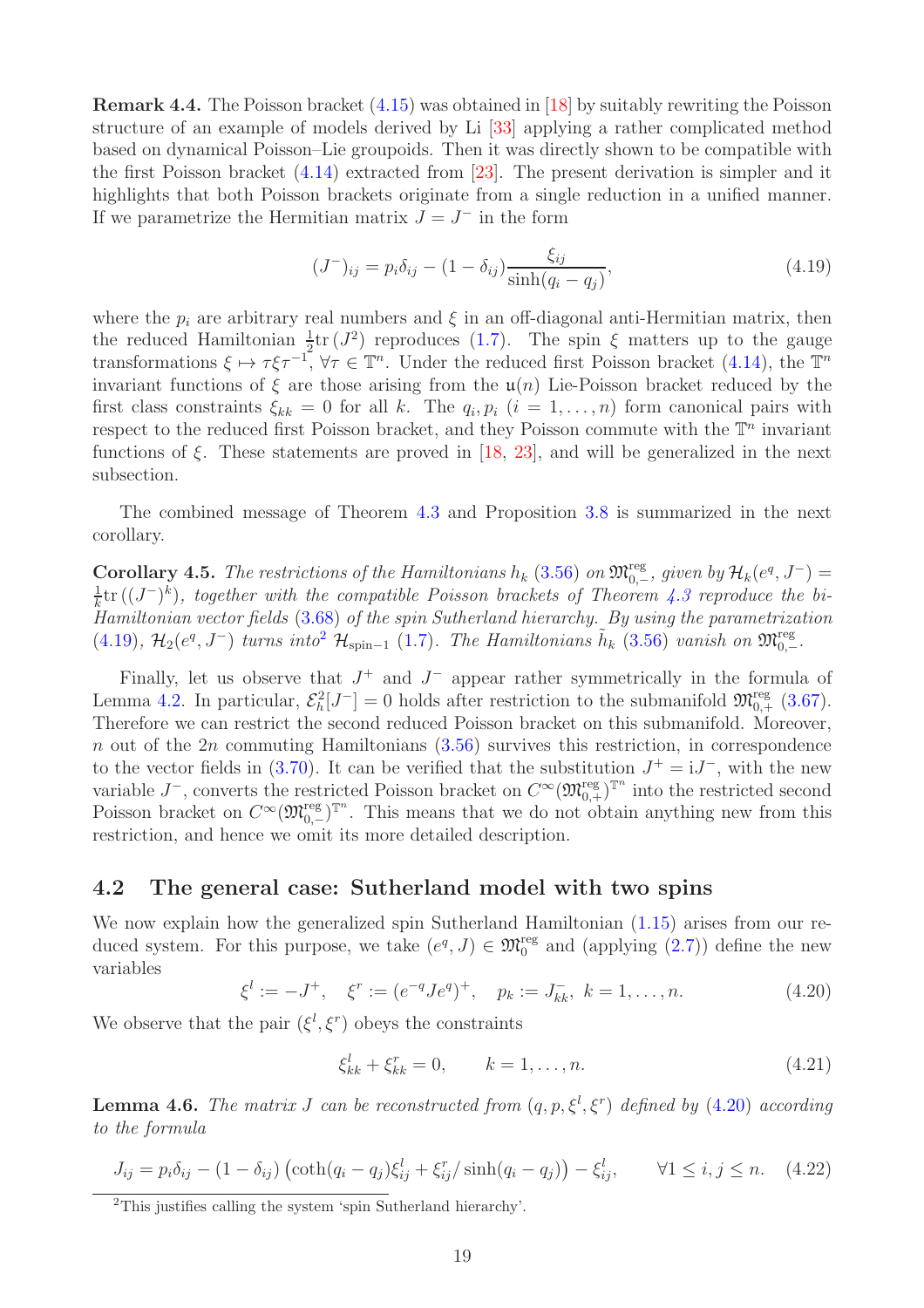This expression provides a parametrization of  $\mathfrak{M}^{\text{reg}}_0$  [\(3.23\)](#page-10-4) by the variables  $(q, p, \xi^l, \xi^r)$ , where  $q_1 > q_2 > \cdots > q_n$ , the  $p_k \in \mathbb{R}$  are arbitrary and  $(\xi^l, \xi^r) \in \mathfrak{u}(n) \oplus \mathfrak{u}(n)$  is subject to the constraints [\(4.21\)](#page-18-5). The residual gauge transformations act on  $(q, p, \xi^l, \xi^r)$  according to

<span id="page-19-0"></span>
$$
(q, p, \xi^l, \xi^r) \mapsto (q, p, \tau \xi^l \tau^{-1}, \tau \xi^r \tau^{-1}), \quad \forall \tau \in \mathbb{T}^n.
$$
\n
$$
(4.23)
$$

In terms of these variables, the reduced Hamiltonian coming from  $H_1$  in  $(2.27)$  becomes  $\Re \text{tr}\,(J) = \sum_{k=1}^{n} p_k$ , while  $H_2 = \frac{1}{2} \Re \text{tr}\,(J^2)$  yields the generalized spin Sutherland Hamiltonian  $\mathcal{H}_{\text{spin}-2}$  [\(1.15\)](#page-3-0) displayed in the Introduction.

*Proof.* By decomposing  $J$  as  $J = J^+ + J^-$  using [\(2.7\)](#page-4-6), we can write

$$
(e^{-q}Je^{q})_{ij} = (\cosh(q_i - q_j)J_{ij}^{+} - \sinh(q_i - q_j)J_{ij}^{-}) + (\cosh(q_i - q_j)J_{ij}^{-} - \sinh(q_i - q_j)J_{ij}^{+}).
$$
 (4.24)

Since the first two terms give the anti-Hermitian part  $(e^{-q}Je^{q})^{+}$ , we obtain from [\(4.20\)](#page-18-4)

$$
\xi_{ij}^r = -\cosh(q_i - q_j)\xi_{ij}^l - \sinh(q_i - q_j)J_{ij}^-. \tag{4.25}
$$

This relation can be solved for  $J_{ij}^-$  as

$$
J_{ij}^- = -\coth(q_i - q_j)\xi_{ij}^l - \xi_{ij}^r / \sinh(q_i - q_j), \quad \text{if} \quad i \neq j,
$$
 (4.26)

and  $J_{ii}^- = p_i$  by definition. Thus we have derived [\(4.22\)](#page-18-6) and its easy to see that this yields a smooth bijection between  $(e^q, J) \in \mathfrak{M}_0^{\text{reg}}$  and the set of quadruplets  $(q, p, \xi^l, \xi^r)$  satisfying the conditions stated by the lemma. The transformation rule  $(4.23)$  is equivalent to  $(3.25)$ . The forms of  $\Re \text{tr}(J)$  and  $\frac{1}{2}\Re \text{tr}(J^2)$  then follow by straightforward evaluation. To obtain the formula [\(1.15\)](#page-3-0), one applies the identity  $2 \cosh x / \sinh^2 x = 1 / \sinh^2(x/2) - 2 / \sinh^2 x$ .  $\Box$ 

It turns out that under the reduced first Poisson bracket  $(3.43)$  the  $q_i, p_i$  form canonically conjugate pairs, the Poisson brackets of the  $\mathbb{T}^n$  invariant functions of  $\xi^l, \xi^r$  are governed by the Lie–Poisson bracket of  $\mathfrak{u}(n) \oplus \mathfrak{u}(n)$  reduced by the constraints [\(4.21\)](#page-18-5), and these two sets of variables decouple under  $\{\ ,\ \}_{1}^{\text{red}}$ . This result can be obtained as a consequence of the symplectic reduction approach adopted in [\[24\]](#page-27-12). Alternatively, we can directly perform the required change of variables in the formula [\(3.43\)](#page-12-1). In order to make this paper self-contained, we present the second method, but relegate all computational details to Appendix [C.](#page-24-0) Incidentally, we have verified that the two methods give the same result, which provides an excellent check on our considerations.

Thus, by using [\(4.22\)](#page-18-6), we parametrize  $\mathfrak{M}^{\text{reg}}_0$  by the quintets of variables

<span id="page-19-1"></span>
$$
(q, p, \xi_{\perp}^l, \xi_{\perp}^r, \xi_0)
$$
 where  $\xi_0 \in \mathcal{G}_0^+$  and  $\xi^l = \xi_{\perp}^l + \xi_0$ ,  $\xi^r = \xi_{\perp}^r - \xi_0$ . (4.27)

For any smooth, real function  $F$  of these variables, we have the 'partial gradients'

<span id="page-19-2"></span>
$$
d_{\xi_{\perp}^l} F \in \mathcal{G}_{\perp}^+, \quad d_{\xi_{\perp}^r} F \in \mathcal{G}_{\perp}^+, \quad d_{\xi_0} F \in \mathcal{G}_{0}^+, \tag{4.28}
$$

which are defined in the natural manner using the restriction of the pairing  $(2.1)$  to  $\mathcal{G}_+^+$  $\perp$  and to  $\mathcal{G}_0^+$  (remember that  $\mathcal{G}^+ = \mathfrak{u}(n)$ ). For arbitrary  $\mathbb{T}^n$  invariant functions f, h of the old variables  $(e^q, J)$  we write

$$
f(e^q, J) = F(q, p, \xi^l_{\perp}, \xi^r_{\perp}, \xi_0) \text{ and } h(e^q, J) = H(q, p, \xi^l_{\perp}, \xi^r_{\perp}, \xi_0), \tag{4.29}
$$

and calculate  $\{F, H\}^{\text{red}}_1$  from the identity

$$
\{F, H\}_1^{\text{red}}(q, p, \xi_\perp^l, \xi_\perp^r, \xi_0) := \{f, h\}_1^{\text{red}}(e^q, J). \tag{4.30}
$$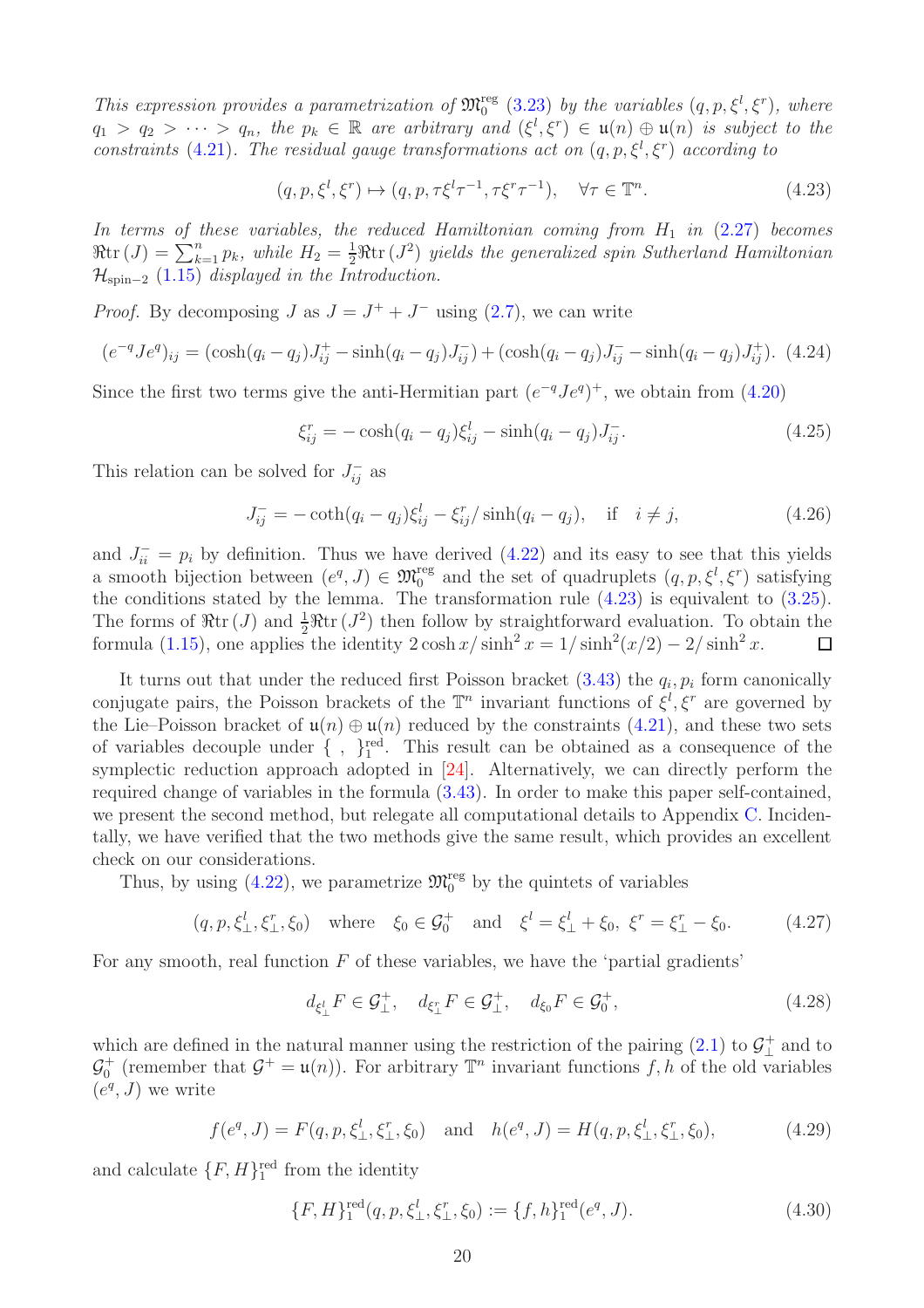<span id="page-20-1"></span>**Proposition 4.7.** Let F, H be  $\mathbb{T}^n$  invariant smooth functions on  $\mathfrak{M}_0^{\text{reg}}$ , parametrized by the variables [\(4.27\)](#page-19-1) that transform according to

$$
(q, p, \xi_{\perp}^l, \xi_{\perp}^r, \xi_0) \mapsto (q, p, \tau \xi_{\perp}^l \tau^{-1}, \tau \xi_{\perp}^r \tau^{-1}, \xi_0), \qquad \forall \tau \in \mathbb{T}^n.
$$
 (4.31)

In terms of these variables, the first reduced Poisson bracket [\(3.43\)](#page-12-1) can be written as

<span id="page-20-2"></span>
$$
\{F, H\}_{1}^{\text{red}}(q, p, \xi_{\perp}^{l}, \xi_{\perp}^{r}, \xi_{0}) = \sum_{i=1}^{n} \left( \frac{\partial F}{\partial q_{i}} \frac{\partial H}{\partial p_{i}} - \frac{\partial H}{\partial q_{i}} \frac{\partial F}{\partial p_{i}} \right)
$$
\n
$$
+ \langle \xi_{\perp}^{l} + \xi_{0}, [d_{\xi_{\perp}^{l}} F + d_{\xi_{0}} F, d_{\xi_{\perp}^{l}} H + d_{\xi_{0}} H] \rangle + \langle \xi_{\perp}^{r} - \xi_{0}, [d_{\xi_{\perp}^{r}} F, d_{\xi_{\perp}^{r}} H] \rangle.
$$
\n(4.32)

**Remark 4.8.** The  $\mathbb{T}^n$  invariance of H implies that

$$
\langle \xi_{\perp}^{l}, [d_{\xi_{0}}F, d_{\xi_{\perp}^{l}}H] \rangle + \langle \xi_{\perp}^{r}, [d_{\xi_{0}}F, d_{\xi_{\perp}^{r}}H] \rangle = 0.
$$
\n(4.33)

By using this identity, and its counterpart with  $F$  and  $H$  exchanged, one may write the terms containing  $d_{\xi_0}$  in the second line of  $(4.32)$  in many alternative ways. Upon imposing the constraint  $\xi^l = 0$ , and putting  $\xi := \xi_{\perp}^r$ , J in [\(4.22\)](#page-18-6) reproduces  $J^-$  in [\(4.19\)](#page-18-2). Setting also all derivatives with respect to  $\xi_0$  and  $\xi_{\perp}^l$  to zero, the Poisson bracket [\(4.32\)](#page-20-2) reproduces the first reduced Poisson bracket of the spin Sutherland model [\(1.7\)](#page-2-4) described in Remark [4.4.](#page-18-7) Of course, by setting  $\xi^r = 0$  instead of  $\xi^l = 0$  one reaches the same model.

Remark 4.9. Let us recall from Remark [2.4](#page-7-5) that the master system behind the spin Sutherland model  $(1.15)$  is a degenerate integrable system. It is known [\[27,](#page-28-17) [53\]](#page-29-8) that degenerate integrability is generically preserved under Hamiltonian reduction. The degenerate integrability of the model [\(1.15\)](#page-3-0) on generic symplectic leaves of the first Poisson structure follows as a special case of results of [\[45\]](#page-29-5). It would be nice to enhance these results by explicitly exhibiting the required number of independent constants of motion. We here restrict ourselves to displaying a large number of  $U(n) \times U(n)$  invariant elements of the ring  $\mathfrak A$  of unreduced constants of motion, discussed in Remark [2.4,](#page-7-5) which descend to constants of motion of the reduced system. Namely, let P be an arbitrary product of non-negative powers of  $J^+$  and  $J^-$ . That is, P has the form

$$
P = (J^+)^{k_1} (J^-)^{k_2} (J^+)^{k_3} (J^-)^{k_4} \cdots,
$$
\n(4.34)

with non-negative integers  $k_1, k_2, k_3, k_4$  etc. On account of the transformation rules  $(3.1)$  and  $(3.2)$ , the real and imaginary parts of tr P are  $U(n) \times U(n)$  invariant elements of  $\mathfrak{A}$ . Similarly, using  $(2.34)$ , one obtains  $U(n) \times U(n)$  invariant unreduced constants of motion by taking the trace of an arbitrary product of powers of  $\tilde{J}^+$  and  $\tilde{J}^-$ . Degenerate integrable systems are also known to be Liouville integrable under very general conditions [\[27\]](#page-28-17). Considering the restriction of the model to generic symplectic leaves, a construction of sufficient number of constant of motion in involution can be found in [\[29\]](#page-28-8).

## <span id="page-20-0"></span>5 Conclusion

We here introduced a bi-Hamiltonian hierarchy on the cotangent bundle of the real Lie group  $GL(n,\mathbb{C})$  and analyzed its quotient with respect to the symmetry group  $U(n) \times U(n)$ . We described the form of the compatible reduced Poisson brackets (Theorems [3.4](#page-12-0) and [3.5\)](#page-13-0) as well as the bi-Hamiltonian vector fields generated by the commuting reduced Hamiltonians (Propositions [3.6](#page-13-1) and [3.8\)](#page-14-0). We found that the restriction of the reduced bi-Hamiltonian hierarchy to a joint Poisson subspace of its two Poisson brackets reproduces the hyperbolic spin Sutherland hierarchy associated with the Hamiltonian [\(1.7\)](#page-2-4). In the general case, the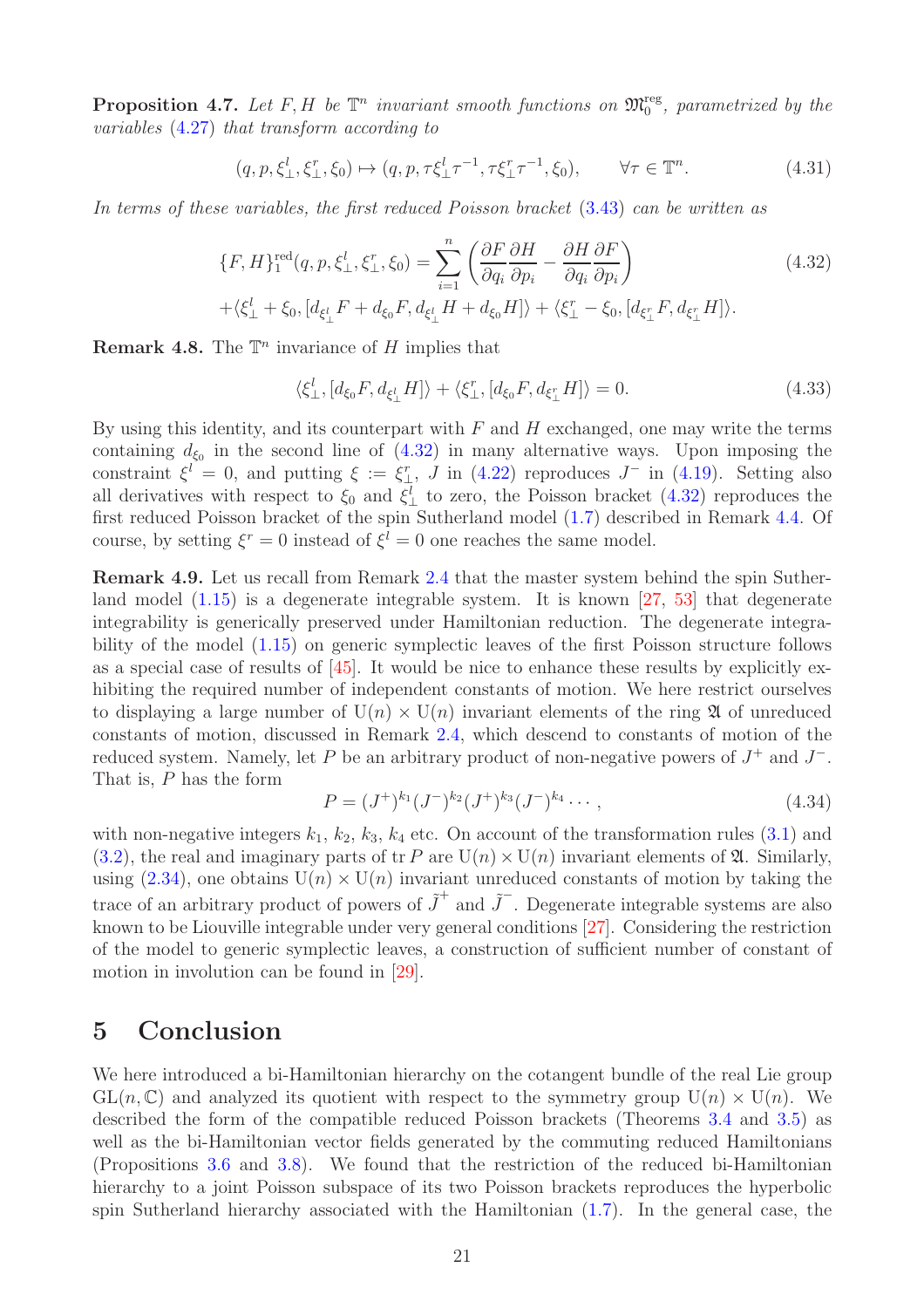reduced system was identified as a Sutherland model coupled to two spin variables according to the Hamiltonian [\(1.15\)](#page-3-0). Thus the commuting flows of the model that are generated by the spectral invariants of the Lax matrix [\(4.22\)](#page-18-6) all admit bi-Hamiltonian description, which may be considered as our main result.

The spin Sutherland interpretation arose from using the variables  $(q, p, \xi^l, \xi^r)$  instead of  $(e^q, J)$ , in which the first reduced Poisson bracket takes the form displayed in Proposition [4.7.](#page-20-1) It is in principle possible to present also the second Poisson bracket in these variables, but the resulting formulae are not expected to have a transparent structure. At least on the subspace where  $J$  is Hermitian and positive definite, it should be possible to construct an alternative parametrization that would allow  $tr(J)$  to be interpreted as a spin Ruijsenaars– Schneider Hamiltonian. In the corresponding trigonometric case, such a change of variables is known [\[19\]](#page-27-9), and it permits one to recover the spinless trigonometric Ruijsenaars–Schneider model on a special symplectic leaf of the reduced second Poisson bracket. Thus we suspect that the spinless hyperbolic Ruijsenaars–Schneider model should be found on a symplectic leaf of the second Poisson structure described in Theorem [4.3.](#page-17-0) However, we do not know how to characterize the symplectic leaves of this Poisson structure. We encountered difficulties when trying to find them by 'analytic continuation' from the trigonometric to the hyperbolic case. This poses a very interesting open problem for future work. It is worth mentioning that, at least to our knowledge, no derivation of the the real, hyperbolic Ruijsenaars–Schneider model by Hamiltonian reduction is known at present, as opposed to the real trigonometric model and its complex holomorphic counterpart, for which several reduction treatments are available [\[3,](#page-26-2) [8,](#page-27-3) [22,](#page-27-15) [25,](#page-27-16) [40\]](#page-28-18). It would be important to construct such a derivation, and finding the symplectic leaves of the Poisson bracket [\(4.15\)](#page-17-1) could help to resolve this long-standing conundrum.

Acknowledgements. I wish to thank Maxime Fairon for several useful remarks on the manuscript. This work was supported in part by the NKFIH research grant K134946.

## <span id="page-21-0"></span>A An explanation of the second Poisson bracket

We below outline how the second Poisson bracket  $(2.16)$  arises by a change of variables from Semenov-Tian-Shansky's Poisson bracket [\[49\]](#page-29-6) on the Heisenberg double  $G \times G$ . We will be brief since this explanation closely follows the appendix in [\[20\]](#page-27-10). However, note that in [\[20\]](#page-27-10) we considered holomorphic complex functions, while now we deal with real smooth functions.

We begin by introducing a non-degenerate, invariant bilinear form on the real Lie algebra  $\mathcal{G} \oplus \mathcal{G}$  by

<span id="page-21-1"></span>
$$
\langle (X_1, X_2), (Y_1, Y_2) \rangle_2 := \langle X_1, Y_1 \rangle - \langle X_2, Y_2 \rangle, \tag{A.1}
$$

where  $(X_1, X_2)$  and  $(Y_1, Y_2)$  are from  $\mathcal{G} \oplus \mathcal{G}$ , and  $(2.1)$  is applied. It is not difficult to see that  $\mathcal{G} \oplus \mathcal{G}$  is the vector space direct sum of the subalgebras

<span id="page-21-3"></span>
$$
\mathcal{G}^{\delta} := \{ (X, X) \mid X \in \mathcal{G} \}
$$
\n(A.2)

and

<span id="page-21-2"></span>
$$
\mathcal{G}^* := \{ (r_+(X), r_-(X)) \mid X \in \mathcal{G} \}. \tag{A.3}
$$

Recall that  $r_{\pm}$  are defined in [\(2.5\)](#page-4-5), i.e.,  $r_{+}(X) = X_{>} + \frac{1}{2}X_{0}$  and  $r_{-}(X) = -X_{<} - \frac{1}{2}X_{0}$  for X written as in  $(2.2)$  These are isotropic subalgebras, meaning that the bilinear form  $(A.1)$ vanishes on them separately. After identifying G with  $\mathcal{G}^{\delta}$ , we can use the bilinear form to take  $\mathcal{G}^*$  [\(A.3\)](#page-21-2) as a model of the dual space of  $\mathcal{G}$ , which explains the notation.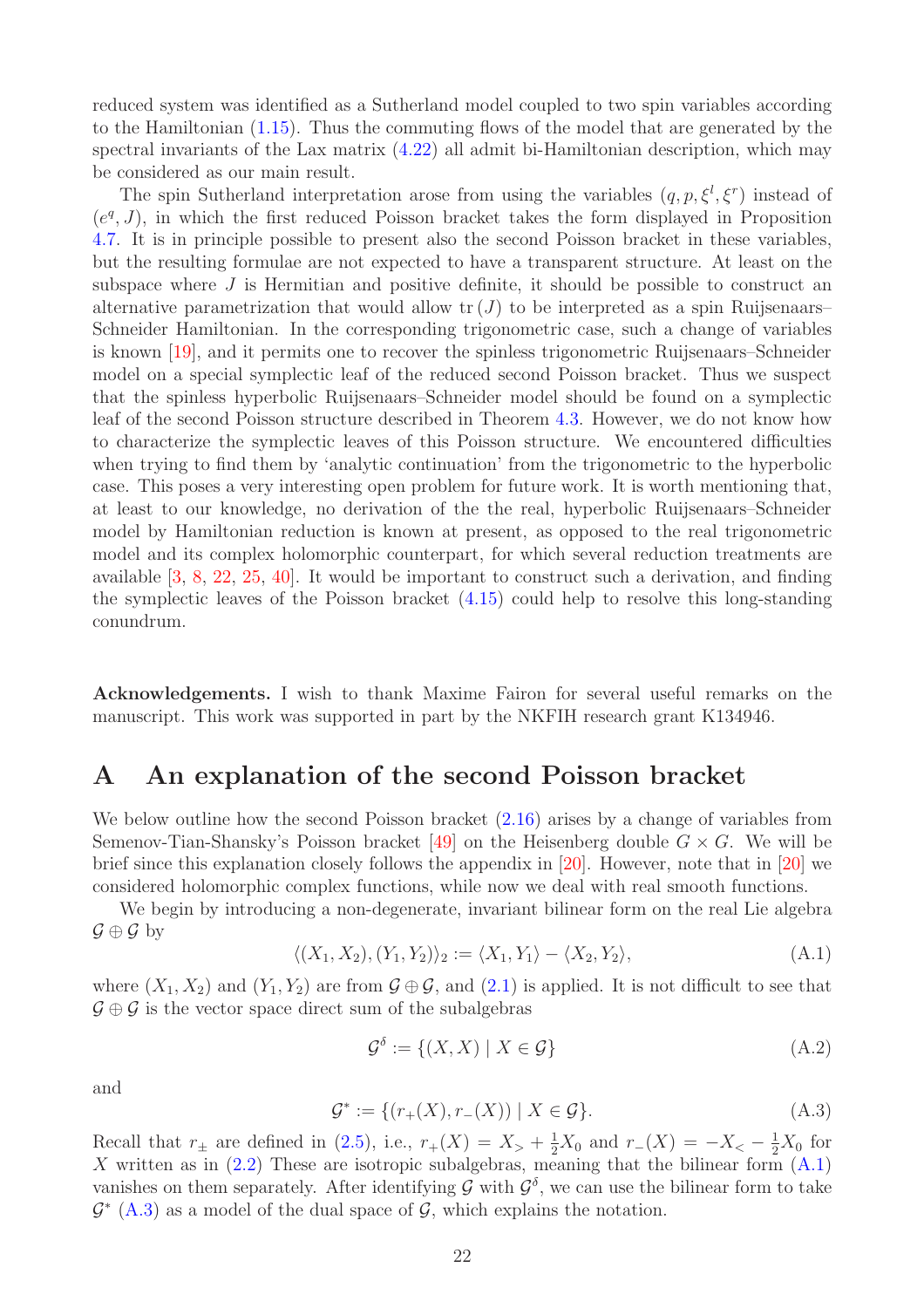Let us define the linear operator  $\rho$  on  $\mathcal{G} \oplus \mathcal{G}$  by

$$
\rho := \frac{1}{2} \left( P_{\mathcal{G}^{\delta}} - P_{\mathcal{G}^*} \right) \tag{A.4}
$$

using the projections  $P_{\mathcal{G}^\delta}$  onto  $\mathcal{G}^\delta$  and  $P_{\mathcal{G}^*}$  onto  $\mathcal{G}^*$  associated with the vector space direct sum  $\mathcal{G} \oplus \mathcal{G} = \mathcal{G}^{\delta} + \mathcal{G}^*$ . It features in two well-known [\[49\]](#page-29-6) Poisson brackets on  $C^{\infty}(G \times G, \mathbb{R})$ . For  $\mathcal{F} \in C^{\infty}(G \times G, \mathbb{R})$ , the  $\mathcal{G} \oplus \mathcal{G}$ -valued left- and right-derivatives are determined by

$$
\langle \mathcal{D}\mathcal{F}(g_1, g_2), (X_1, X_2) \rangle_2 := \frac{d}{dt} \Big|_{t=0} \mathcal{F}(e^{tX_1}g_1, e^{tX_2}g_2),
$$
  

$$
\langle \mathcal{D}'\mathcal{F}(g_1, g_2), (X_1, X_2) \rangle_2 := \frac{d}{dt} \Big|_{t=0} \mathcal{F}(g_1 e^{tX_1}, g_2 e^{tX_2}),
$$
 (A.5)

where  $t \in \mathbb{R}$ ,  $(X_1, X_2)$  runs over  $\mathcal{G} \oplus \mathcal{G}$  and  $(g_1, g_2) \in G \times G$ . With these notations, the two Poisson brackets read

<span id="page-22-2"></span>
$$
\{\mathcal{F},\mathcal{H}\}_{\pm} := \langle \mathcal{DF}, \rho \mathcal{D}\mathcal{H} \rangle_2 \pm \langle \mathcal{D}'\mathcal{F}, \rho \mathcal{D}'\mathcal{H} \rangle_2. \tag{A.6}
$$

The minus bracket is called the Drinfeld double bracket, and the plus one the Heisenberg double bracket. The former makes  $G \times G$  into a Poisson–Lie group, and the latter is symplectic in a neighbourhood of the identity [\[49\]](#page-29-6).

Now we introduce new variables in a neighbourhood of  $(1_n, 1_n) \in G \times G$ . We need the connected subgroups of G corresponding to the subalgebras in  $(2.3)$ . These are denoted  $G_{>}$ ,  $G<sub>5</sub>$  and  $G<sub>0</sub>$ , respectively, where  $G<sub>5</sub>$  contains the upper triangular complex matrices in G having 1 in their diagonal entries, and  $G_0$  contains the diagonal matrices in  $G$ . Then the connected Lie subgroups of  $G \times G$  associated with the subalgebras  $\mathcal{G}^{\delta}$  [\(A.2\)](#page-21-3) and  $\mathcal{G}^*$  [\(A.3\)](#page-21-2) are

$$
G^{\delta} := \{ g_{\delta} \mid g_{\delta} := (g, g), g \in G \}
$$
\n
$$
(A.7)
$$

and

$$
G^* = \{ \eta_* \mid \eta_* := (\eta_> \eta_0, (\eta_0 \eta_<)^{-1}), \, \eta_> \in G_>, \, \eta_0 \in G_0, \, \eta_< \in G_< \} \,.
$$
 (A.8)

Since  $\mathcal{G} \oplus \mathcal{G} = \mathcal{G}^{\delta} + \mathcal{G}^*$ , there exist open neighbourhoods of the identity in  $G \times G$  whose elements can be factorized uniquely as

<span id="page-22-0"></span>
$$
(g_1, g_2) = g_{\delta L} \eta_{*R}^{-1} = \eta_{*L} g_{\delta R}^{-1}, \tag{A.9}
$$

where  $(g_{\delta L}, \eta_{*R})$  and  $(g_{\delta R}, \eta_{*L})$  vary in corresponding open sets around the identity in  $G^{\delta} \times G^*$ . Let us write

$$
g_{\delta R} = (g, g)
$$
 and  $\eta_{*R} = (\eta_{>}\eta_0, (\eta_0\eta_{<})^{-1}),$  (A.10)

and use the factorizations [\(A.9\)](#page-22-0) to define the map

<span id="page-22-1"></span>
$$
\psi : (g_1, g_2) \mapsto (g, J) \text{ with } J := \eta > \eta_0^2 \eta <.
$$
\n(A.11)

By suitably choosing its domain,  $\psi$  gives a diffeomorphism between open subsets of  $G \times G$ containing  $(1_n, 1_n)$ , but it is advantageous for us to regard its image as a subset of  $G \times \mathcal{G}$ .

The following statement can be verified by essentially the same calculations that were presented in [\[20\]](#page-27-10).

**Proposition A.1.** Let F and H be smooth real functions on the domain of the local diffeomorphism  $\psi$  [\(A.11\)](#page-22-1). Referring to [\(A.6\)](#page-22-2), for  $F := \mathcal{F} \circ \psi^{-1}$  and  $H := \mathcal{H} \circ \psi^{-1}$  define

<span id="page-22-3"></span>
$$
\{F, H\}_2 := \{\mathcal{F}, \mathcal{H}\}_+ \circ \psi^{-1}.
$$
\n(A.12)

Then  ${F, H}_2$  [\(A.12\)](#page-22-3) yields a Poisson bracket for smooth functions defined locally around  $(1_n, 1_n) \in G \times \mathcal{G}$ , and it has the explicit form displayed in  $(2.16)$ .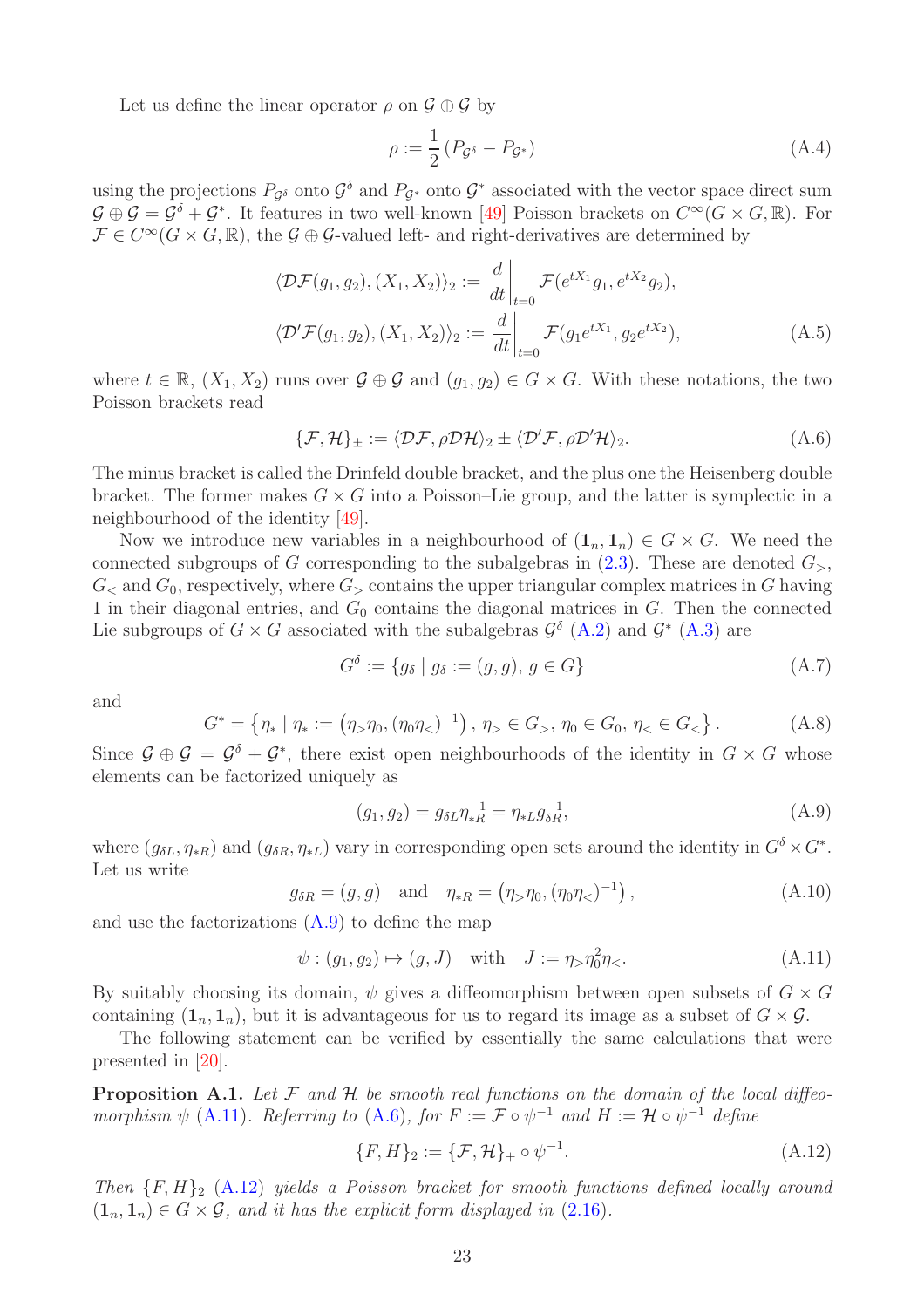The proposition guarantees that the Jacobi identity holds for the restriction of the second Poisson bracket [\(2.16\)](#page-5-0) to an open set around  $(1_n, 1_n)$ . This implies that (2.16) gives a Poisson bracket on  $C^{\infty}(\mathfrak{M}, \mathbb{R})$ , too. Indeed, as determined by  $(2.16)$ , the Poisson brackets of the coordinate functions on  $\mathfrak{M}$  provided by the matrix elements [\(2.19\)](#page-6-2) and the components of J are real-analytic functions on  $\mathfrak{M}$ , and thus the Jacobi identity holds for them globally since we know from the proposition that it holds on an open set.

**Remark A.2.** Incidentally, by writing  $\nabla_1 F(q, J) = gd_1 F(q, J)$ , where  $d_1 F$  is defined similarly to  $(2.13)$  using that G is an open subset of G, one may extend both Poisson brackets  $(2.15)$ and  $(2.16)$  to  $C^{\infty}(\mathcal{G} \times \mathcal{G}, \mathbb{R})$  as well.

**Remark A.3.** For the aficionados of Poisson–Lie groups, we remark that  $\mathfrak{u}(n)^{\delta} < \mathcal{G}^{\delta}$  has the property that its annihilator inside  $\mathcal{G}^*$  [\(A.3\)](#page-21-2) with respect to the pairing [\(A.1\)](#page-21-1) is a Lie subalgebra of  $\mathcal{G}^*$ . By applying the general theory [\[49\]](#page-29-6), one can trace back the closure statements of Lemma [3.1](#page-8-5) and Lemma [3.2](#page-9-4) to this property. We gave direct proofs of these lemmas, and thus there is no need to elaborate this point.

# <span id="page-23-0"></span>B A remark on the proof of Lemma [4.2](#page-16-1)

The goal of this appendix is to help those readers who wish to go through the details of the last step of the proof of Lemma [4.2,](#page-16-1) which requires the demonstration of the following identity:

<span id="page-23-2"></span>
$$
X := \langle (\nabla_2 f)^-, (\nabla_2' h)^- \rangle + \langle (\nabla_2' f)^+, (\nabla_2 h)^+ \rangle - \mathcal{E}(f, h)
$$
  
= 4\langle (d\_2 f)^+, (J^+(d\_2 h)^+ J^-)^+ \rangle + 4\langle (d\_2 f)^-, (J^-(d\_2 h)^- J^+)^- \rangle, (B.1)

where  $\mathcal{E}(f, h)$  stands for the 2 terms obtained by exchanging f and h. We note that X as defined above can be expressed in the alternative form

<span id="page-23-1"></span>
$$
X = \langle [d_2f, J]^+, (Jd_2h + d_2hJ)^+ \rangle + \langle Jd_2f, d_2hJ \rangle - \mathcal{E}(f, h). \tag{B.2}
$$

This was also used in the proof of Theorem [3.5,](#page-13-0) and one can easily check it. When spelling out the expression  $(B.2)$ , it is convenient to write

$$
f^{\pm} := (d_2 f)^{\pm}
$$
 and  $h^{\pm} := (d_2 h)^{\pm}$ . (B.3)

With this notation, we have

$$
[d_2f, J]^+ = [f^+, J^+] + [f^-, J^-],
$$
  
\n
$$
(Jd_2h + d_2hJ)^- = (J^+h^+ + h^+J^+) + (J^-h^- + h^-J^-),
$$
\n(B.4)

$$
(Jd_2h + d_2hJ)^+ = (J^-h^+ + h^+J^-) + (J^+h^- + h^-J^+).
$$
 (B.5)

To verify the subsequent statements, one only needs to use the cyclic property of the trace form  $(2.1)$  and that  $\mathcal{G}^+$  is perpendicular to  $\mathcal{G}^-$ .

Lemma B.1. The following identity holds:

$$
\langle Jd_2f, d_2hJ \rangle - \mathcal{E}(f, h) = \langle [f^+, h^+] + [f^-, h^-], J^+J^- + J^-J^+ \rangle + \langle [f^+, h^-] + [f^-, h^+], (J^-)^2 + (J^+)^2 \rangle.
$$
 (B.6)

Lemma B.2. The following identity holds:

$$
\langle [d_2f, J]^+, (Jd_2h + d_2hJ)^+\rangle - \mathcal{E}(f, h) = 2\langle f^+, J^+h^+J^- - J^-h^+J^+\rangle
$$
\n
$$
+ 2\langle f^-, J^-h^-J^+ - J^+h^-J^-\rangle
$$
\n
$$
+ \langle [h^+, f^+] + [h^-, f^-], J^+J^- + J^-J^+\rangle
$$
\n
$$
+ \langle [h^-, f^+] + [h^+, f^-], (J^-)^2 + (J^+)^2\rangle.
$$
\n(B.7)

Finally, the claimed formula [\(B.1\)](#page-23-2) follows by combining the statements displayed above.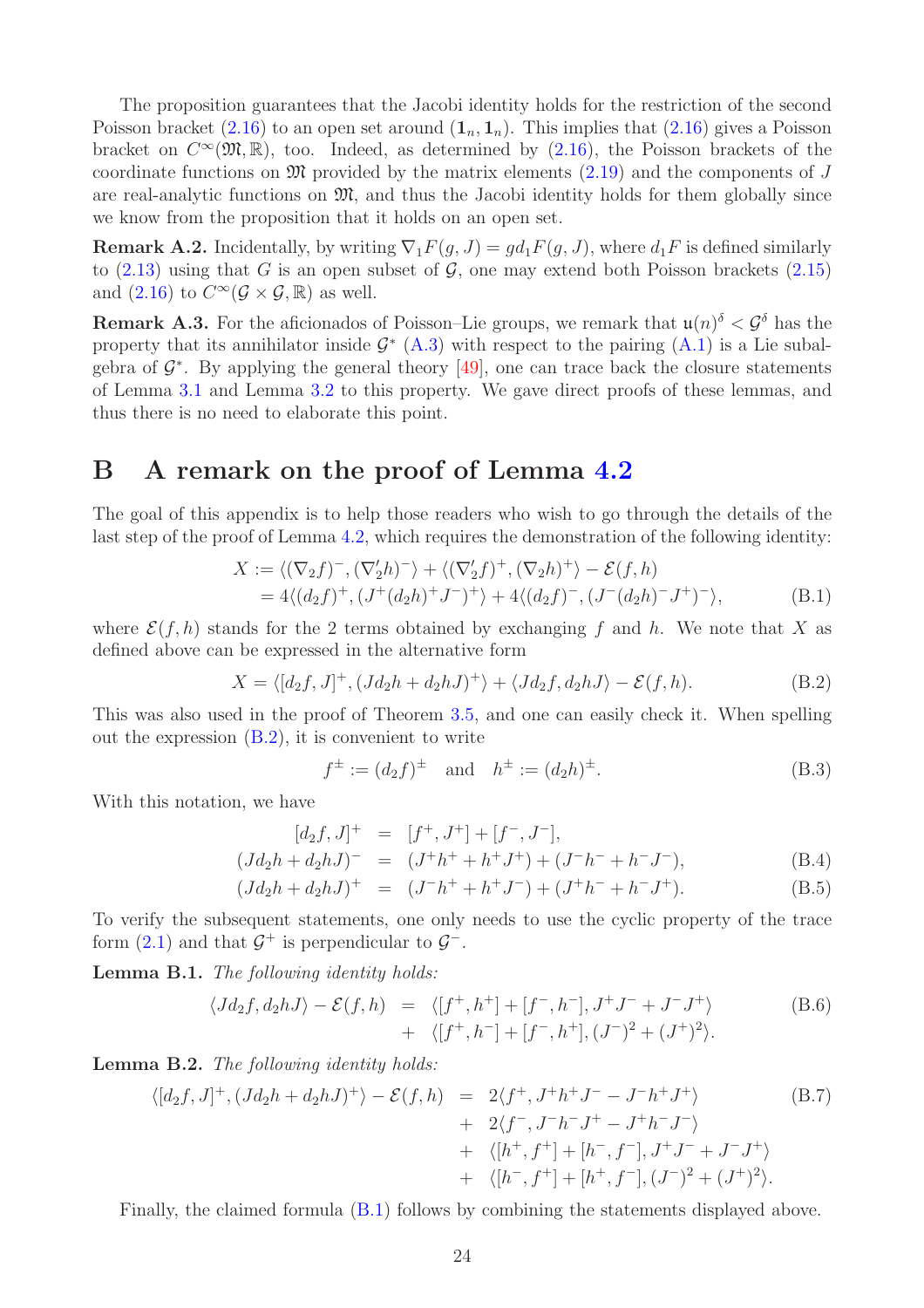# <span id="page-24-0"></span>C Proof of Proposition [4.7](#page-20-1)

We introduce the notations

$$
S(x) := \sinh x, \quad C(x) := \cosh x, \quad \hat{q} := \mathrm{ad}_q,\tag{C.1}
$$

and parametrize  $J$  according to  $(4.22)$ , i.e.,

$$
J = p - R(q)\xi_{\perp}^{l} - S(\hat{q})^{-1}\xi_{\perp}^{r} - \xi^{l}, \qquad \xi^{l} = \xi_{\perp}^{l} + \xi_{0}, \tag{C.2}
$$

where  $p = \text{diag}(p_1, \ldots, p_n) \in \mathcal{G}_0^-$  and  $R(q) = \coth \hat{q}$  on  $\mathcal{G}_\perp$ . Note that  $S(\hat{q})^{-1}$  denotes the inverse of the restriction of  $S(\hat{q})$  on  $\mathcal{G}_{\perp}$ , where  $S(\hat{q})^{-1} = (1/S)(\hat{q})$ . We shall use that  $R(q)$  and  $S(\hat{q})$  both map  $\mathcal{G}_{\perp}^{\pm}$  to  $\mathcal{G}_{\perp}^{\mp}$  [\(3.29\)](#page-11-1), respectively, and they vanish on  $\mathcal{G}_0$ , while  $\mathcal{G}^{\pm}$  are invariant subspaces of  $C(\hat{q})$ .

We put

<span id="page-24-1"></span>
$$
f(e^q, J) = F(q, p, \xi^l_{\perp}, \xi^r_{\perp}, \xi_0), \qquad h(e^q, J) = H(q, p, \xi^l_{\perp}, \xi^r_{\perp}, \xi_0). \tag{C.3}
$$

This leads to

$$
(d_2f)^{-} = d_pF + S(\hat{q})d_{\xi_{\perp}^{r}}F,
$$
\n(C.4)

$$
(d_2f)^+ = -d_{\xi_0}F - d_{\xi_{\perp}^l}F + C(\hat{q})d_{\xi_{\perp}^r}F,
$$
\n(C.5)

and

<span id="page-24-4"></span>
$$
\nabla_1 f = d_q F - \left[ R(q) S(\hat{q})^{-1} \xi_{\perp}^r + S(\hat{q})^{-2} \xi_{\perp}^l, S(\hat{q}) d_{\xi_{\perp}^r} F \right]_0^-.
$$
 (C.6)

Here,  $d_qF, d_pF$  belong to  $\mathcal{G}_0^-$ , and for the other derivatives see [\(4.28\)](#page-19-2). We recall the formula

<span id="page-24-2"></span>
$$
\{f, h\}_{1}^{\text{red}}(e^{q}, J) = \langle \nabla_{1} f, (d_{2}h)_{0}^{-} \rangle - \langle \nabla_{1} h, (d_{2}f)_{0}^{-} \rangle
$$
  
+ 
$$
\langle R(q)[d_{2}f, J]^{+}, (d_{2}h)^{-} \rangle - \langle R(q)[d_{2}h, J]^{+}, (d_{2}f)^{-} \rangle
$$
  
+ 
$$
\langle J^{+}, [(d_{2}f)^{-}, (d_{2}h)^{-}] - [(d_{2}f)^{+}, (d_{2}h)^{+}] \rangle,
$$
 (C.7)

which we have to rewrite in terms of F and H  $(C.3)$ . To make the subsequent equations shorter, we denote

$$
F_q := d_q F
$$
,  $F_p := d_p F$ ,  $F_0 := d_{\xi_0} F$ ,  $F_{\perp}^r := d_{\xi_{\perp}^r} F$ ,  $F_{\perp}^l := d_{\xi_{\perp}^l} F$ ,  $F^l := F_{\perp}^l + F_0$ , (C.8)

and will often omit the argument q,  $\hat{q}$  in  $R(q)$ ,  $S(\hat{q})$  etc. We shall write  $\mathcal{E}(F, H)$  for any expression obtained by exchanging the roles of F and H.

We start by inspecting

$$
\langle R[d_2f, J]^+, (d_2h)^-\rangle = \langle R[(d_2f)^-, J^-], (d_2h)^-\rangle + \langle R[(d_2f)^+, J^+], (d_2h)^-\rangle. \tag{C.9}
$$

<span id="page-24-3"></span>Lemma C.1. We have the identity

$$
\langle R[(d_2f)^-, J^-], (d_2h)^-\rangle - \mathcal{E}(f, h) = \langle \xi_\perp^r, [F_\perp^r, H_\perp^r] \rangle + \langle C\xi_\perp^l, [F_\perp^r, H_\perp^r] \rangle + \left( \langle F_p, [S^{-1}\xi_\perp^r, CH_\perp^r] + [R\xi_\perp^l, CH_\perp^r] \rangle - \mathcal{E}(F, H) \right). \tag{C.10}
$$

Proof. We first note that

$$
\langle R[(d_2f)^{-}, J^{-}], (d_2h)^{-} \rangle = -\langle [(d_2f)^{-}, J^{-}], R(d_2h)^{-} \rangle, \tag{C.11}
$$

and

$$
R(d_2h)^{-} = R(d_pH + SH_{\perp}^r) = CH_{\perp}^r.
$$
\n(C.12)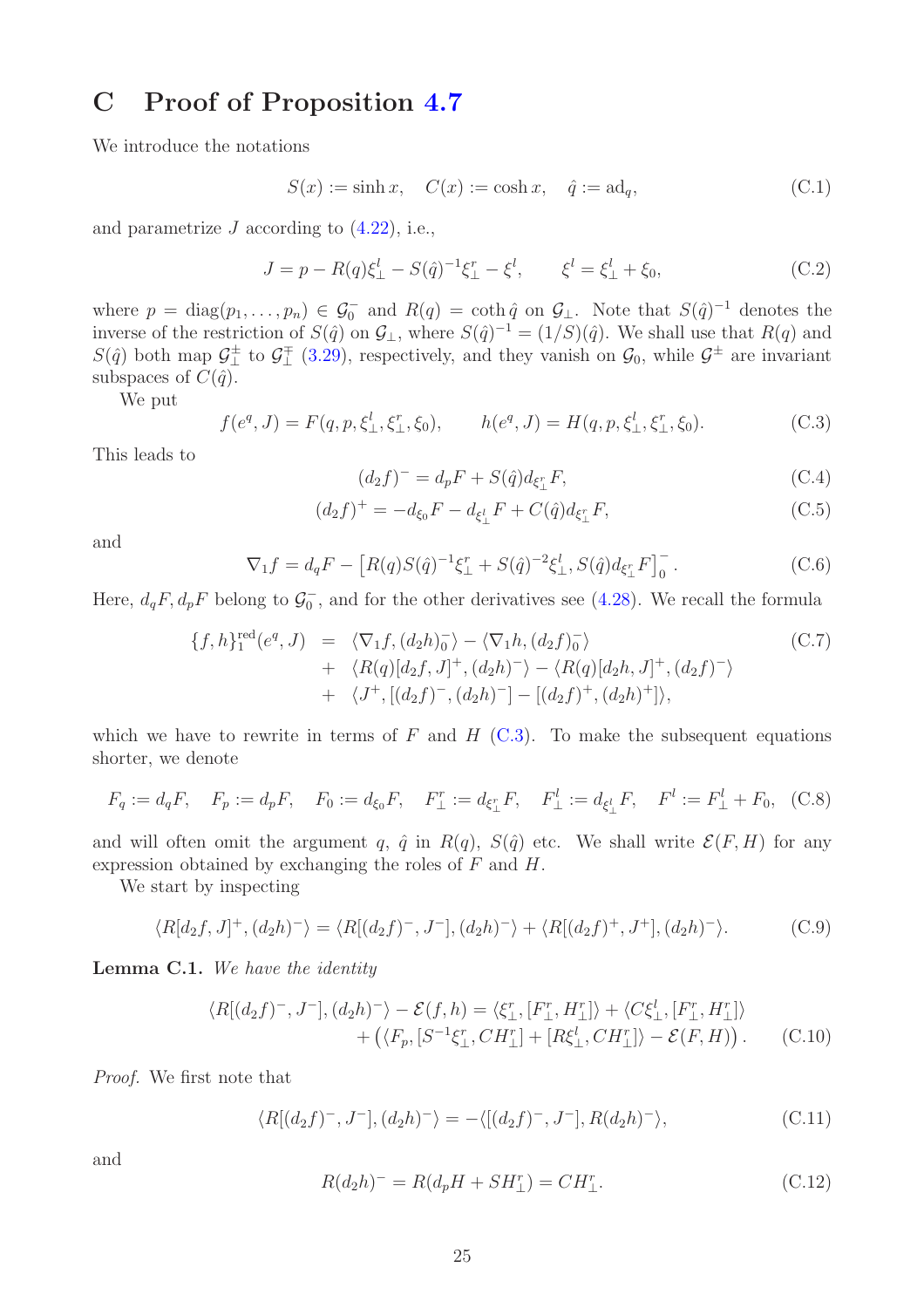Then we substitute  $(d_2 f)^-$  and  $J^-$ , which gives

$$
\langle R[(d_2f)^-, J^-], (d_2h)^-\rangle - \mathcal{E}(f, h) = \left( \langle [F_p + SF_\perp^r, S^{-1}\xi_\perp^r - p], CH_\perp^r \rangle - \mathcal{E}(F, H) \right) + \left( \langle F_p, [R\xi_\perp^l, CH_\perp^r] \rangle + \langle CH_\perp^r, [SF_\perp^r, R\xi_\perp^l] \rangle - \mathcal{E}(F, H) \right).
$$
 (C.13)

By expanding  $S$  and  $C$  in terms of exponentials, one can check that

$$
[SF_{\perp}^r, CH_{\perp}^r] - \mathcal{E}(F, H) = S[F_{\perp}^r, H_{\perp}^r].
$$
\n(C.14)

By combining this with the equality  $\langle V, S(\hat{q})W \rangle = -\langle S(\hat{q})V, W \rangle$  ( $\forall V, W \in \mathcal{G}$ ), we find that

$$
\langle [F_p + SF_\perp^r, S^{-1}\xi_\perp^r - p], CH_\perp^r \rangle - \mathcal{E}(F, H) = \langle \xi_\perp^r, [F_\perp^r, H_\perp^r] \rangle + \left( \langle F_p, [S^{-1}\xi_\perp^r, CH_\perp^r] \rangle - \mathcal{E}(F, H) \right), \tag{C.15}
$$

and

$$
\langle [CH_{\perp}^r, SF_{\perp}^r], R\xi_{\perp}^l \rangle - \mathcal{E}(F, H) = \langle [F_{\perp}^r, H_{\perp}^r], C\xi_{\perp}^l \rangle. \tag{C.16}
$$

To get the last equality, we also used that  $S(\hat{q})R(q)\xi_{\perp}^l = C(\hat{q})\xi_{\perp}^l$ . Putting together these identities, the claim is proved.  $\Box$ 

The other terms in the second and third lines of [\(C.7\)](#page-24-2) can be spelled out straightforwardly, and the result is summarized as follows.

Lemma C.2. The following equalities hold. First,

$$
\langle R[(d_2f)^+, J^+], (d_2h)^-\rangle - \mathcal{E}(f, h) = -2\langle \xi^l, [CF^r_\perp, CH^r_\perp] \rangle + \left(\langle \xi^l, [F^l, CH^r_\perp] \rangle - \mathcal{E}(F, H)\right). \tag{C.17}
$$

Second,

$$
\langle J^+,[(d_2f)^-, (d_2h)^-]\rangle = -\langle \xi^l,[SF^r_\perp, SH^r_\perp]\rangle + \left(\langle F_p,[\xi^l_\perp, SH^r_\perp]\rangle - \mathcal{E}(F,H)\right). \tag{C.18}
$$

Third,

$$
-\langle J^+,[(d_2f)^+, (d_2h)^+]\rangle = \langle \xi^l,[F^l,H^l] + [CF^r_\perp, CH^r_\perp] \rangle + \left(\langle \xi^l,[CH^r_\perp, F^l] \rangle - \mathcal{E}(F,H)\right). \tag{C.19}
$$

The next statement results by collecting the terms from the preceding two lemmas.

<span id="page-25-1"></span>**Lemma C.3.** Denote by X the sum of the last two lines of  $(C.7)$ . Then we have

<span id="page-25-0"></span>
$$
X = \langle \xi^l, [F^l, H^l] \rangle + \langle \xi^r, [F^r_{\perp}, H^r_{\perp}] \rangle + (\langle F_p, [R\xi^l_{\perp} + S^{-1}\xi^r_{\perp}, CH^r_{\perp}] + [\xi^l_{\perp}, SH^r_{\perp}] \rangle - \mathcal{E}(F, H)) + \langle C\xi^l, [F^r_{\perp}, H^r_{\perp}] \rangle - \langle \xi^l, [CF^r_{\perp}, CH^r_{\perp}] + [SF^r_{\perp}, SH^r_{\perp}] \rangle.
$$
 (C.20)

To get [\(C.20\)](#page-25-0), we used that  $C\xi_0 = \xi_0$ , and rewrote  $\langle \xi_{\perp}^r, [F_{\perp}^r, H_{\perp}^r] \rangle$  coming from Proposition [C.1](#page-24-3) as

$$
\langle \xi_{\perp}^r, [F_{\perp}^r, H_{\perp}^r] \rangle = \langle \xi^r, [F_{\perp}^r, H_{\perp}^r] \rangle + \langle C\xi_0, [F_{\perp}^r, H_{\perp}^r] \rangle \quad \text{with} \quad \xi^r = \xi_{\perp}^r - \xi_0. \tag{C.21}
$$

By spelling out C and S in terms of  $e^{\pm \hat{q}}$  and using  $[e^{\hat{q}}V, e^{\hat{q}}W] = e^{\hat{q}}[V, W]$  ( $\forall V, W \in \mathcal{G}$ ) we obtain

$$
[CF_{\perp}^r, CH_{\perp}^r] + [SF_{\perp}^r, SH_{\perp}^r] = C[F_{\perp}^r, H_{\perp}^r],\tag{C.22}
$$

which implies that the third line in Lemma [C.3](#page-25-1) vanishes.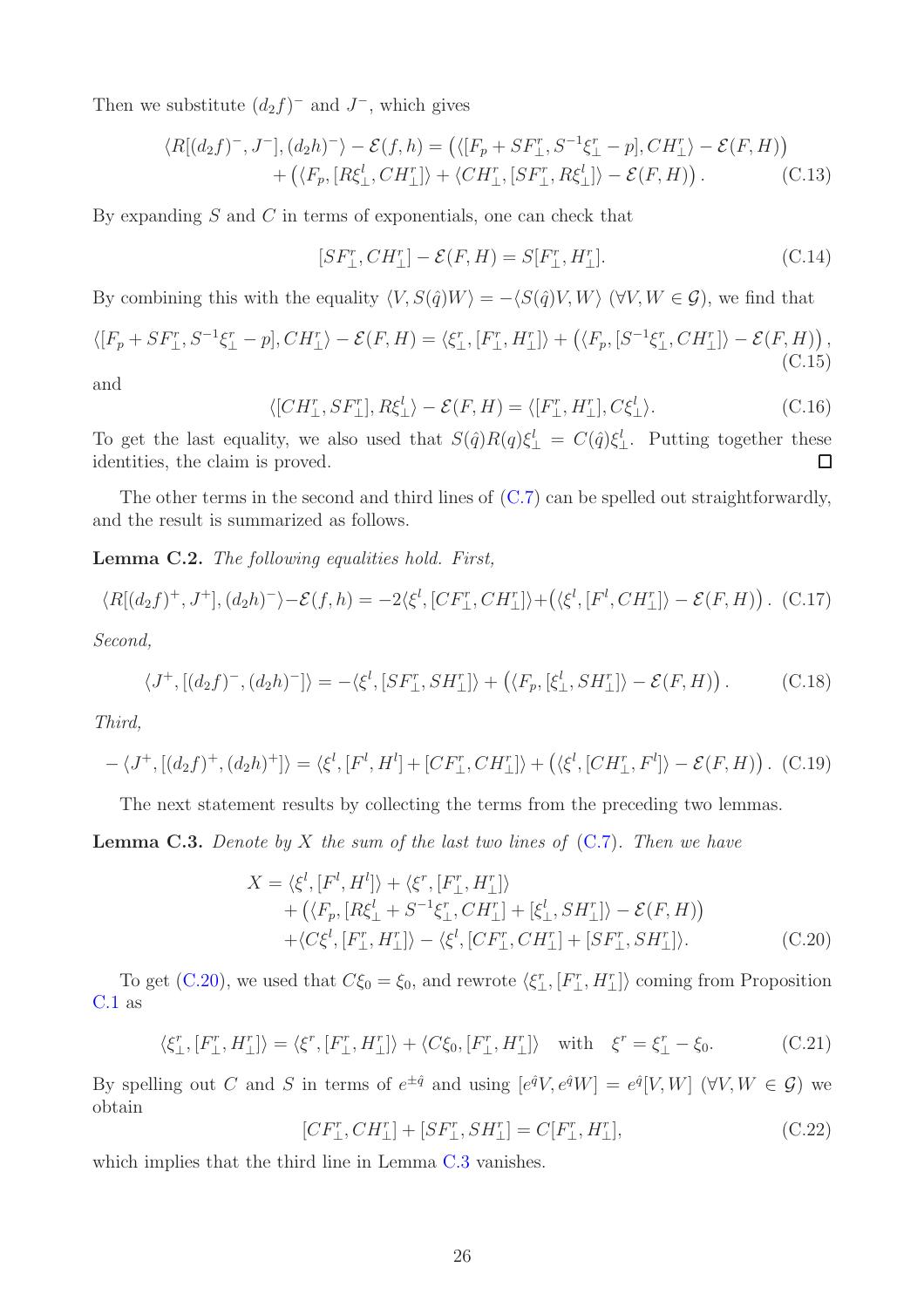<span id="page-26-8"></span>Lemma C.4. The following equalities hold:

$$
\langle \nabla_1 f, (d_2 h)_0^- \rangle = \langle F_q, H_p \rangle + \langle [R\xi_{\perp}^r + S^{-1}\xi_{\perp}^l, F_{\perp}^r], H_p \rangle, \tag{C.23}
$$

and

$$
\langle H_p, [R\xi_\perp^l + S^{-1}\xi_\perp^r, CF_\perp^r] + [\xi_\perp^l, SF_\perp^r] \rangle = \langle [R\xi_\perp^r + S^{-1}\xi_\perp^l, F_\perp^r], H_p \rangle. \tag{C.24}
$$

*Proof.* We use the identity  $(C.6)$  to write

$$
\langle \nabla_1 f, (d_2 h)_0^-\rangle = \langle F_q - [RS^{-1}\xi_{\perp}^r + S^{-2}\xi_{\perp}^l, SF_{\perp}^r], H_p \rangle
$$
  
\n
$$
= \langle F_q, H_p \rangle - \langle RS^{-1}\xi_{\perp}^r + S^{-2}\xi_{\perp}^l, S[F_{\perp}^r, H_p] \rangle
$$
  
\n
$$
= \langle F_q, H_p \rangle + \langle [R\xi_{\perp}^r + S^{-1}\xi_{\perp}^l, F_{\perp}^r], H_p \rangle.
$$
 (C.25)

Regarding the second equality, we have

$$
\langle H_p, [R\xi_{\perp}^l + S^{-1}\xi_{\perp}^r, CF_{\perp}^r] + [\xi_{\perp}^l, SF_{\perp}^r] \rangle
$$
  
\n=  $\langle R[H_p, \xi_{\perp}^l] + S^{-1}[H_p, \xi_{\perp}^r], CF_{\perp}^r \rangle - \langle S[H_p, \xi_{\perp}^l], F_{\perp}^r \rangle$   
\n=  $\langle C^2 S^{-1}[H_p, \xi_{\perp}^l] + R[H_p, \xi_{\perp}^r], F_{\perp}^r \rangle - \langle [H_p, S\xi_{\perp}^l], F_{\perp}^r \rangle$   
\n=  $\langle H_p, [(S + S^{-1})\xi_{\perp}^l + R\xi_{\perp}^r, F_{\perp}^r] \rangle - \langle H_p, [S\xi_{\perp}^l, F_{\perp}^r] \rangle$   
\n=  $\langle H_p, [R\xi_{\perp}^r + S^{-1}\xi_{\perp}^l, F_{\perp}^r] \rangle$ , (C.26)

 $\Box$ 

which finishes the proof.

In terms of the new variables, we have  $\{F, H\}^{\text{red}}_{1}(q, p, \xi_{\perp}^{l}, \xi_{\perp}^{r}, \xi_{0}) := \{f, h\}^{\text{red}}_{1}(e^{q}, J)$ . The combination of Lemma [C.3,](#page-25-1) where the third line of the formula was shown to vanish, with Lemma [C.4](#page-26-8) gives

$$
\{F, H\}_1^{\text{red}} = \langle F_q, H_p \rangle - \langle H_q, F_p \rangle + \langle \xi^l, [F^l, H^l] \rangle + \langle \xi^r, [F_\perp^r, H_\perp^r] \rangle. \tag{C.27}
$$

This is the same as [\(4.32\)](#page-20-2), and thus Proposition [4.7](#page-20-1) is proved.

## <span id="page-26-6"></span><span id="page-26-0"></span>References

- [1] I. Aniceto, J. Avan and A. Jevicki, Poisson structures of Calogero– Moser and Ruijsenaars–Schneider models, J. Phys. A 43 (2010) 185201; [arXiv:0912.3468 \[hep-th\]](https://arxiv.org/abs/0912.3468)
- <span id="page-26-4"></span>[2] S. Arthamonov and N. Reshetikhin, Superintegrable systems on moduli spaces of flat connections, Commun. Math. Phys. 386 (2021) 1337-1381; [arXiv:1909.08682\[math-ph\]](https://arxiv.org/abs/1909.08682)
- <span id="page-26-3"></span><span id="page-26-2"></span>[3] G. Arutyunov, Elements of Classical and Quantum Integrable Systems, Springer, 2019
- [4] G. Arutyunov and E. Olivucci, Hyperbolic spin Ruijsenaars–Schneider model from Poisson reduction, Proc. Steklov Inst. Math. 309 (2020) 31-45; [arXiv:1906.02619](https://arxiv.org/abs/1906.02619)
- <span id="page-26-7"></span>[5] C. Bartocci, G. Falqui, I. Mencattini, G. Ortenzi and M. Pedroni, On the geometric origin of the bi-Hamiltonian structure of the Calogero–Moser system, Int. Math. Res. Not. 2010 279-296; [arXiv:0902.0953 \[math-ph\]](https://arxiv.org/abs/0902.0953)
- <span id="page-26-5"></span>[6] A. De Sole, V.G. Kac and D. Valeri, Classical affine W-algebras and the associated integrable Hamiltonian hierarchies for classical Lie algebras, Comm. Math. Phys. 360 (2018) 851-918; [arXiv:1705.10103 \[math-ph\]](https://arxiv.org/abs/1705.10103)
- <span id="page-26-1"></span>[7] F. Calogero, Solution of the one-dimensional N-body problem with quadratic and/or inversely quadratic pair potentials, J. Math. Phys. 12 (1971) 419-436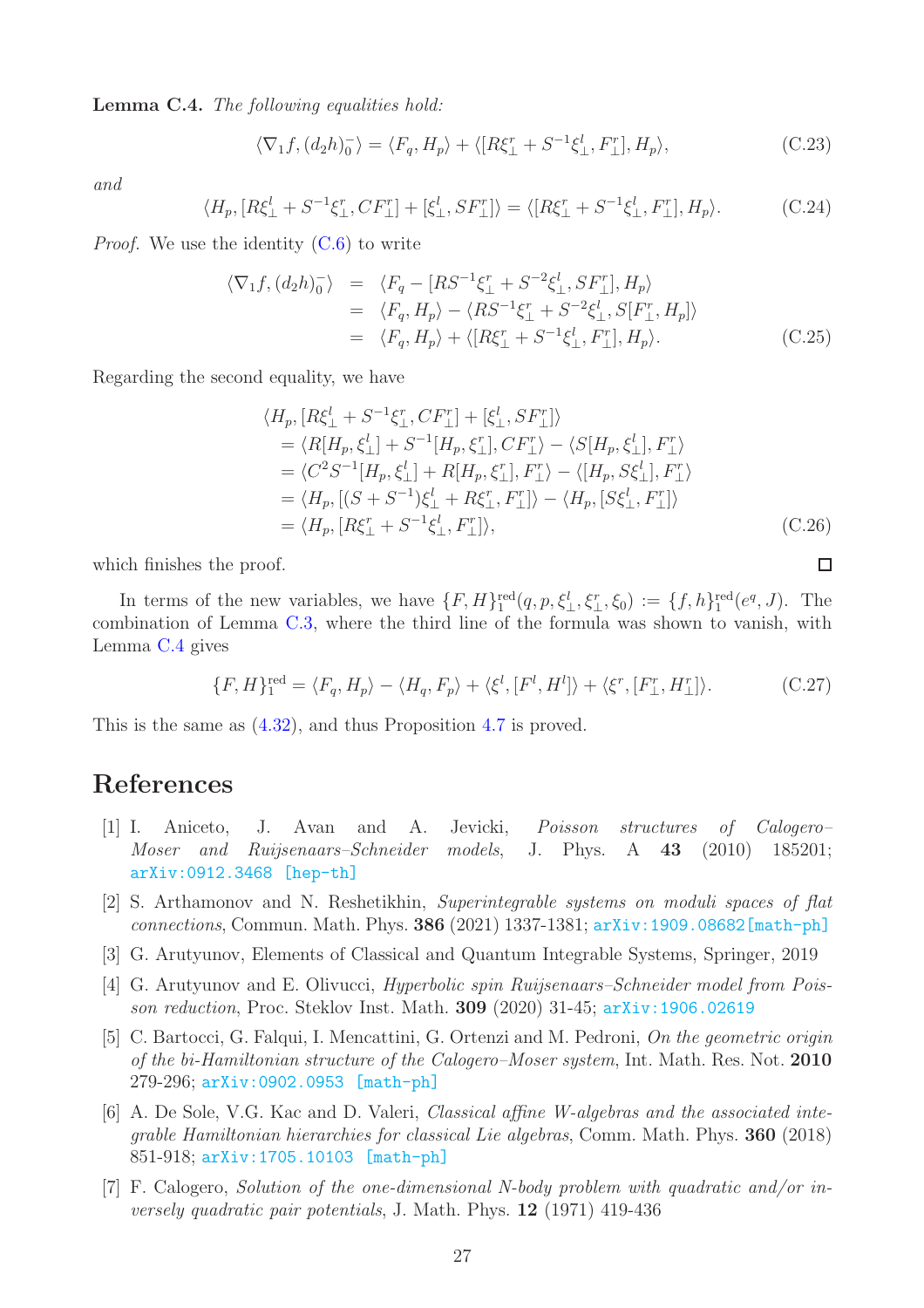- <span id="page-27-3"></span>[8] O. Chalykh and M. Fairon, Multiplicative quiver varieties and generalised Ruijsenaars– Schneider models, J. Geom. Phys. **121** (2017) 413-437; arXiv: 1704.05814
- [9] O. Chalykh and M. Fairon, On the Hamiltonian formulation of the trigonometric spin Ruijsenaars–Schneider system, Lett. Math. Phys. 110 (2020) 2893-2940; [arXiv:1811.08727](https://arxiv.org/abs/1811.08727)
- <span id="page-27-5"></span>[10] J.F. van Diejen and T.F. Görbe, *Elliptic Ruijsenaars difference operators on bounded* partitions, [arXiv:2106.06512 \[math-ph\]](https://arxiv.org/abs/2106.06512)
- <span id="page-27-1"></span><span id="page-27-0"></span>[11] J.F. van Diejen and L. Vinet (Editors), Calogero–Moser–Sutherland Models, Springer, 2000
- [12] P. Etingof, Calogero–Moser Systems and Representation Theory, European Mathematical Society, 2007
- <span id="page-27-6"></span><span id="page-27-4"></span>[13] M. Fairon, Integrable systems on multiplicative quiver varieties from cyclic quivers, [arXiv:2108.02496 \[nlin.SI\]](https://arxiv.org/abs/2108.02496)
- [14] M. Fairon, L. Fehér and I. Marshall, *Trigonometric real form of the spin* RS model of Krichever and Zabrodin, Ann. Henri Poincaré 22 (2021) 615-675; [arXiv:2007.08388 \[math-ph\]](https://arxiv.org/abs/2007.08388)
- <span id="page-27-7"></span>[15] G. Falqui and I. Mencattini, Bi-Hamiltonian geometry and canonical spectral coordinates for the rational Calogero–Moser system, J. Geom. Phys. 118 (2017) 126-137; [arXiv:1511.06339 \[math-ph\]](https://arxiv.org/abs/1511.06339)
- <span id="page-27-11"></span>[16] L. Fehér, An application of the reduction method to Sutherland type manybody systems, pp. 109-117 in: Geometric Methods in Physics, Birkhäuser, 2013; [arXiv:1308.6708 \[nlin.SI\]](https://arxiv.org/abs/1308.6708)
- <span id="page-27-2"></span>[17] L. Fehér, *Poisson–Lie analogues of spin Sutherland models*, Nucl. Phys. B **949** (2019) 114807, 26 pp; [arXiv:1809.01529 \[math-ph\]](https://arxiv.org/abs/1809.01529)
- <span id="page-27-8"></span>[18] L. Fehér, Bi-Hamiltonian structure of a dynamical system introduced by Braden and Hone, Nonlinearity 32 (2019) 4377-4394; [arXiv:1901.03558 \[math-ph\]](https://arxiv.org/abs/1901.03558)
- <span id="page-27-9"></span> $[19]$  L. Fehér, Reduction of a bi-Hamiltonian hierarchy on  $T^*U(n)$  to spin Ruijsenaars–Sutherland models, Lett. Math. Phys. 110 (2020) 1057-1079; [arXiv:1908.02467 \[math-ph\]](https://arxiv.org/abs/1908.02467)
- <span id="page-27-10"></span>[20] L. Fehér, *Bi-Hamiltonian structure of spin Sutherland models: the holomorphic case*, Ann. Henri Poincaré, July 2021; [arXiv:2101.11484 \[math-ph\]](https://arxiv.org/abs/2101.11484)
- <span id="page-27-13"></span>[21] L. Fehér and C. Klimčík, On the duality between the hyperbolic Sutherland and the rational Ruijsenaars-Schneider models, J. Phys. A: Math. Theor. 42 (2009) 185202; [arXiv:0901.1983 \[math-ph\]](https://arxiv.org/abs/0901.1983)
- <span id="page-27-15"></span>[22] L. Fehér and C. Klimčík, *Poisson–Lie interpretation of trigonometric Ruijsenaars duality*, Commun. Math. Phys. 301 (2011) 55-104; [arXiv:0906.4198](https://arxiv.org/abs/0906.4198)
- <span id="page-27-14"></span>[23] L. Fehér and B.G. Pusztai, Spin Calogero models associated with Riemannian symmetric spaces of negative curvature, Nucl. Phys. B  $751$  (2006) 436-458; [arXiv:math-ph/0604073](https://arxiv.org/abs/math-ph/0604073)
- <span id="page-27-12"></span>[24] L. Fehér and B.G. Pusztai, A class of Calogero type reductions of free motion on a simple Lie group, Lett. Math. Phys. **79** (2007) 263-277; [arXiv:math-ph/0609085](https://arxiv.org/abs/math-ph/0609085)
- <span id="page-27-16"></span>[25] V.V. Fock and A.A. Rosly, Poisson structure on moduli of flat connections on Riemann surfaces and the r-matrix, pp. 67-86 in: Moscow Seminar in Mathematical Physics, AMS Transl. Ser. 2, Vol. 191, Amer. Math. Soc., 1999; [arXiv:math/9802054](https://arxiv.org/abs/math/9802054)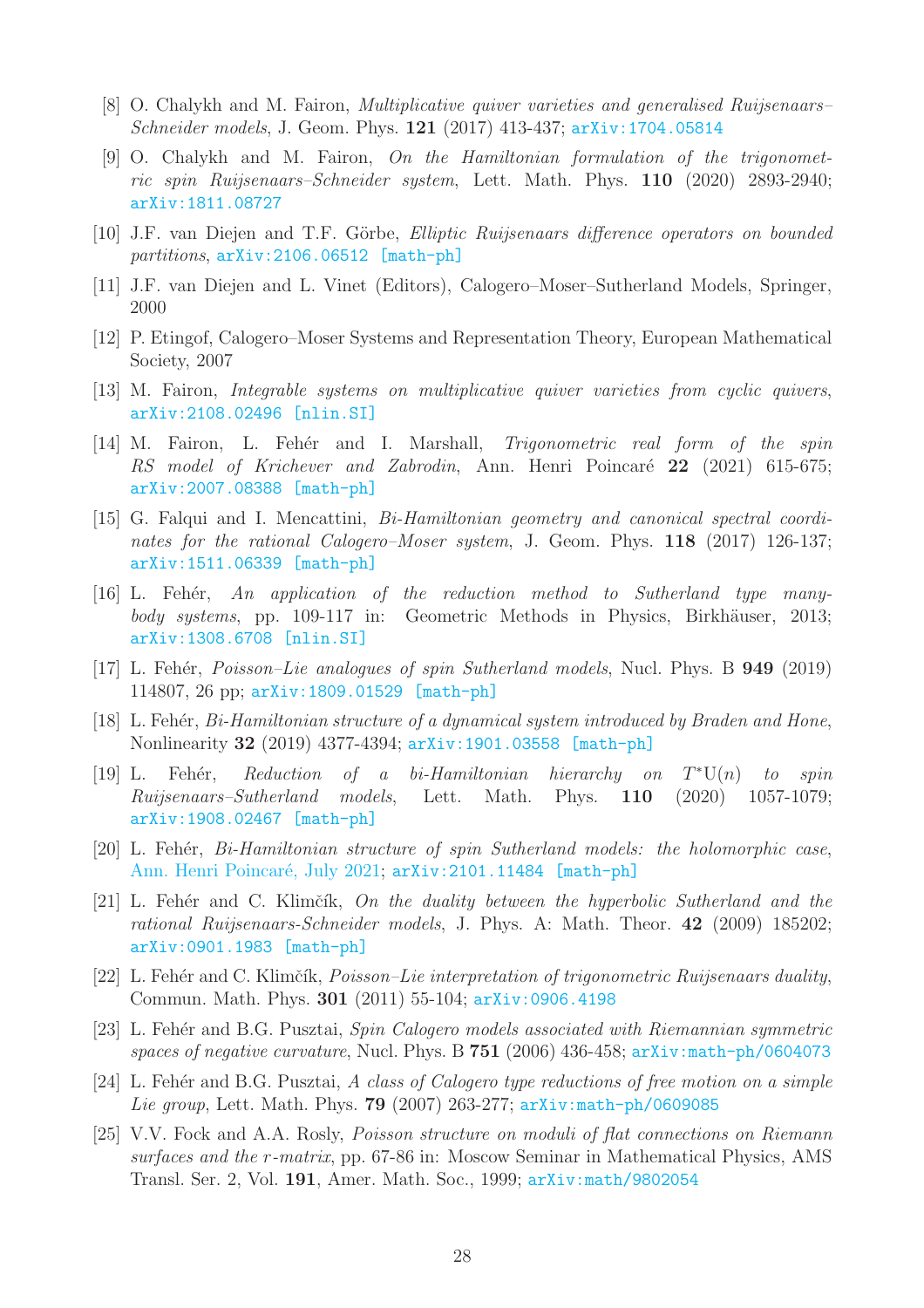- <span id="page-28-1"></span>[26] J. Gibbons and T. Hermsen, A generalisation of the Calogero–Moser system, Physica D 11 (1984) 337-348
- <span id="page-28-17"></span><span id="page-28-10"></span>[27] B. Jovanovic, Symmetries and integrability, Publ. Institut Math. 49 (2008) 1-36; [arXiv:0812.4398 \[SG\]](https://arxiv.org/abs/0812.4398)
- [28] D. Kazhdan, B. Kostant and S. Sternberg, Hamiltonian group actions and dynamical systems of Calogero type, Comm. Pure Appl. Math. XXXI (1978) 481-507
- <span id="page-28-8"></span>[29] S. Kharchev, A. Levin, M. Olshanetsky and A. Zotov, Quasi-compact Higgs bundles and Calogero–Sutherland systems with two types spins, J. Math. Phys. 59 (2018) 103509; [arXiv:1712.08851 \[math-ph\]](https://arxiv.org/abs/1712.08851)
- <span id="page-28-2"></span>[30] I. Krichever and A. Zabrodin, Spin generalization of the Ruijsenaars–Schneider model, non-abelian 2D Toda chain and representations of Sklyanin algebra, Russian Math. Surveys 50 (1995) 1101-1150; [arXiv:hep-th/9505039](https://arxiv.org/abs/hep-th/9505039)
- <span id="page-28-4"></span>[31] E. Langmann, M. Noumi, and J. Shiraishi, Construction of eigenfunctions for the elliptic Ruijsenaars difference operators, [arXiv:2012.05664 \[math-ph\]](https://arxiv.org/abs/2012.05664)
- <span id="page-28-13"></span>[32] C. Laurent-Gengoux, E. Miranda and P. Vanhaecke, Action-angle coordinates for integrable systems on Poisson manifolds, Int. Math. Res. Not. 2011 1839-1869; [arXiv:0805.1679 \[math.SG\]](https://arxiv.org/abs/0805.1679)
- <span id="page-28-16"></span>[33] L.-C. Li, Poisson involutions, spin Calogero–Moser systems associated with symmetric Lie subalgebras and the symmetric space spin Ruijsenaars–Schneider models, Commun. Math. Phys. 265 (2006) 333-372; [arXiv:math-ph/0506025](https://arxiv.org/abs/math-ph/0506025)
- <span id="page-28-3"></span>[34] L.-C. Li and P. Xu, A class of integrable spin Calogero-Moser systems, Commun. Math. Phys. 231 (2002) 257-286; [arXiv:math/0105162](https://arxiv.org/abs/math/0105162)
- <span id="page-28-6"></span>[35] F. Magri, A simple model of the integrable Hamiltonian equation, J. Math. Phys. 19 (1978) 1156-1162
- <span id="page-28-7"></span>[36] F. Magri, P. Casati, G. Falqui and M. Pedroni, *Eight lectures on integrable systems*, pp. 209-250 in:Integrability of Nonlinear Systems, Y. Kosmann-Schwarzbach et al (Eds.), Springer, 2004
- <span id="page-28-14"></span>[37] A.S. Mischenko and A.T. Fomenko, Generalized Liouville method for integrating Hamiltonian systems, Funct. Anal. Appl. 12 (1978) 113-125
- <span id="page-28-0"></span>[38] J. Moser, Three integrable Hamiltonian systems connected with isospectral deformations, Adv. Math. 16 (1975) 197-220
- <span id="page-28-12"></span>[39] N.N. Nekhoroshev, Action-angle variables and their generalizations, Trans. Moscow Math. Soc. 26 (1972) 180-197
- <span id="page-28-18"></span>[40] A. Oblomkov, Double affine Hecke algebras and Calogero–Moser spaces, Represent. Theory 8 (2004) 243-266; [arXiv:math/0303190 \[math.RT\]](https://arxiv.org/abs/math/0303190)
- <span id="page-28-9"></span>[41] M.A. Olshanetsky and A.M. Perelomov, Explicit solutions of some completely integrable systems, Lett. Nouvo Cim. 17 (1976) 97-101.
- <span id="page-28-11"></span>[42] J.-P. Ortega and T. Ratiu, Momentum Maps and Hamiltonian Reduction, Birkhäuser, 2004
- <span id="page-28-5"></span>[43] V. Prokofev and A. Zabrodin, Elliptic solutions to matrix KP hierarchy and spin generalization of elliptic Calogero–Moser model, J. Math. Phys. 62 (2021) 061502; [arXiv:2103.07357 \[nonlin.SI\]](https://arxiv.org/abs/2103.07357)
- <span id="page-28-15"></span>[44] N. Reshetikhin, Degenerately integrable systems, J. Math. Sci. 213 (2016) 769-785; [arXiv:1509.00730 \[math-ph\]](https://arxiv.org/abs/1509.00730)